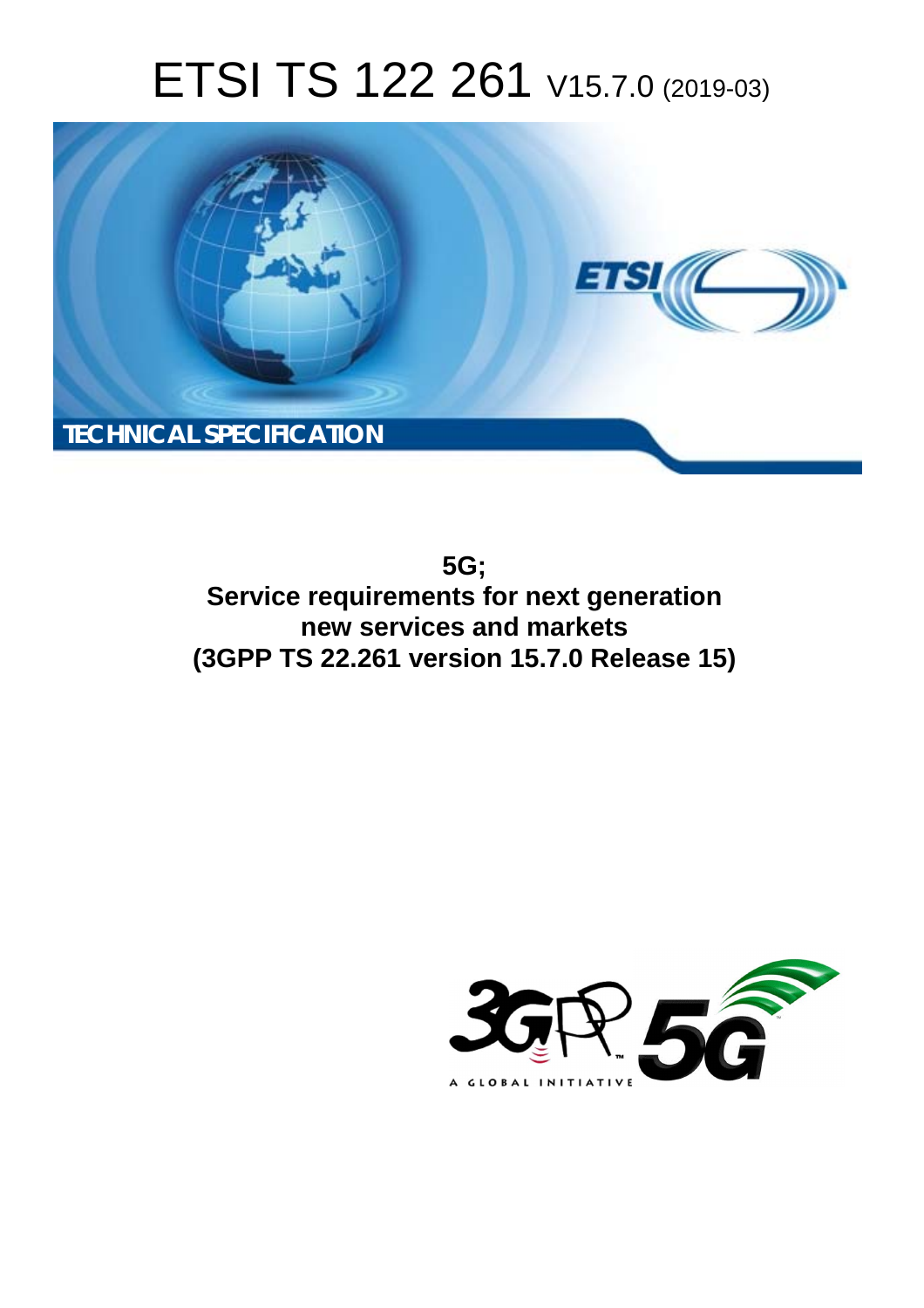Reference

RTS/TSGS-0122261vf70

Keywords

5G

#### *ETSI*

#### 650 Route des Lucioles F-06921 Sophia Antipolis Cedex - FRANCE

Tel.: +33 4 92 94 42 00 Fax: +33 4 93 65 47 16

Siret N° 348 623 562 00017 - NAF 742 C Association à but non lucratif enregistrée à la Sous-Préfecture de Grasse (06) N° 7803/88

#### *Important notice*

The present document can be downloaded from: <http://www.etsi.org/standards-search>

The present document may be made available in electronic versions and/or in print. The content of any electronic and/or print versions of the present document shall not be modified without the prior written authorization of ETSI. In case of any existing or perceived difference in contents between such versions and/or in print, the prevailing version of an ETSI deliverable is the one made publicly available in PDF format at [www.etsi.org/deliver](http://www.etsi.org/deliver).

Users of the present document should be aware that the document may be subject to revision or change of status. Information on the current status of this and other ETSI documents is available at <https://portal.etsi.org/TB/ETSIDeliverableStatus.aspx>

If you find errors in the present document, please send your comment to one of the following services: <https://portal.etsi.org/People/CommiteeSupportStaff.aspx>

#### *Copyright Notification*

No part may be reproduced or utilized in any form or by any means, electronic or mechanical, including photocopying and microfilm except as authorized by written permission of ETSI. The content of the PDF version shall not be modified without the written authorization of ETSI. The copyright and the foregoing restriction extend to reproduction in all media.

> © ETSI 2019. All rights reserved.

**DECT**TM, **PLUGTESTS**TM, **UMTS**TM and the ETSI logo are trademarks of ETSI registered for the benefit of its Members. **3GPP**TM and **LTE**TM are trademarks of ETSI registered for the benefit of its Members and of the 3GPP Organizational Partners. **oneM2M™** logo is a trademark of ETSI registered for the benefit of its Members and of the oneM2M Partners. **GSM**® and the GSM logo are trademarks registered and owned by the GSM Association.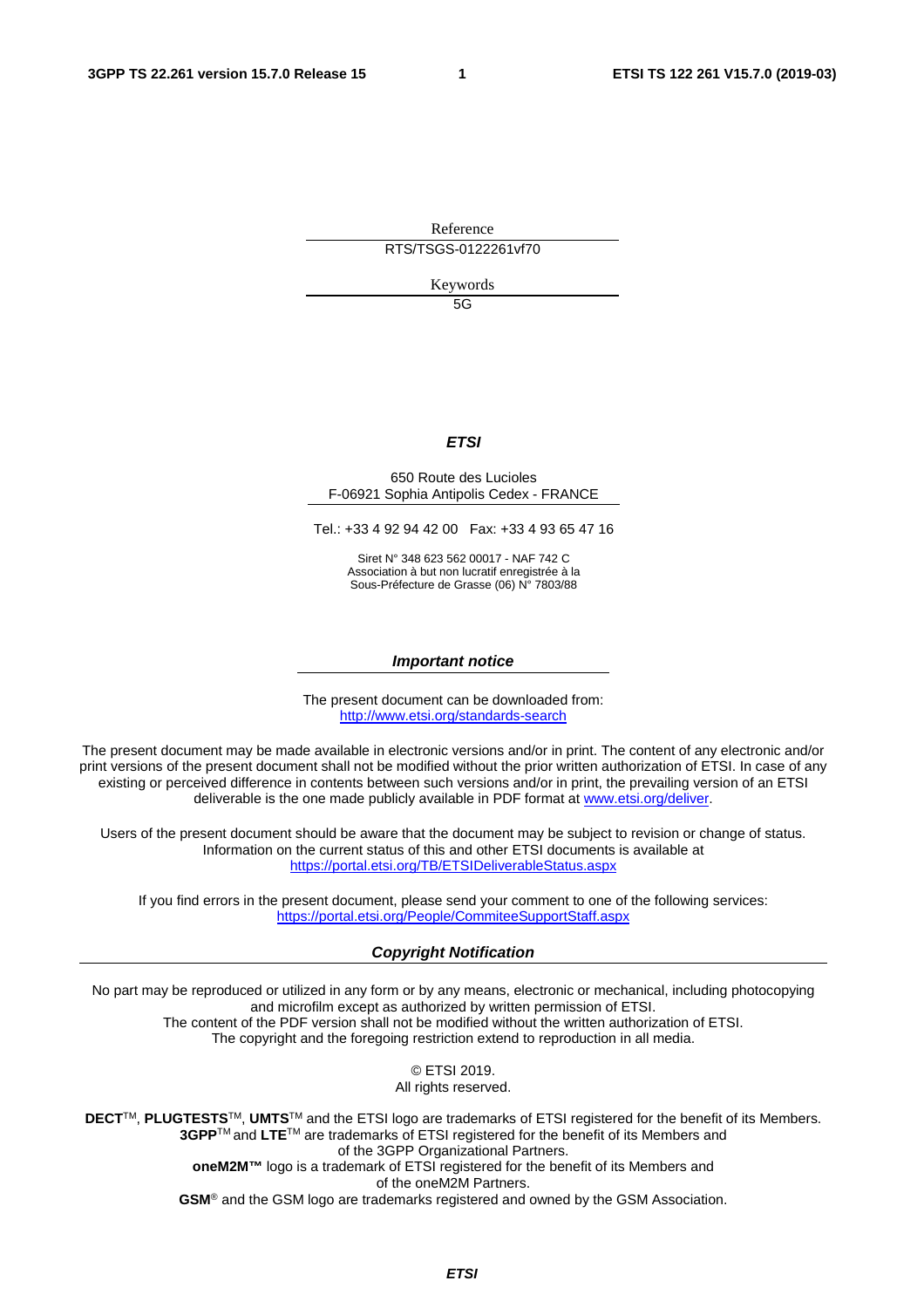## Intellectual Property Rights

#### Essential patents

IPRs essential or potentially essential to normative deliverables may have been declared to ETSI. The information pertaining to these essential IPRs, if any, is publicly available for **ETSI members and non-members**, and can be found in ETSI SR 000 314: *"Intellectual Property Rights (IPRs); Essential, or potentially Essential, IPRs notified to ETSI in respect of ETSI standards"*, which is available from the ETSI Secretariat. Latest updates are available on the ETSI Web server ([https://ipr.etsi.org/\)](https://ipr.etsi.org/).

Pursuant to the ETSI IPR Policy, no investigation, including IPR searches, has been carried out by ETSI. No guarantee can be given as to the existence of other IPRs not referenced in ETSI SR 000 314 (or the updates on the ETSI Web server) which are, or may be, or may become, essential to the present document.

#### **Trademarks**

The present document may include trademarks and/or tradenames which are asserted and/or registered by their owners. ETSI claims no ownership of these except for any which are indicated as being the property of ETSI, and conveys no right to use or reproduce any trademark and/or tradename. Mention of those trademarks in the present document does not constitute an endorsement by ETSI of products, services or organizations associated with those trademarks.

## Foreword

This Technical Specification (TS) has been produced by ETSI 3rd Generation Partnership Project (3GPP).

The present document may refer to technical specifications or reports using their 3GPP identities, UMTS identities or GSM identities. These should be interpreted as being references to the corresponding ETSI deliverables.

The cross reference between GSM, UMTS, 3GPP and ETSI identities can be found under [http://webapp.etsi.org/key/queryform.asp.](http://webapp.etsi.org/key/queryform.asp)

## Modal verbs terminology

In the present document "**shall**", "**shall not**", "**should**", "**should not**", "**may**", "**need not**", "**will**", "**will not**", "**can**" and "**cannot**" are to be interpreted as described in clause 3.2 of the [ETSI Drafting Rules](https://portal.etsi.org/Services/editHelp!/Howtostart/ETSIDraftingRules.aspx) (Verbal forms for the expression of provisions).

"**must**" and "**must not**" are **NOT** allowed in ETSI deliverables except when used in direct citation.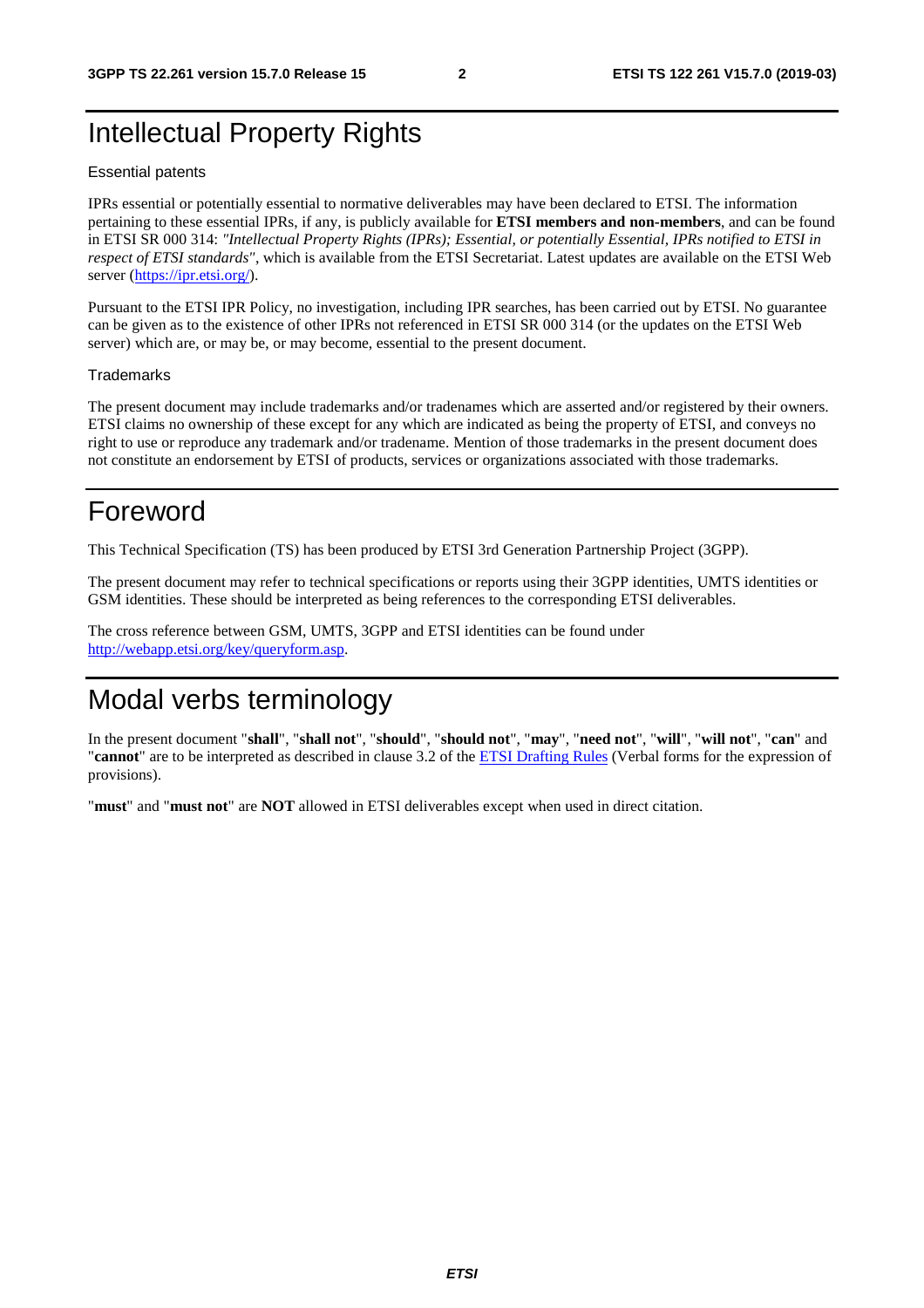## Contents

| 1              |  |  |  |  |  |  |
|----------------|--|--|--|--|--|--|
| $\overline{2}$ |  |  |  |  |  |  |
| 3              |  |  |  |  |  |  |
| 3.1<br>3.2     |  |  |  |  |  |  |
| 4              |  |  |  |  |  |  |
| 5              |  |  |  |  |  |  |
| 5.1            |  |  |  |  |  |  |
| 5.1.1          |  |  |  |  |  |  |
| 5.1.2          |  |  |  |  |  |  |
|                |  |  |  |  |  |  |
| 5.1.2.1        |  |  |  |  |  |  |
| 5.1.2.2        |  |  |  |  |  |  |
| 5.1.2.3        |  |  |  |  |  |  |
| 6              |  |  |  |  |  |  |
| 6.1            |  |  |  |  |  |  |
|                |  |  |  |  |  |  |
| 6.1.1          |  |  |  |  |  |  |
| 6.1.2          |  |  |  |  |  |  |
| 6.2            |  |  |  |  |  |  |
| 6.2.1          |  |  |  |  |  |  |
| 6.2.2          |  |  |  |  |  |  |
| 6.2.3          |  |  |  |  |  |  |
| 6.3            |  |  |  |  |  |  |
| 6.3.1          |  |  |  |  |  |  |
| 6.3.2          |  |  |  |  |  |  |
| 6.3.2.1        |  |  |  |  |  |  |
| 6.3.2.2        |  |  |  |  |  |  |
| 6.3.2.3        |  |  |  |  |  |  |
| 6.3.2.4        |  |  |  |  |  |  |
| 6.4            |  |  |  |  |  |  |
| 6.4.1          |  |  |  |  |  |  |
| 6.4.2          |  |  |  |  |  |  |
|                |  |  |  |  |  |  |
| 6.4.2.1        |  |  |  |  |  |  |
| 6.4.2.2        |  |  |  |  |  |  |
| 6.4.2.3        |  |  |  |  |  |  |
| 6.4.2.4        |  |  |  |  |  |  |
| 6.5            |  |  |  |  |  |  |
| 6.5.1          |  |  |  |  |  |  |
| 6.5.2          |  |  |  |  |  |  |
| 6.6            |  |  |  |  |  |  |
| 6.6.1          |  |  |  |  |  |  |
| 6.6.2          |  |  |  |  |  |  |
| 6.7            |  |  |  |  |  |  |
| 6.7.1          |  |  |  |  |  |  |
| 6.7.2          |  |  |  |  |  |  |
| 6.8            |  |  |  |  |  |  |
| 6.9            |  |  |  |  |  |  |
| 6.9.1          |  |  |  |  |  |  |
|                |  |  |  |  |  |  |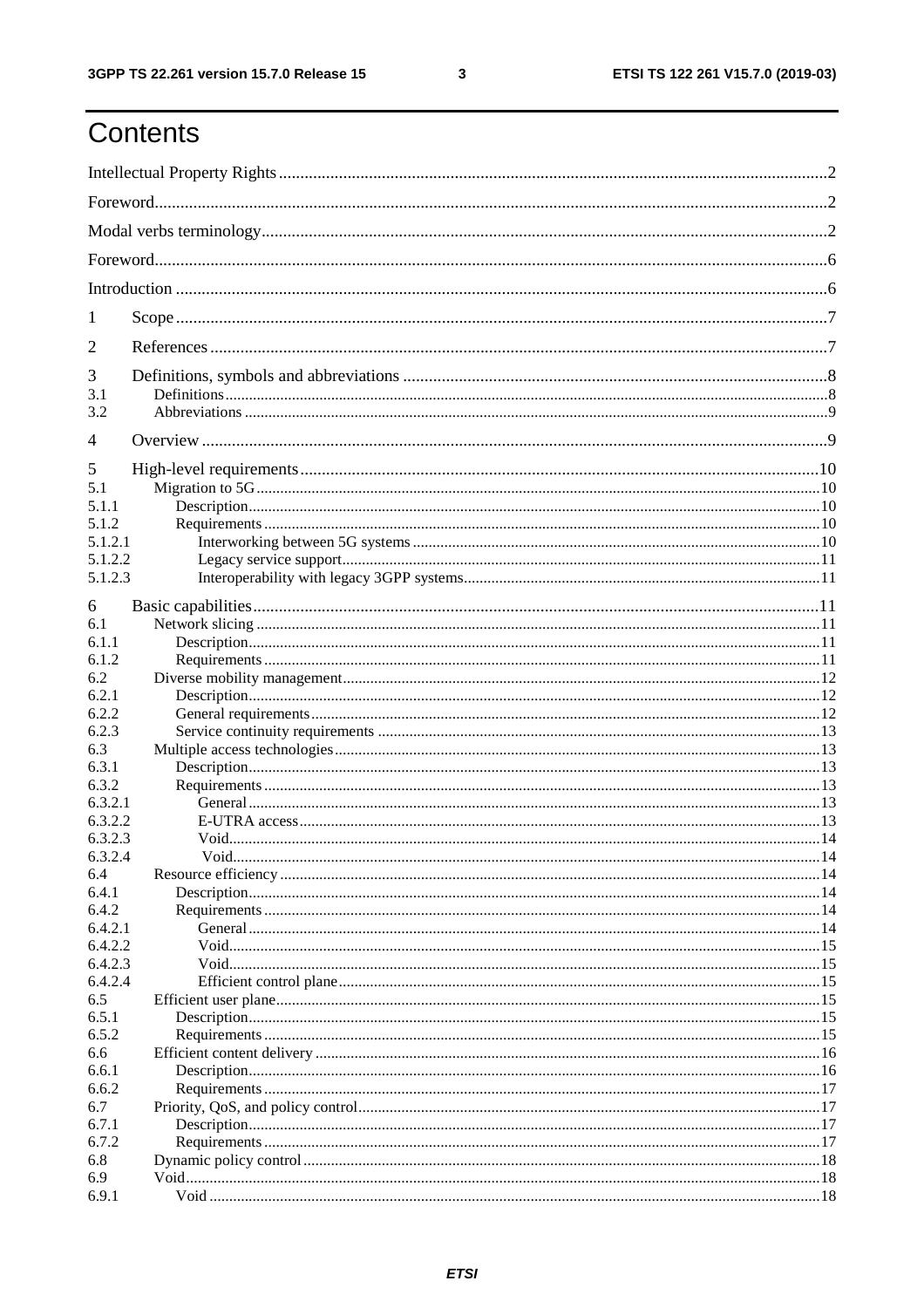$\overline{\mathbf{4}}$ 

| 6.9.2    |                               |                                                                       |  |
|----------|-------------------------------|-----------------------------------------------------------------------|--|
| 6.10     |                               |                                                                       |  |
| 6.10.1   |                               |                                                                       |  |
| 6.10.2   |                               |                                                                       |  |
| 6.11     |                               |                                                                       |  |
| 6.11.1   |                               |                                                                       |  |
| 6.11.2   |                               |                                                                       |  |
| 6.12     |                               |                                                                       |  |
| 6.13     |                               |                                                                       |  |
| 6.14     |                               |                                                                       |  |
| 6.14.1   |                               |                                                                       |  |
| 6.14.2   |                               |                                                                       |  |
| 6.15     |                               |                                                                       |  |
| 6.15.1   |                               |                                                                       |  |
| 6.15.2   |                               |                                                                       |  |
| 6.16     |                               |                                                                       |  |
| 6.16.1   |                               |                                                                       |  |
| 6.16.2   |                               |                                                                       |  |
| 6.17     |                               |                                                                       |  |
| 6.17.1   |                               |                                                                       |  |
| 6.17.2   |                               |                                                                       |  |
| 6.18     |                               |                                                                       |  |
| 6.19     |                               |                                                                       |  |
| 6.19.1   |                               |                                                                       |  |
| 6.19.2   |                               |                                                                       |  |
| 6.20     |                               |                                                                       |  |
| 6.20.1   |                               |                                                                       |  |
| 6.20.2   |                               |                                                                       |  |
| 6.21     |                               |                                                                       |  |
| 6.21.1   |                               |                                                                       |  |
| 6.21.2   |                               |                                                                       |  |
| 6.22.2.1 |                               |                                                                       |  |
| 6.22.2.2 |                               |                                                                       |  |
| 6.22.2.3 |                               |                                                                       |  |
| 7        |                               |                                                                       |  |
| 7.1      |                               |                                                                       |  |
| 7.2      |                               |                                                                       |  |
| 7.2.1    |                               |                                                                       |  |
| 7.2.2    |                               |                                                                       |  |
| 7.2.3    |                               |                                                                       |  |
| 7.3      |                               |                                                                       |  |
| 7.3.1    |                               |                                                                       |  |
| 7.3.2    |                               |                                                                       |  |
| 8        |                               |                                                                       |  |
| 8.1      |                               |                                                                       |  |
| 8.2      |                               |                                                                       |  |
| 8.3      |                               |                                                                       |  |
| 8.4      |                               |                                                                       |  |
| 8.5      |                               |                                                                       |  |
| 8.6      |                               |                                                                       |  |
| 8.7      |                               |                                                                       |  |
| 8.8      |                               |                                                                       |  |
| 9        |                               |                                                                       |  |
|          | <b>Annex A (informative):</b> | Latency needs to support example use cases from vertical industries34 |  |
|          | <b>Annex B</b> (informative): | Positioning accuracy needs to support example use cases from          |  |
|          |                               |                                                                       |  |
|          | <b>Annex C</b> (informative): | Relation of communication service availability and reliability 36     |  |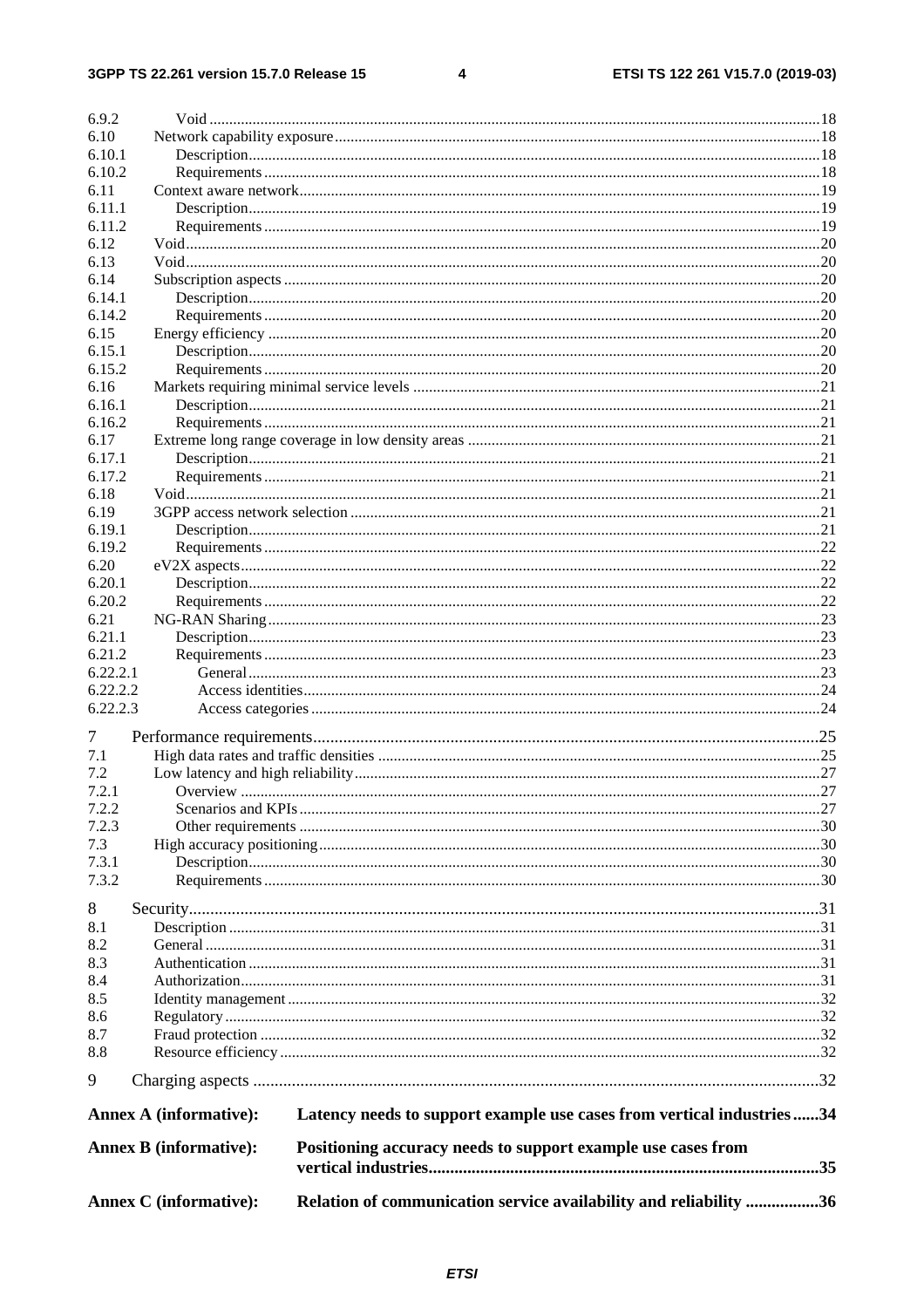|         | Annex D (informative): Low-latency and high-reliability communication use cases39 |  |
|---------|-----------------------------------------------------------------------------------|--|
| D.1     |                                                                                   |  |
| D.1.1   |                                                                                   |  |
| D.1.2   |                                                                                   |  |
| D.2     |                                                                                   |  |
| D.2.1   |                                                                                   |  |
| D.2.2   |                                                                                   |  |
| D.3     |                                                                                   |  |
| D.3.1   |                                                                                   |  |
| D.3.2   |                                                                                   |  |
| D.3.3   |                                                                                   |  |
| D.4     |                                                                                   |  |
| D.4.1   |                                                                                   |  |
| D.4.1.1 |                                                                                   |  |
| D.4.1.2 |                                                                                   |  |
| D.4.2   |                                                                                   |  |
| D.4.2.1 |                                                                                   |  |
| D.4.2.2 |                                                                                   |  |
| D.5     |                                                                                   |  |
| D.5.1   |                                                                                   |  |
|         | <b>Annex E</b> (informative):                                                     |  |
| E.1     |                                                                                   |  |
|         | <b>Annex F</b> (informative):                                                     |  |
|         |                                                                                   |  |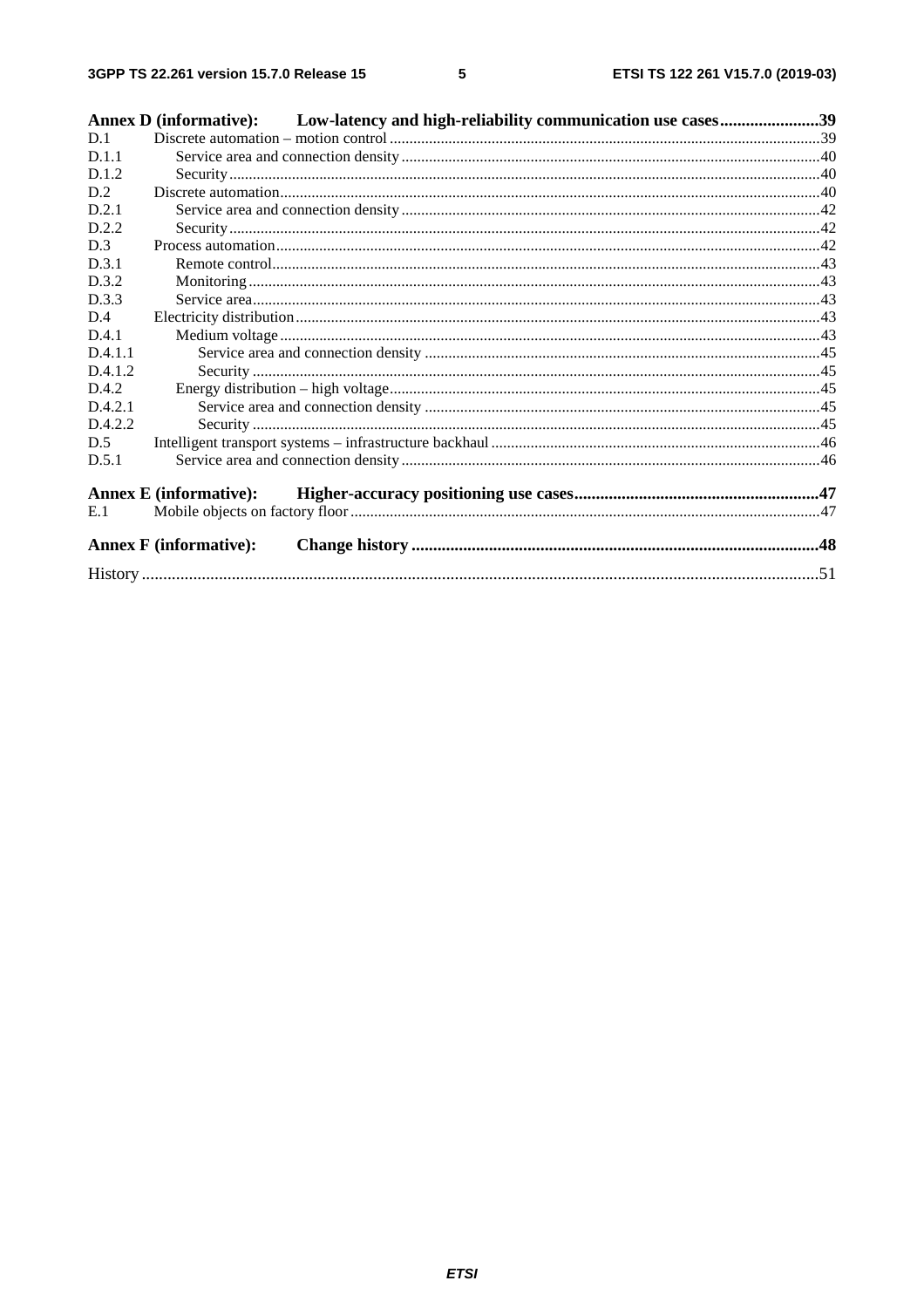## Foreword

This Technical Specification has been produced by the 3rd Generation Partnership Project (3GPP).

The contents of the present document are subject to continuing work within the TSG and may change following formal TSG approval. Should the TSG modify the contents of the present document, it will be re-released by the TSG with an identifying change of release date and an increase in version number as follows:

Version x.y.z

where:

- x the first digit:
	- 1 presented to TSG for information;
	- 2 presented to TSG for approval;
	- 3 or greater indicates TSG approved document under change control.
- y the second digit is incremented for all changes of substance, i.e. technical enhancements, corrections, updates, etc.
- z the third digit is incremented when editorial only changes have been incorporated in the document.

## Introduction

The need to support different kinds of UEs (e.g., for the Internet of Things (IoT)), services, and technologies is driving the technology revolution to a high-performance and highly efficient 3GPP system. The drivers include IoT, Virtual Reality (VR), industrial control, ubiquitous on-demand coverage, as well as the opportunity to meet customized market needs. These drivers require enhancements to the devices, services, and technologies well established by 3GPP. The key objective with the 5G system is to be able to support new deployment scenarios to address diverse market segments.

This document compiles requirements that define a 5G system.

The 5G system is characterised, for example, by:

- Support for multiple access technologies
- Scalable and customizable network
- Advanced Key Performance Indicators (KPIs) (e.g., availability, latency, reliability, user experienced data rates, area traffic capacity)
- Flexibility and programmability (e.g., network slicing, diverse mobility management, Network Function Virtualization)
- Resource efficiency (both user plane and control plane)
- Seamless mobility in densely populated and heterogeneous environment
- Support for real time and non-real time multimedia services and applications with advanced Quality of Experience (QoE)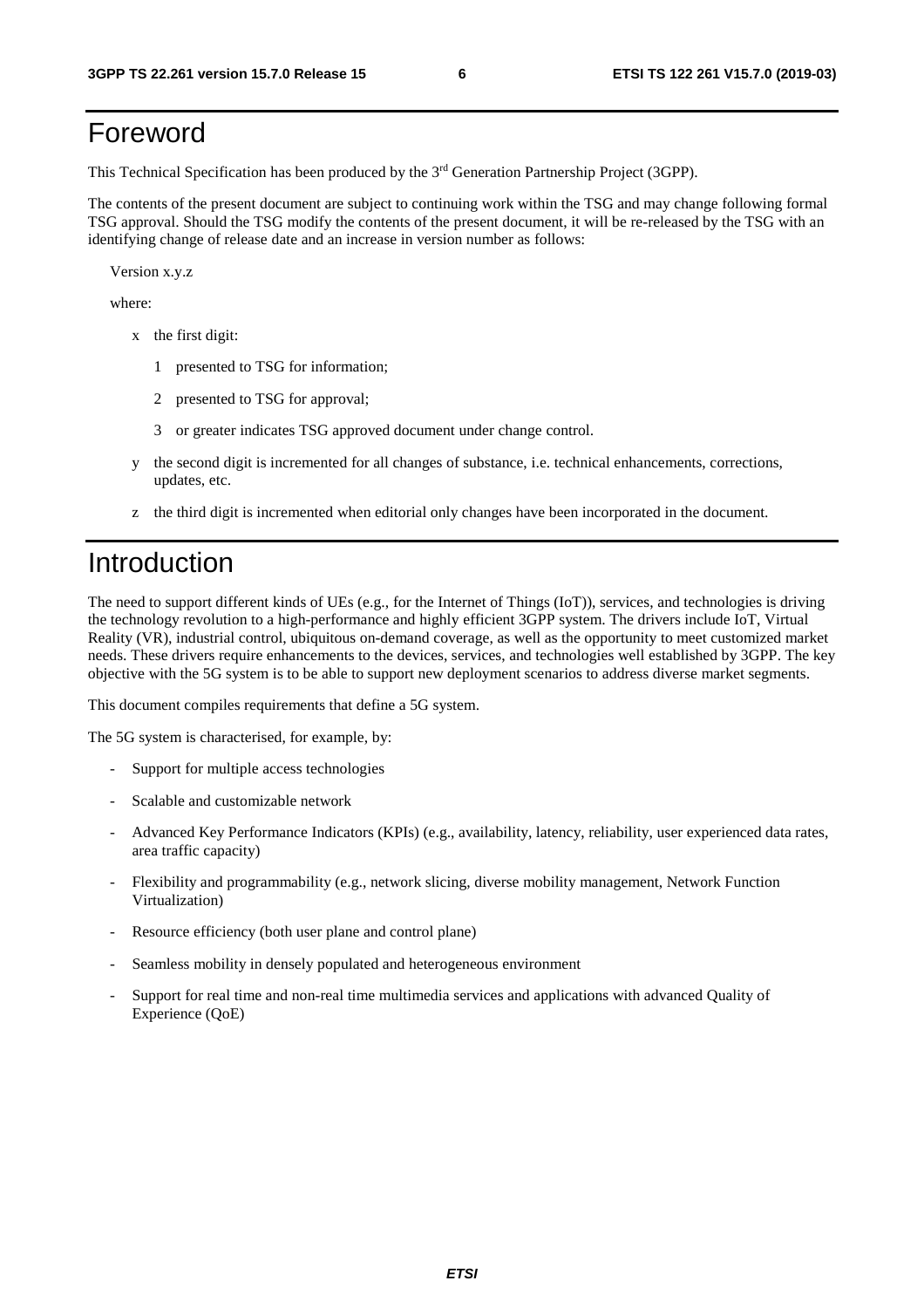## 1 Scope

The present document describes the service and operational requirements for a 5G system, including a UE, NG-RAN, and 5G Core network. Requirements for a 5G E-UTRA-NR Dual Connectivity in E-UTRAN connected to EPC are found in TS 22.278 [5].

## 2 References

The following documents contain provisions which, through reference in this text, constitute provisions of the present document.

- References are either specific (identified by date of publication, edition number, version number, etc.) or non-specific.
- For a specific reference, subsequent revisions do not apply.
- For a non-specific reference, the latest version applies. In the case of a reference to a 3GPP document (including a GSM document), a non-specific reference implicitly refers to the latest version of that document *in the same Release as the present document*.
- [1] 3GPP TR 21.905: "Vocabulary for 3GPP Specifications".
- [2] NGMN 5G White Paper v1.0, February 2015.
- [3] 3GPP TS 22.011: "Service accessibility".
- [4] NGMN, "Perspectives on Vertical Industries and Implications for 5G, v2.0", September 2016.
- [5] 3GPP TS 22.278: "Service requirements for the Evolved Packet System (EPS)".
- [6] 3GPP TS 22.101: "Service aspects; Service principles".
- [7] 3GPP TS 22.146: "Multimedia Broadcast/Multicast Service (MBMS)".
- [8] 3GPP TS 22.246: "Multimedia Broadcast/Multicast Service (MBMS) user services".
- [9] 3GPP TS 22.186: "Enhancement of 3GPP support for V2X scenarios".
- [10] NGMN, "Recommendations for NGMN KPIs and Requirements for 5G", June 2016
- [11] 3GPP TS 22.115: "Service aspects; Charging and billing".
- [12] Communication network dependability engineering. IEC 61907:2009.
- [13] Soriano, R., Alberto, M., Collazo, J., Gonzales, I., Kupzo, F., Moreno, L., & Lorenzo, J. OpenNode. Open Architecture for Secondary Nodes of the Electricity Smartgrid. In Proceedings CIRED 2011 21st International Conference on Electricity Distribution, CD1. June 2011.
- [14] North American Electric Reliability Council. Frequently Asked Questions (FAQs) Cyber Security Standards CIP–002–1 through CIP–009–1. Available: http://www.nerc.com/docs/standards/sar/Revised\_CIP-002-009\_FAQs\_06Mar06.pdf. 2006.
- [15] McTaggart, Craig, et al. "Improvements in power system integrity protection schemes." Developments in Power System Protection (DPSP 2010). Managing the Change, 10th IET International Conference on. IET, 2010.
- [16] IEEE Power Engineering Society Power System Relaying Committee System Protection Subcommittee Working Group C-6. Wide Area Protection and Emergency Control.
- [17] Begovic, Miroslav, et al. "Wide-area protection and emergency control." Proceedings of the IEEE 93.5, pp. 876-891, 2005.
- [18] 3GPP TR 38.913: "Study on scenarios and requirements for next generation access technologies".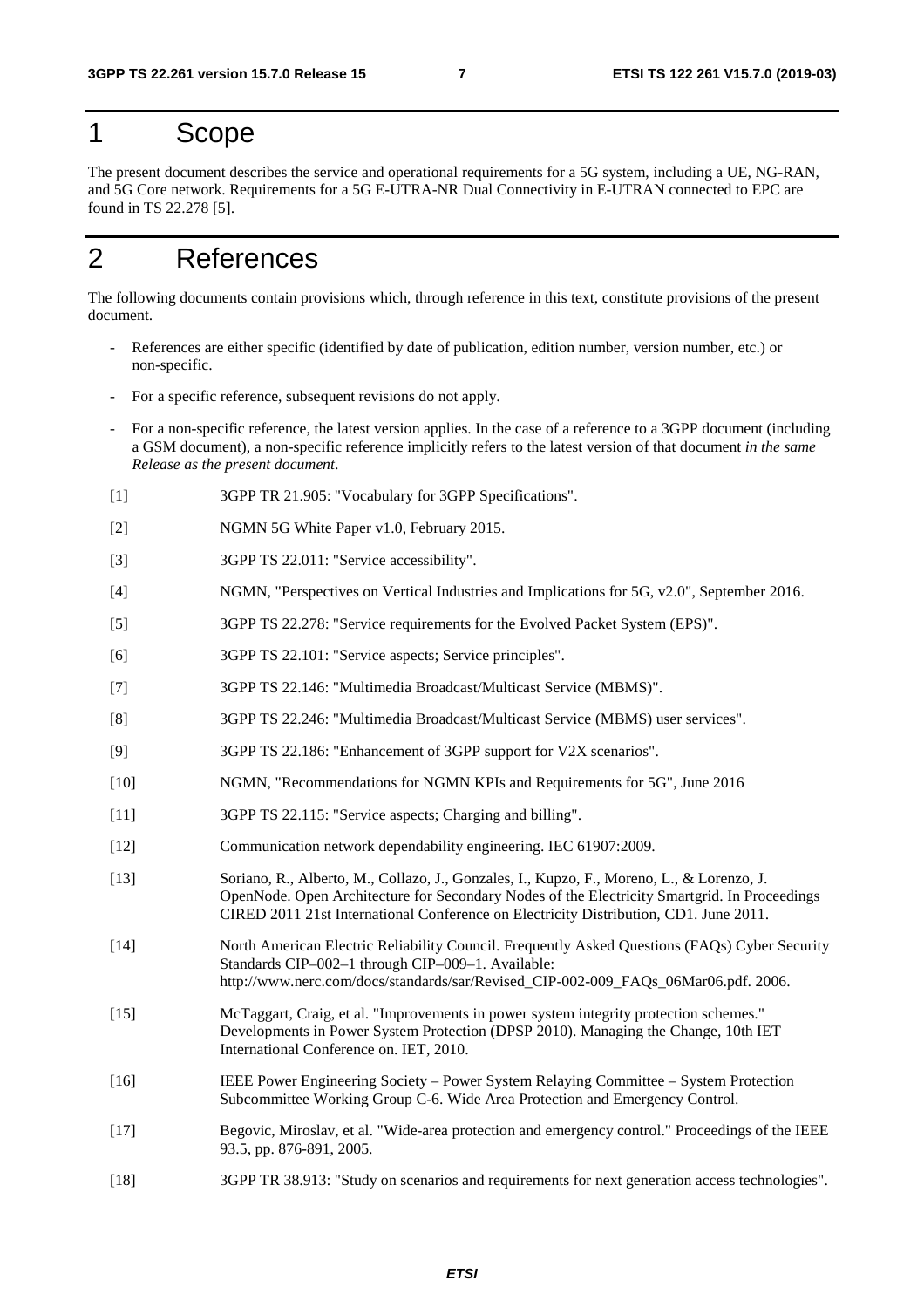## 3 Definitions, symbols and abbreviations

### 3.1 Definitions

For the purposes of the present document, the terms and definitions given in 3GPP TR 21.905 [1] and the following apply. A term defined in the present document takes precedence over the definition of the same term, if any, in 3GPP TR 21.905 [1].

**active communication:** a UE is in active communication when it has one or more connections established. A UE may have any combination of PS connections (e.g., PDP contexts, active PDN connections).

**activity factor:** percentage value of the amount of simultaneous active UEs to the total number of UEs where active means the UEs are exchanging data with the network.

**area traffic capacity:** total traffic throughput served per geographic area.

**communication service availability**: percentage value of the amount of time the end-to-end communication service is delivered according to an agreed QoS, divided by the amount of time the system is expected to deliver the end-to-end service according to the specification in a specific area.

NOTE 1: The end point in "end-to-end" is assumed to be the communication service interface.

**direct network connection:** one mode of network connection, where there is no relay UE between a UE and the 5G network.

**end-to-end latency:** the time that takes to transfer a given piece of information from a source to a destination, measured at the communication interface, from the moment it is transmitted by the source to the moment it is successfully received at the destination.

**Hosted Service:** a service containing the operator's own application(s) and/or trusted 3<sup>rd</sup> party application(s) in the Service Hosting Environment, which can be accessed by the user.

**IoT device:** a type of UE which is dedicated for a set of specific use cases or services and which is allowed to make use of certain features restricted to this type of UEs.

NOTE 3: An IoT device may be optimized for the specific needs of services and application being executed (e.g., smart home/city, smart utilities, e-Health and smart wearables). Some IoT devices are not intended for human type communications.

**network slice:** a set of network functions and corresponding resources necessary to provide the required telecommunication services and network capabilities.

**NG-RAN:** a radio access network connecting to the 5G core network which uses NR, E-UTRA, or both.

**NR:** the new 5G radio access technology.

**priority service:** a service that requires priority treatment based on regional/national or operator policies.

**private network:** an isolated network deployment that does not interact with a public network.

**reliability**: in the context of network layer packet transmissions, percentage value of the amount of sent network layer packets successfully delivered to a given system entity within the time constraint required by the targeted service, divided by the total number of sent network layer packets.

**satellite access:** direct connectivity between the UE and the satellite.

**service area:** geographic region where a 3GPP communication service is accessible.

NOTE 4: The service area can be indoors.

NOTE 5: For some deployments, e.g., in process industry, the vertical dimension of the service area can be considerable.

**service continuity:** the uninterrupted user experience of a service that is using an active communication when a UE undergoes an access change without, as far as possible, the user noticing the change.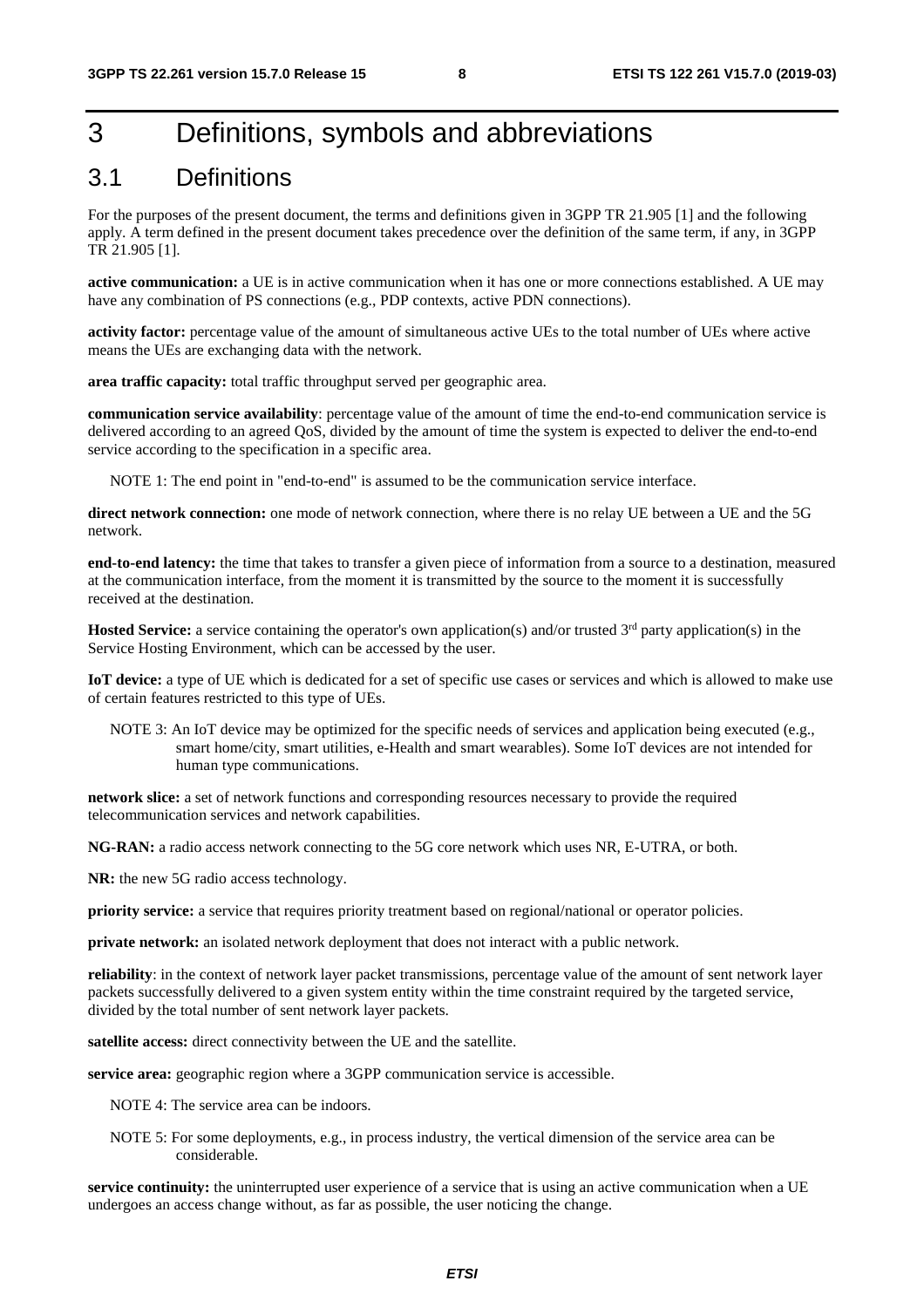- NOTE 6: In particular service continuity encompasses the possibility that after a change the user experience is maintained by a different telecommunication service (e.g., tele- or bearer service) than before the change.
- NOTE 7: Examples of access changes include the following. For EPS: CS/PS domain change. For EPS and 5G: radio access change.

**Service Hosting Environment:** the environment, located inside of 5G network and fully controlled by the operator, where Hosted Services are offered from.

**survival time:** the time that an application consuming a communication service may continue without an anticipated message.

**User Equipment:** An equipment that allows a user access to network services via 3GPP and/or non-3GPP accesses.

**user experienced data rate:** the minimum data rate required to achieve a sufficient quality experience, with the exception of scenario for broadcast like services where the given value is the maximum that is needed.

**wireless backhaul:** a link which provides an interconnection between 5G network nodes and/or transport network using 5G radio access technology**.** 

#### 3.2 Abbreviations

For the purposes of the present document, the abbreviations given in 3GPP TR 21.905 [1] and the following apply. An abbreviation defined in the present document takes precedence over the definition of the same abbreviation, if any, in 3GPP TR 21.905 [1].

| 3D          | Three Dimensional                               |
|-------------|-------------------------------------------------|
| 5G          | <b>Fifth Generation</b>                         |
| AR          | <b>Augmented Reality</b>                        |
| A/S         | Actuator/sensor                                 |
| E2E         | End to End                                      |
| eFMSS       | Enhancement to Flexible Mobile Service Steering |
| <b>FMSS</b> | <b>Flexible Mobile Service Steering</b>         |
| <b>ICP</b>  | <b>Internet Content Provider</b>                |
| ID          | <b>Identification</b>                           |
| <b>IOPS</b> | Isolated E-UTRAN Operation for Public Safety    |
| <b>IoT</b>  | Internet of Things                              |
| <b>KPI</b>  | Key Performance Indicator                       |
| <b>MBB</b>  | Mobile BroadBand                                |
| MIoT        | Massive Internet of Things                      |
| <b>MNO</b>  | Mobile Network Operator                         |
| <b>MPS</b>  | Multimedia Priority Service                     |
| <b>MVNO</b> | Mobile Virtual Network Operator                 |
| <b>NGMN</b> | <b>Next Generation Mobile Networks</b>          |
| QoE         | <b>Quality of Experience</b>                    |
| <b>SEES</b> | Service Exposure and Enablement Support         |
| SST         | Slice/Service Type                              |
| UAV         | Unmanned Aerial Vehicle                         |
| <b>UHD</b>  | Ultra High Definition                           |
| VR.         | Virtual Reality                                 |
|             |                                                 |

### 4 Overview

Unlike previous 3GPP systems that attempted to provide a 'one size fits all' system, the 5G system is expected to be able to provide optimized support for a variety of different services, different traffic loads, and different end user communities. Various industry white papers, most notably, the NGMN 5G White Paper [2], describe a multi-faceted 5G system capable of simultaneously supporting multiple combinations of reliability, latency, throughput, positioning, and availability. This technology revolution is achievable with the introduction of new technologies, both in access and the core, such as flexible, scalable assignment of network resources. In addition to increased flexibility and optimization, a 5G system needs to support stringent KPIs for latency, reliability, throughput, etc. Enhancements in the air interface contribute to meeting these KPIs as do enhancements in the core network, such as network slicing, in-network caching and hosting services closer to the end points.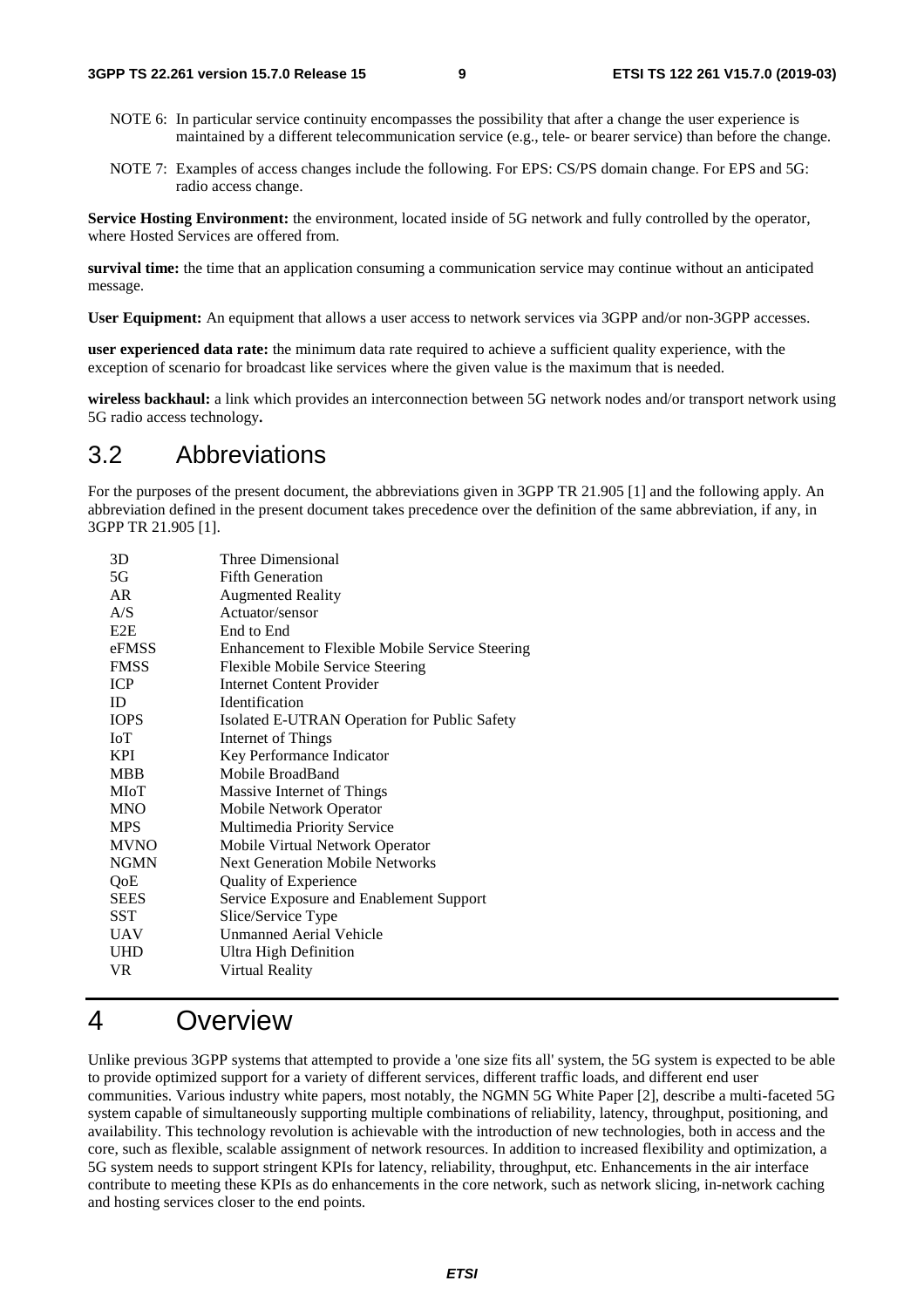A 5G system also supports new business models such as those for IoT and enterprise managed networks. Drivers for the 5G KPIs include services such as Unmanned Aerial Vehicle (UAV) control, Augmented Reality (AR), and factory automation. Network flexibility enhancements support self-contained enterprise networks, installed and maintained by network operators while being managed by the enterprise. Enhanced connection modes and evolved security facilitate support of massive IoT, expected to include tens of millions of UEs sending and receiving data over the 5G network.

Flexible network operations are the mainstay of the 5G system. The capabilities to provide this flexibility include network slicing, network capability exposure, scalability, and diverse mobility. Other network operations requirements address the necessary control and data plane resource efficiencies, as well as network configurations that optimize service delivery by minimizing routing between end users and application servers. Enhanced charging and security mechanisms handle new types of UEs connecting to the network in different ways.

Mobile Broadband (MBB) enhancements aim to meet a number of new KPIs. These pertain to high data rates, high user density, high user mobility, highly variable data rates, deployment, and coverage. High data rates are driven by the increasing use of data for services such as streaming (e.g., video, music, and user generated content), interactive services (e.g., AR), and IoT. These services come with stringent requirements for user experienced data rates as well as associated requirements for latency to meet service requirements. Additionally, increased coverage in densely populated areas such as sports arenas, urban areas, and transportation hubs has become essential for pedestrians and users in urban vehicles. New KPIs on traffic and connection density enable both the transport of high volumes of data traffic per area (traffic density) and transport of data for a high number of connections (e.g., UE density or connection density). Many UEs are expected to support a variety of services which exchange either a very large (e.g., streaming video) or very small (e.g., data burst) amount of data. The 5G system will handle this variability in a resource efficient manner. All of these cases introduce new deployment requirements for indoor and outdoor, local area connectivity, high user density, wide area connectivity, and UEs travelling at high speeds.

Another aspect of 5G KPIs includes requirements for various combinations of latency and reliability, as well as higher accuracy for positioning. These KPIs are driven by support for both commercial and public safety services. On the commercial side, industrial control, industrial automation, UAV control, and AR are examples of those services. Services such as UAV control will require more precise positioning information that includes altitude, speed, and direction, in addition to horizontal coordinates.

Support for Massive Internet of Things (MIoT) brings many new requirements in addition to those for the enhanced KPIs. The expansion of connected things introduces a need for significant improvements in resource efficiency in all system components (e.g., UEs, IoT devices, radio, access network, core network).

The 5G system also aims to enhance its capability to meet KPIs that emerging V2X applications require. For these advanced applications, the requirements, such as data rate, reliability, latency, communication range and speed, are made more stringent.

## 5 High-level requirements

### 5.1 Migration to 5G

#### 5.1.1 Description

The 5G system supports most of the existing EPS services, in addition to many new services. The existing EPS services may be accessed using the new 5G access technologies even where the EPS specifications might indicate E-UTRA(N) only. Only new or changed service requirements for new or changed services are specified in this TS. The few EPS capabilities that are not supported by the 5G system are identified in clause 5.1.2.2 below.

#### 5.1.2 Requirements

#### 5.1.2.1 Interworking between 5G systems

The 5G system shall support a UE with a 5G subscription roaming into a 5G Visited Mobile Network which has a roaming agreement with the UE's 5G Home Mobile Network.

The 5G system shall enable a Visited Mobile Network to provide support for establishing home network provided data connectivity as well as visited network provided data connectivity.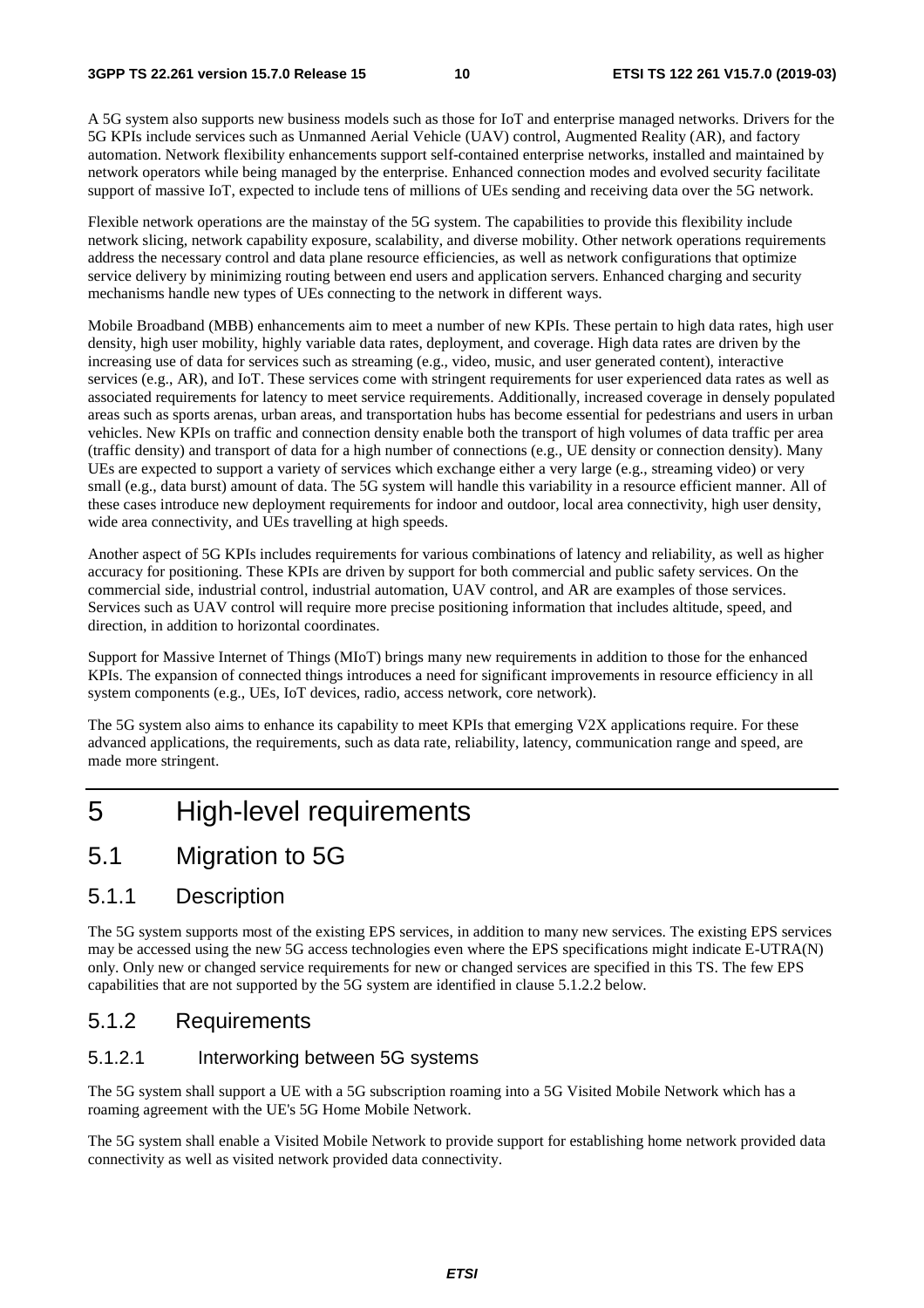The 5G system shall enable a Visited Mobile Network to provide support for services provided in the home network as well as provide services in the visited network. Whether a service is provided in the visited network or in the home network is determined on a service by service basis.

The 5G system shall provide a mechanism for a network operator to limit access to its services for a roaming UE, (e.g., based on roaming agreement).

The 5G system shall provide a mechanism for a network operator to direct a UE onto a partnership network for routing all or some of the UE user plane and associated control plane traffic over the partnership network, subject to an agreement between the operators.

#### 5.1.2.2 Legacy service support

The 5G system shall support all EPS capabilities (e.g., from TSs 22.011, 22.101, 22.278, 22.185, 22.071, 22.115, 22.153, 22.173) with the following exceptions:

- CS voice service continuity and/or fallback to GERAN or UTRAN,
- seamless handover between NG-RAN and GERAN,
- seamless handover between NG-RAN and UTRAN, and
- access to a 5G core network via GERAN or UTRAN.

#### 5.1.2.3 Interoperability with legacy 3GPP systems

The 5G system shall support mobility procedures between a 5G core network and an EPC with minimum impact to the user experience (e.g. QoS, QoE).

## 6 Basic capabilities

### 6.1 Network slicing

#### 6.1.1 Description

Network slicing allows the operator to provide customised networks. For example, there can be different requirements on functionality (e.g., priority, charging, policy control, security, and mobility), differences in performance requirements (e.g., latency, mobility, availability, reliability and data rates), or they can serve only specific users (e.g., MPS users, Public Safety users, corporate customers, roamers, or hosting an MVNO).

A network slice can provide the functionality of a complete network, including radio access network functions and core network functions (e.g., potentially from different vendors). One network can support one or several network slices.

#### 6.1.2 Requirements

The 5G system shall allow the operator to create, modify, and delete a network slice.

The 5G system shall allow the operator to define and update the set of services and capabilities supported in a network slice.

The 5G system shall allow the operator to configure the information which associates a UE to a network slice.

The 5G system shall allow the operator to configure the information which associates a service to a network slice.

The 5G system shall allow the operator to assign a UE to a network slice, to move a UE from one network slice to another, and to remove a UE from a network slice based on subscription, UE capabilities, the access technology being used by the UE, operator's policies and services provided by the network slice.

The 5G system shall support a mechanism for the VPLMN to assign a UE to a network slice with the needed services and authorised by the HPLMN, or to a default network slice.

The 5G system shall enable a UE to be simultaneously assigned to and access services from more than one network slice of one operator.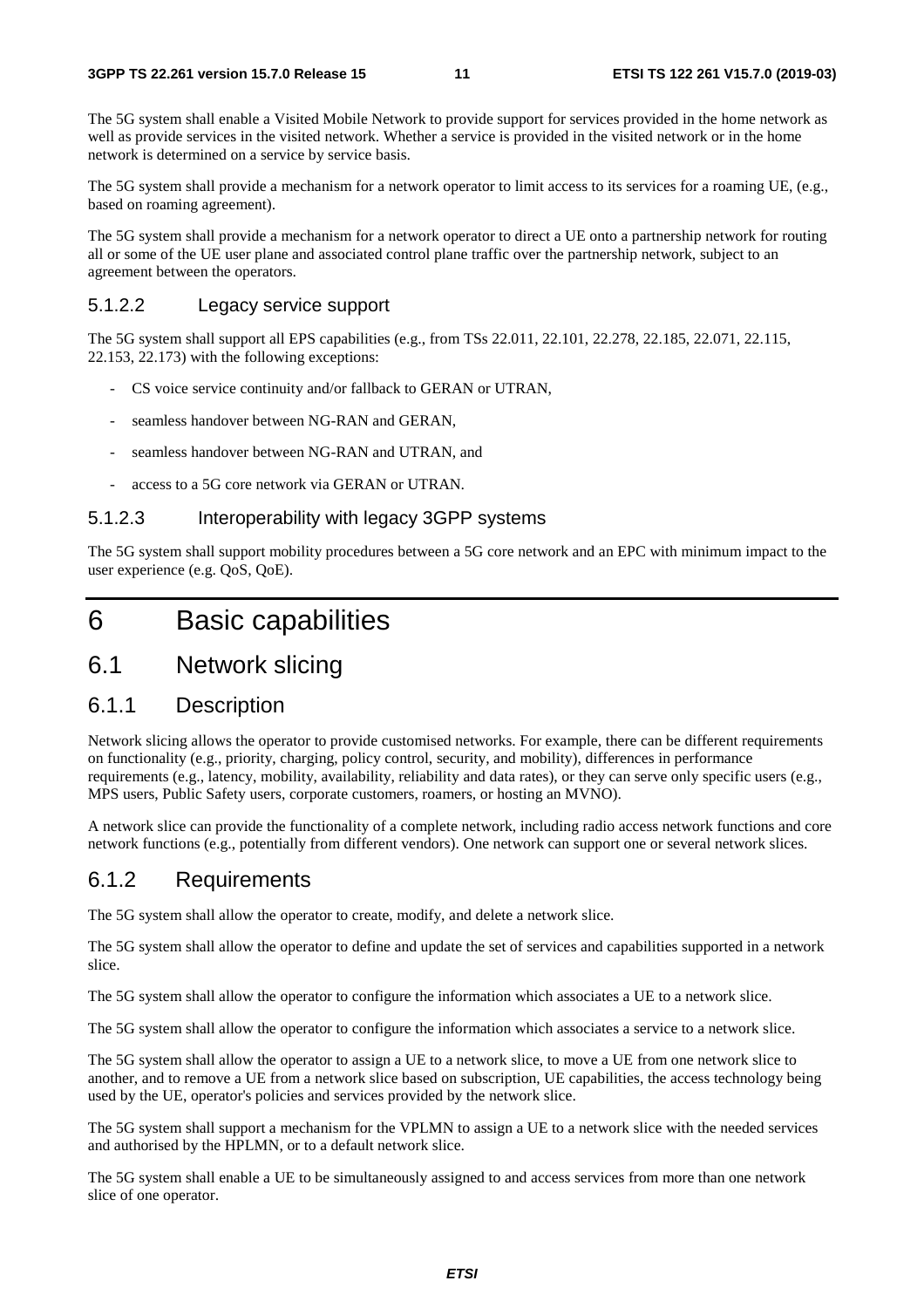Traffic and services in one network slice shall have no impact on traffic and services in other network slices in the same network.

Creation, modification, and deletion of a network slice shall have no or minimal impact on traffic and services in other network slices in the same network.

The 5G system shall support scaling of a network slice, i.e., adaptation of its capacity.

The 5G system shall enable the network operator to define a minimum available capacity for a network slice. Scaling of other network slices on the same network shall have no impact on the availability of the minimum capacity for that network slice.

The 5G system shall enable the network operator to define a maximum capacity for a network slice.

The 5G system shall enable the network operator to define a priority order between different network slices in case multiple network slices compete for resources on the same network.

The 5G system shall support means by which the operator can differentiate policy control, functionality and performance provided in different network slices.

The serving 5G network shall support providing connectivity to home and roaming users in the same network slice.

In shared 5G network configuration, each operator shall be able to apply all the requirements from this clause to their allocated network resources.

### 6.2 Diverse mobility management

#### 6.2.1 Description

A key feature of 5G is support for UEs with different mobility management needs. 5G will support UEs with a range of mobility management needs, including UEs that are

- stationary during their entire usable life (e.g., sensors embedded in infrastructure),
- stationary during active periods, but nomadic between activations (e.g., fixed access),
- mobile within a constrained and well-defined space (e.g., in a factory), and
- fully mobile.

Moreover, some applications require the network to ensure seamless mobility of a UE so that mobility is hidden from the application layer to avoid interruptions in service delivery while other applications have application specific means to ensure service continuity. But these other applications may still require the network to minimize interruption time to ensure that their application-specific means to ensure service continuity work effectively.

With the ever-increasing multimedia broadband data volumes, it is also important to enable the offloading of IP traffic from the 5G network onto traditional IP routing networks via an IP anchor node close to the network edge. As the UE moves, changing the IP anchor node may be needed in order to reduce the traffic load in the system, reduce end-to-end latency and provide a better user experience.

The flexible nature of a 5G system will support different mobility management methods that minimize signalling overhead and optimize access for these different types of UEs.

### 6.2.2 General requirements

The 5G network shall allow operators to optimize network behaviour (e.g., mobility management support) based on the mobility patterns (e.g., stationary, nomadic, spatially restricted mobility, full mobility) of a UE or group of UEs.

The 5G system shall enable operators to specify and modify the types of mobility support provided for a UE or group of UEs.

The 5G system shall optimize mobility management support for a UE or group of UEs that use only mobile originated communications.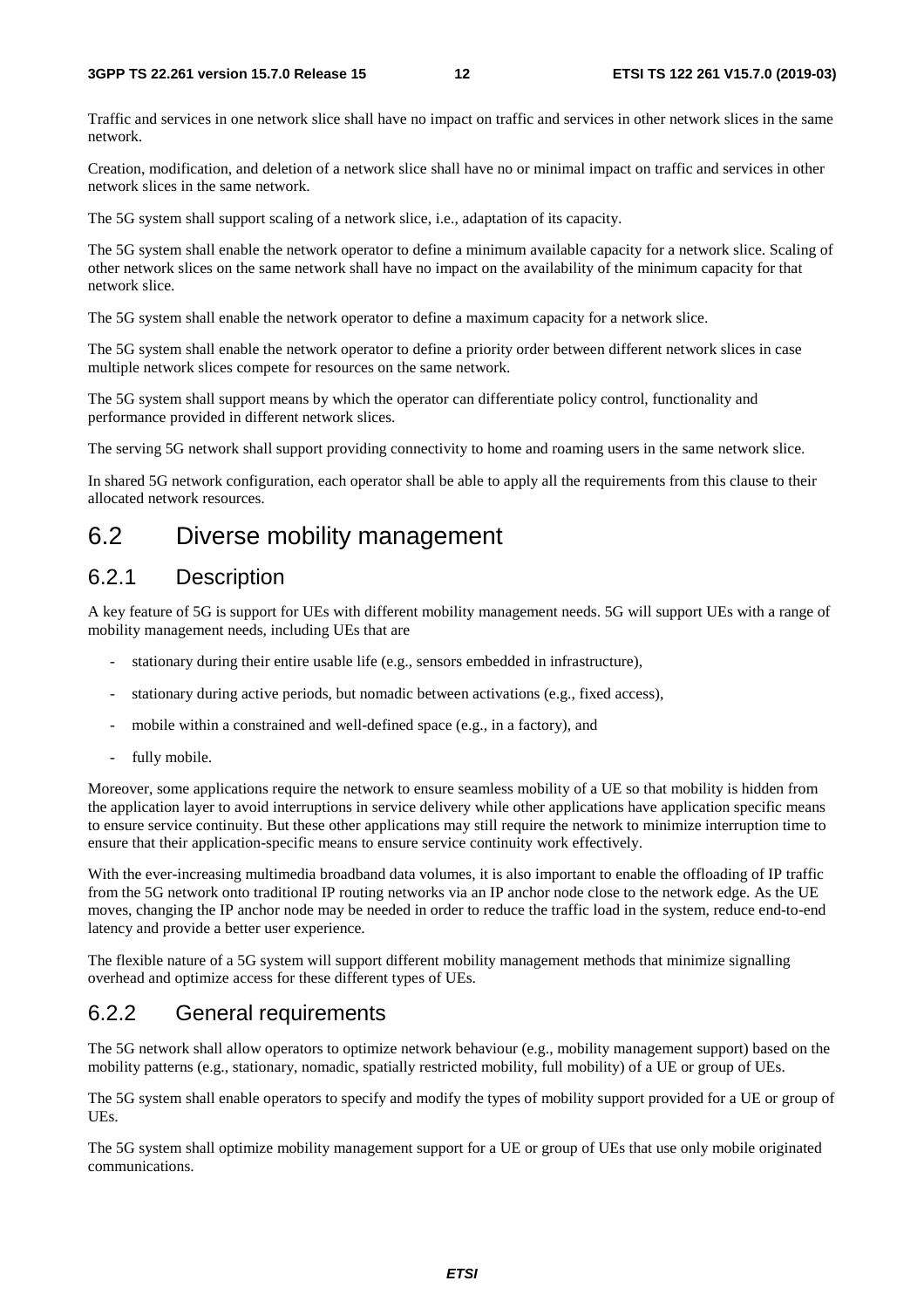### 6.2.3 Service continuity requirements

The 5G system shall enable packet loss to be minimized during inter- and/or intra- access technology changes for some or all connections associated with a UE.

For applications that require the same IP address during the lifetime of the session, the 5G system shall enable maintaining the IP address assigned to a UE when moving across different cells and access technologies for connections associated with a UE.

The 5G system shall enable minimizing impact to the user experience (e.g., minimization of interruption time) when changing the IP address and IP anchoring point for some or all connections associated with a UE.

### 6.3 Multiple access technologies

#### 6.3.1 Description

The 5G system will support 3GPP access technologies, including one or more NR and E-UTRA as well as non-3GPP access technologies. Interoperability among the various access technologies will be imperative. For optimization and resource efficiency, the 5G system will select the most appropriate 3GPP or non-3GPP access technology for a service, potentially allowing multiple access technologies to be used simultaneously for one or more services active on a UE. New technology such as satellite and wide area base stations will increase coverage and availability. This clause provides requirements for interworking with the various combinations of access technologies.

#### 6.3.2 Requirements

#### 6.3.2.1 General

Based on operator policy, the 5G system shall enable the UE to select, manage, and efficiently provision services over the 3GPP or non-3GPP access.

Based on operator policy, the 5G system shall support steering a UE to select certain 3GPP access network(s).

Based on operator policy, the 5G system shall be able to dynamically offload part of the traffic (e.g. from 3GPP RAT to non-3GPP access technology), taking into account traffic load and traffic type.

Based on operator policy, the 5G system shall be able to provide simultaneous data transmission via different access technologies, (e.g., NR, E-UTRA, non-3GPP), to access one or more 3GPP services.

When a UE is using two or more access technologies simultaneously, the 5G system shall be able to select between access technologies in use, taking into account e.g., service, traffic characteristics, radio characteristics, and UE's moving speed.

The 5G system shall be able to support data transmissions optimized for different access technologies (e.g., 3GPP, non-3GPP) for UEs that are simultaneously connected to the network via different accesses.

Based on operator policy, the 5G system shall be able to add or drop the various access connections for a UE during a session.

The 5G system shall be able to support mobility between the supported access networks (e.g., NG-RAN, WLAN).

The 5G system shall support UEs with multiple radio and single radio capabilities.

The 5G system shall support dynamic and static network address allocation of a common network address to the UE over all supported access types.

The 5G system shall support a set of identities for a single user in order to provide a consistent set of policies and a single set of services across 3GPP and non-3GPP access types.

The 5G system shall support the capability to operate in licensed and/or unlicensed bands.

#### 6.3.2.2 E-UTRA access

The 5G system shall be able to support seamless handover between NR and E-UTRA.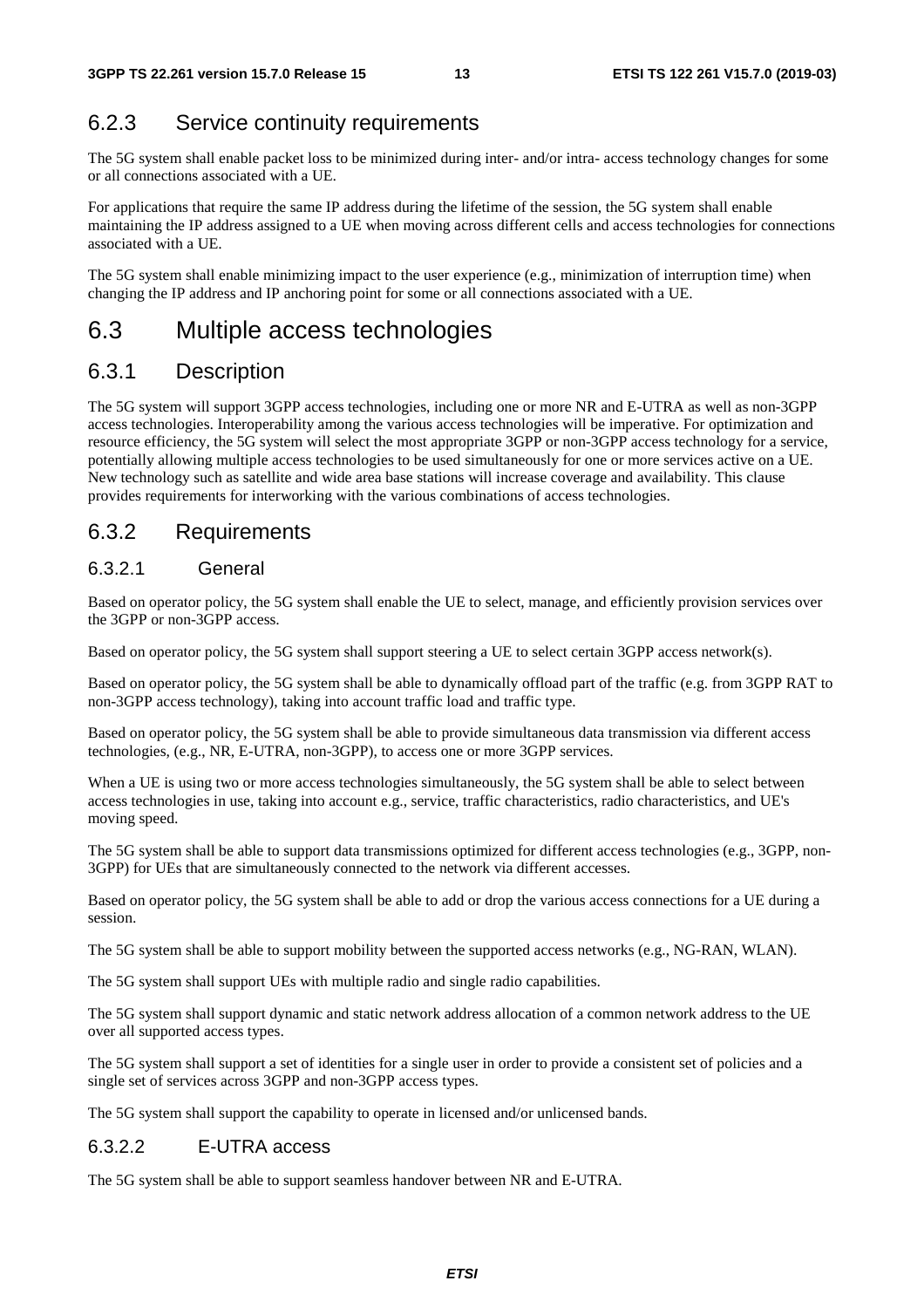The 5G system shall support UEs with dual radio capability (i.e., a UE that can transmit on NR and E-UTRA simultaneously) as well as UEs with single radio capability (i.e., a UE that cannot transmit on NR and E-UTRA simultaneously).

- 6.3.2.3 Void
- 6.3.2.4 Void

### 6.4 Resource efficiency

#### 6.4.1 Description

5G introduces the opportunity to design a system to be optimized for supporting diverse UEs and services. While support for IoT is provided by EPS, there is room for improvement in efficient resource utilization that can be designed into a 5G system whereas they are not easily retrofitted into an existing system. Some of the underlying principles of the potential service and network operation requirements associated with efficient configuration, deployment, and use of UEs in the 5G network include bulk provisioning, resource efficient access, optimization for UE originated data transfer, and efficiencies based on the reduced needs related to mobility management for stationary UEs and UEs with restricted range of movement.

As sensors and monitoring UEs are deployed more extensively, the need to support UEs that send data packages ranging in size from a small status update in a few bits to streaming video increases. A similar need exists for smart phones with widely varying amounts of data. Specifically, to support short data bursts, the network should be able to operate in a mode where there is no need for a lengthy and high overhead signalling procedure before and after small amounts of data are sent. The system will, as a result, avoid both a negative impact to battery life for the UE and wasting signalling resources.

For small form factor UEs it will be challenging to have more than 1 antenna due to the inability to get good isolation between multiple antennas. Thus these UEs need to meet the expected performance in a 5G network with only one antenna.

Cloud applications like cloud robotics perform computation in the network rather than in a UE, which requires the system to have high data rate in the uplink and very low round trip latency. Supposed that high density cloud robotics will be deployed in the future, the 5G system need to optimize the resource efficiency for such scenario.

Additional resource efficiencies will contribute to meeting the various KPIs defined for 5G. Control plane resource efficiencies can be achieved by optimizing and minimizing signalling overhead, particularly for small data transmissions. Mechanisms for minimizing user plane resources utilization include in-network caching and application in a Service Hosting Environment closer to the end user. These optimization efforts contribute to achieving lower latency and higher reliability.

Diverse mobility management related resource efficiencies are covered in clause 6.2.

Security related resource efficiencies are covered in clause 8.8.

#### 6.4.2 Requirements

#### 6.4.2.1 General

The 5G system shall minimize control and user plane resource usage for data transfer from send only UEs.

The 5G system shall minimize control and user plane resource usage for stationary UEs (e.g., lower signalling to user data resource usage ratio).

The 5G system shall optimize the resource use of the control plane and/or user plane for transfer of small data units.

The 5G system shall optimize the resource use of the control plane and/or user plane for transfer of continuous uplink data that requires both high data rate (e.g., 10 Mbps) and very low end-to-end latency (e.g., 1-10 ms).

The 5G network shall optimize the resource use of the control plane and/or user plane to support high density connections (e.g., 1 million connections per square kilometre) taking into account, for example, the following criteria:

type of mobility support;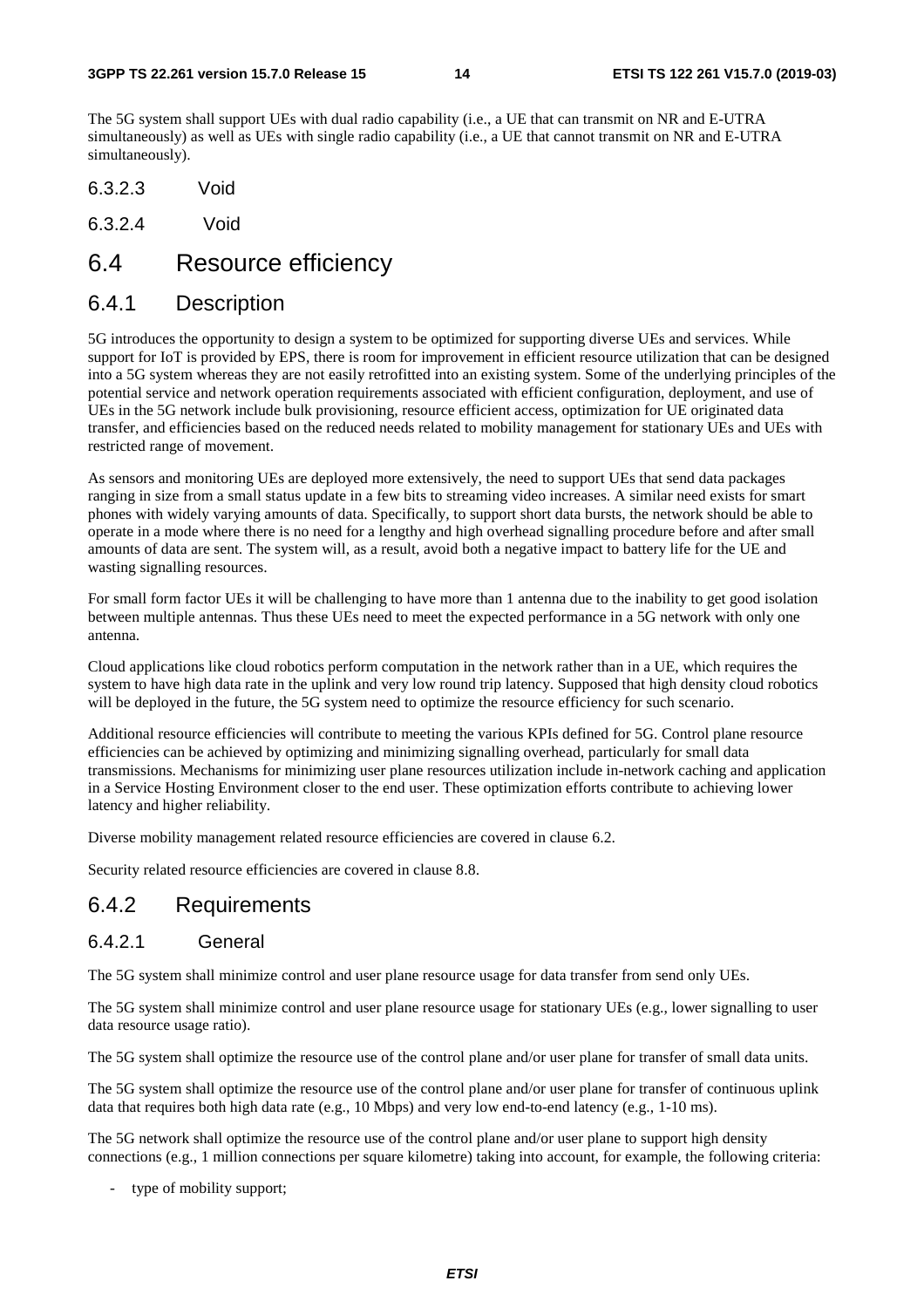- communication pattern (e.g., send-only, frequent or infrequent);
- characteristics of payload (e.g., small or large size data payload);
- characteristics of application (e.g., provisioning operation, normal data transfer);
- UE location:
- timing pattern of data transfer (e.g., real time or non-delay sensitive).

The 5G system shall efficiently support service discovery mechanisms where UEs can discover, subject to access rights:

- status of other UEs (e.g., sound on/off);
- capabilities of other UEs (e.g., the UE is a relay UE) and/or;
- services provided by other UEs (e.g., the UE is a colour printer).

The 5G system shall be able to minimise the amount of wireless backhaul traffic (e.g., consolidating data transmissions to 1 larger rather than many smaller), when applicable (e.g., providing service in an area subject to power outages).

The 5G system shall support small form factor UEs with single antenna.

- NOTE: Small form factor UEs are typically expected to have the diagonal less than 1/5 of the lowest supported frequency wave length.
- 6.4.2.2 Void
- 6.4.2.3 Void

#### 6.4.2.4 Efficient control plane

The 5G system shall minimize the signalling that is required prior to user data transmission.

NOTE: The amount of signalling overhead may vary based on the amount of data to be transmitted, even for the same UE.

### 6.5 Efficient user plane

#### 6.5.1 Description

5G is designed to meet diverse services with different and enhanced performances (e.g., high throughput, low latency and massive connections) and data traffic model (e.g., IP data traffic, non-IP data traffic, short data bursts and high throughput data transmissions).

User plane should be more efficient for 5G to support differentiated requirements. On one hand, a Service Hosting Environment located inside of operator's network can offer Hosted Services closer to the end user to meet localization requirement like low latency, low bandwidth pressure. These Hosted Services contain applications provided by operators and/or trusted 3rd parties. On the other hand, user plane paths can be selected or changed to improve the user experience or reduce the bandwidth pressure, when a UE or application changes location during an active communication.

#### 6.5.2 Requirements

Based on operator policy, application needs, or both, the 5G system shall support an efficient user plane path between UEs attached to the same network, modifying the path as needed when the UE moves during an active communication.

The 5G network shall enable a Service Hosting Environment provided by operator.

Based on operator policy, the 5G network shall be able to support routing of data traffic between a UE attached to the network and an application in a Service Hosting Environment for specific services, modifying the path as needed when the UE moves during an active communication.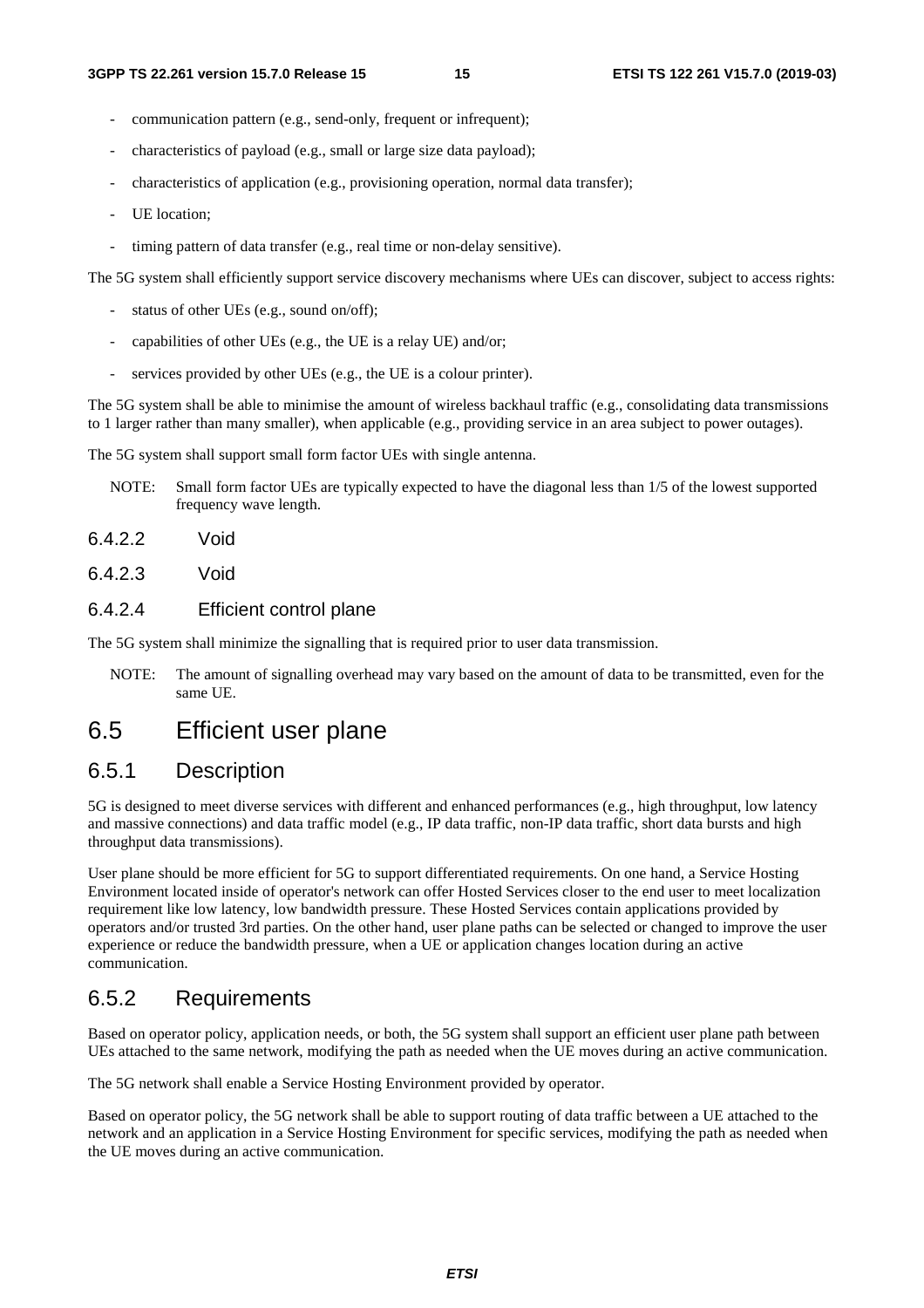Based on operator policy, application needs, or both, the 5G system shall support an efficient user plane path, modifying the path as needed when the UE moves or application changes location ,between a UE in an active communication and:

- an application in a Service Hosting Environment, or
- an application server located outside the operator's network.

The 5G network shall maintain user experience (e.g., QoS, QoE) when a UE in an active communication moves from a location served by a Service Hosting Environment to:

- another location served by a different Service Hosting Environment, or
- another location served by an application server located outside the operator's network, and vice versa.

The 5G network shall maintain user experience (e.g., QoS, QoE) when an application for a UE moves as follows:

- within a Service Hosting Environment, or
- from a Service Hosting Environment to another Service Hosting Environment, or
- from a Service Hosting Environment to an application server located place outside the operator's network, and vice versa.

The 5G network shall be able to interact with applications in a Service Hosting Environment for efficient network resource utilization and offloading data traffic to the Service Hosting Environment close to the UE's point of attachment to the access network.

The 5G network shall support configurations of the Service Hosting Environment in the network (e.g., access network, core network), that provide application access close to the UE's point of attachment to the access network.

The 5G system shall support mechanisms to enable a UE to access the closest Service Hosting Environment for a specific hosted application or service.

The 5G network shall enable instantiation of applications for a UE in a Service Hosting Environment close to the UE's point of attachment to the access network.

The 5G system shall be able to suspend or stop application instances in a Service Hosting Environment.

NOTE: Not all applications will always be available in all Service Hosting Environments. Therefore, it may be needed to instantiate an application at a Service Hosting Environment nearby for serving a particular UE.

Based on operator policy, the 5G system shall provide a mechanism such that one type of traffic (from a specific application or service) to/from a UE can be offloaded close to the UE's point of attachment to the access network, while not impacting other traffic type to/from that same UE.

### 6.6 Efficient content delivery

#### 6.6.1 Description

Video-based services (e.g., live streaming, VR) and personal data storage applications have been instrumental for the massive growth in mobile broadband traffic. Subject to service agreement between the operator and the content provider, the information of content and content itself can be aware by operator. In-network content caching provided by the operator, a  $3<sup>rd</sup>$  party or both, can improve user experience, reduce backhaul resource usage and utilize radio resource efficiently.

The operation of in-network caching includes flexible management of the location of the content cache within the network and efficient delivery of content to and from the appropriate content caching application. Examples of services are the delivery of popular video content from a content caching application via broadcast, and secure storage of a user's personal data or files using a distributed caching application. Such a service could also provide a student with a wireless backpack, where students can resume their work through the same or a different UE at any time, with very fast response times from the network.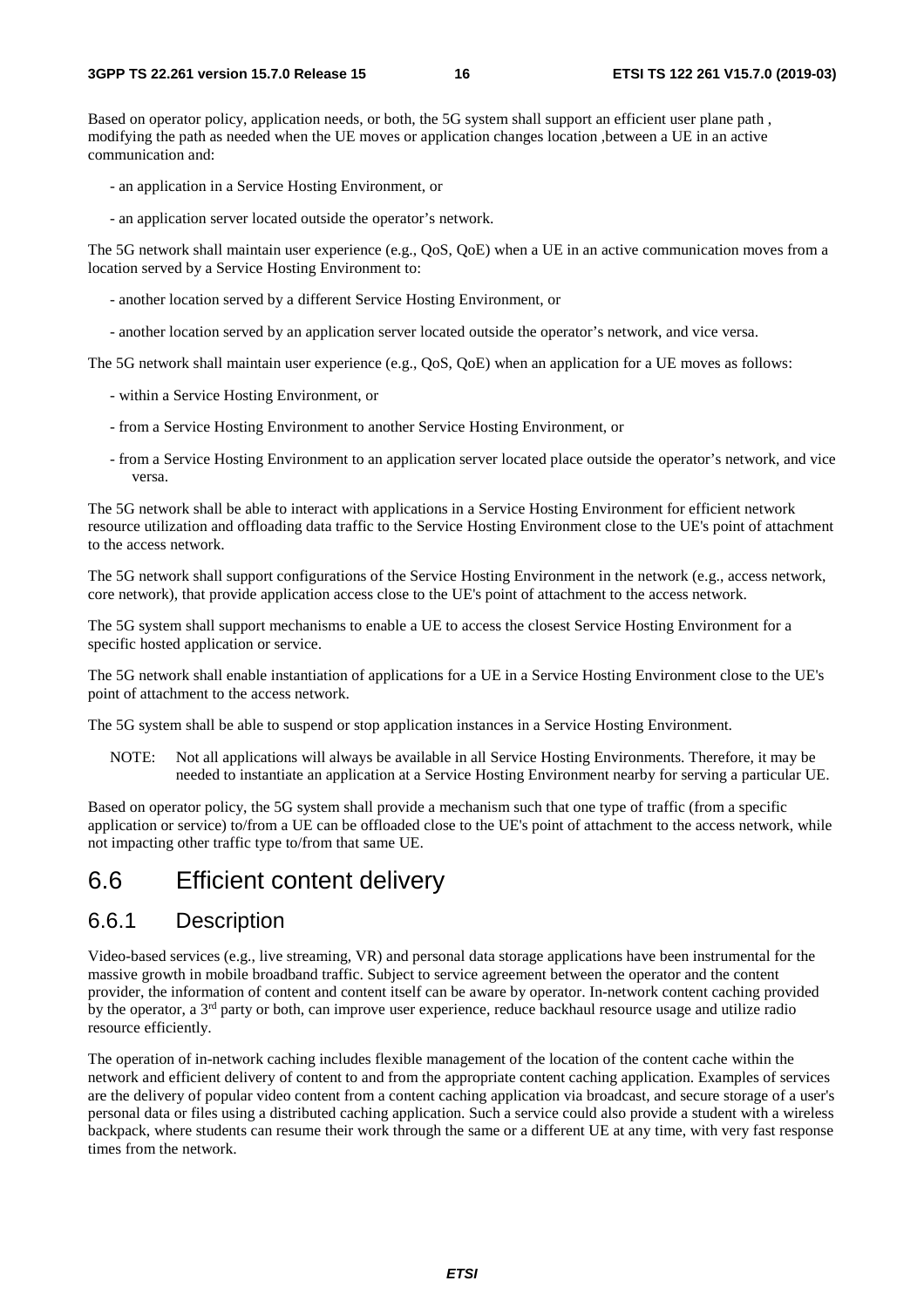#### 6.6.2 Requirements

The 5G system shall enable efficient delivery of content from a content caching application under the control of the operator (e.g., a cache located close to the UE).

The 5G system shall support a content caching application in a UE under the control of the operator.

The 5G system shall support configurations of content caching applications in the network (e.g., access network, core network), that provide content close to the UE.

Based on operator policy, the 5G system shall support an efficient mechanism for selection of a content caching application (e.g., minimize utilization of radio, backhaul resources and/or application resource) for delivery of the cached content to the UE.

The 5G system shall support a mechanism for the operator to manage content distribution across content caching applications.

The 5G system shall support delivery of cached content from a content caching application via the broadcast/multicast service.

### 6.7 Priority, QoS, and policy control

#### 6.7.1 Description

The 5G network will support many commercial services (e.g., medical) and regional or national regulatory services (e.g., MPS, Emergency, Public Safety) with requirements for priority treatment. Some of these services share common QoS characteristics such as latency and packet loss rate, but may have different priority requirements. For example, UAV control and air traffic control may have stringent latency and reliability requirements but not necessarily the same priority requirements. In addition, voice based services for MPS and Emergency share common QoS characteristics as applicable for normal public voice communications, yet may have different priority requirements. The 5G network will need to support mechanisms that enable the decoupling of the priority of a particular communication from the associated QoS characteristics such as latency and reliability to allow flexibility to support different priority services (that need to be configurable to meet operator needs, consistent with operator policies and corresponding national and regional regulatory policies).

The network needs to support flexible means to make priority decisions based on the state of the network (e.g., during disaster events and network congestion) recognizing that the priority needs may change during a crisis. The priority of any service may need to be different for a user of that service based on operational needs and regional or national regulations. Therefore, the 5G system should allow a flexible means to prioritise and enforce prioritisation among the services (e.g., MPS, Emergency, medical, Public Safety) and among the users of these services. The traffic prioritisation may be enforced by adjusting resource utilization or pre-empting lower priority traffic.

The network must offer a means to provide the required QoS (e.g., reliability, latency, and bandwidth) for a service and the ability to prioritize resources when necessary to meet the service requirements. Existing QoS and policy frameworks handle latency and improve reliability by traffic engineering. In order to support 5G service requirements, it is necessary for the 5G network to offer QoS and policy control for reliable communication with latency required for a service and enable the resource adaptations as necessary.

Also, as 5G network is expected to operate in a heterogeneous environment with multiple access technologies, multiple types of UE, etc., it should support a harmonised QoS and policy framework that applies to multiple accesses.

Further, for QoS control in EPS only covers RAN and core network, but for 5G network E2E QoS (e.g., RAN, backhaul, core network, network to network interconnect) is needed to achieve the 5G user experience (e.g., ultra-low latency, ultra-high bandwidth).

#### 6.7.2 Requirements

The 5G system shall allow flexible mechanisms to establish and enforce priority policies among the different services (e.g., MPS, Emergency, medical, Public Safety) and users.

NOTE 1: Priority between different services is subject to regional or national regulatory and operator policies.

The 5G system shall be able to provide the required QoS (e.g., reliability, end-to-end latency, and bandwidth) for a service and support prioritization of resources when necessary for that service.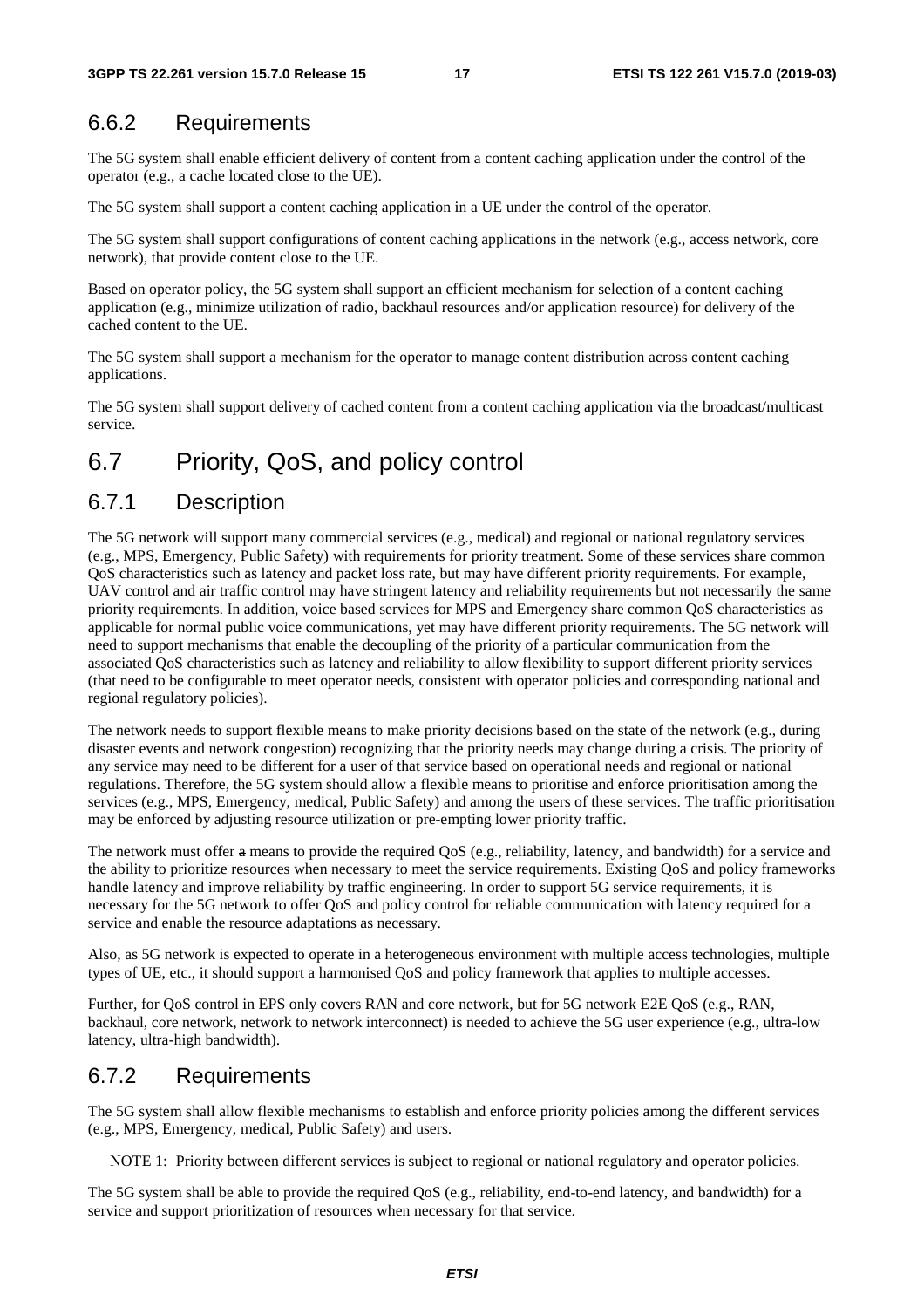The 5G system shall allow decoupling of the priority of a particular communication from the associated QoS characteristics such as end-to-end latency and reliability.

The 5G system shall be able to support a harmonised QoS and policy framework applicable to multiple accesses.

The 5G system shall be able to support E2E (e.g., UE to UE) QoS for a service.

NOTE 2: E2E QoS needs to consider QoS in the access networks, backhaul, core network, and network to network interconnect.

The 5G system shall be able to support QoS for applications in a Service Hosting Environment.

## 6.8 Dynamic policy control

The 5G system shall support the creation and enforcement of prioritisation policy for users and traffic, during connection setup and when connected.

NOTE: Prioritisation, pre-emption, and precedence of critical traffic associated with certain priority services (e.g., MPS and Emergency) are subject to regional/national regulatory and operator policies.

The 5G system shall support optimised signalling for prioritised users and traffic where such signalling is prioritized over other signalling traffic.

Based on operator policy, the 5G system shall allow flexible means to create and enforce priority among the different service flows by authorized users.

Based on operator policy, the 5G system shall allow real-time, dynamic, secure and limited interaction with the QoS and policy framework for modification of the QoS and policy framework by authorized users.

Based on operator policy, the 5G system shall maintain a session when prioritization of that session changes in real time, provided that the new priority is above the threshold for maintaining the session.

Based on operator policy, the 5G system shall allow modifications by authorized users and context aware network functionality to the QoS and policy framework to have a variable duration.

- 6.9.1 Void
- 6.9.2 Void

### 6.10 Network capability exposure

#### 6.10.1 Description

3GPP SEES and (e)FMSS features allow the operator to expose network capabilities e.g., QoS policy to 3<sup>rd</sup> party ISPs/ICPs. With the advent of 5G, new network capabilities need to be exposed to the  $3<sup>rd</sup>$  party (e.g., to allow the  $3<sup>rd</sup>$ party to customize a dedicated network slice for diverse use cases; to allow the 3<sup>rd</sup> party to manage a trusted 3<sup>rd</sup> party application in a Service Hosting Environment to improve user experience, and efficiently utilize backhaul and application resources).

Applications may be frugal at periods when resources are rare and can compensate and anticipate as much as they can if timely network status information is aware by application; otherwise. Applications may be disconnected in case of user mobility.

#### 6.10.2 Requirements

The following set of requirements complement the requirements listed in 3GPP TS 22.101 [6], clause 29.

Based on operator policy, a 5G network shall provide suitable APIs to allow a trusted  $3<sup>rd</sup>$  party to create, modify, and delete network slices used for the 3rd party.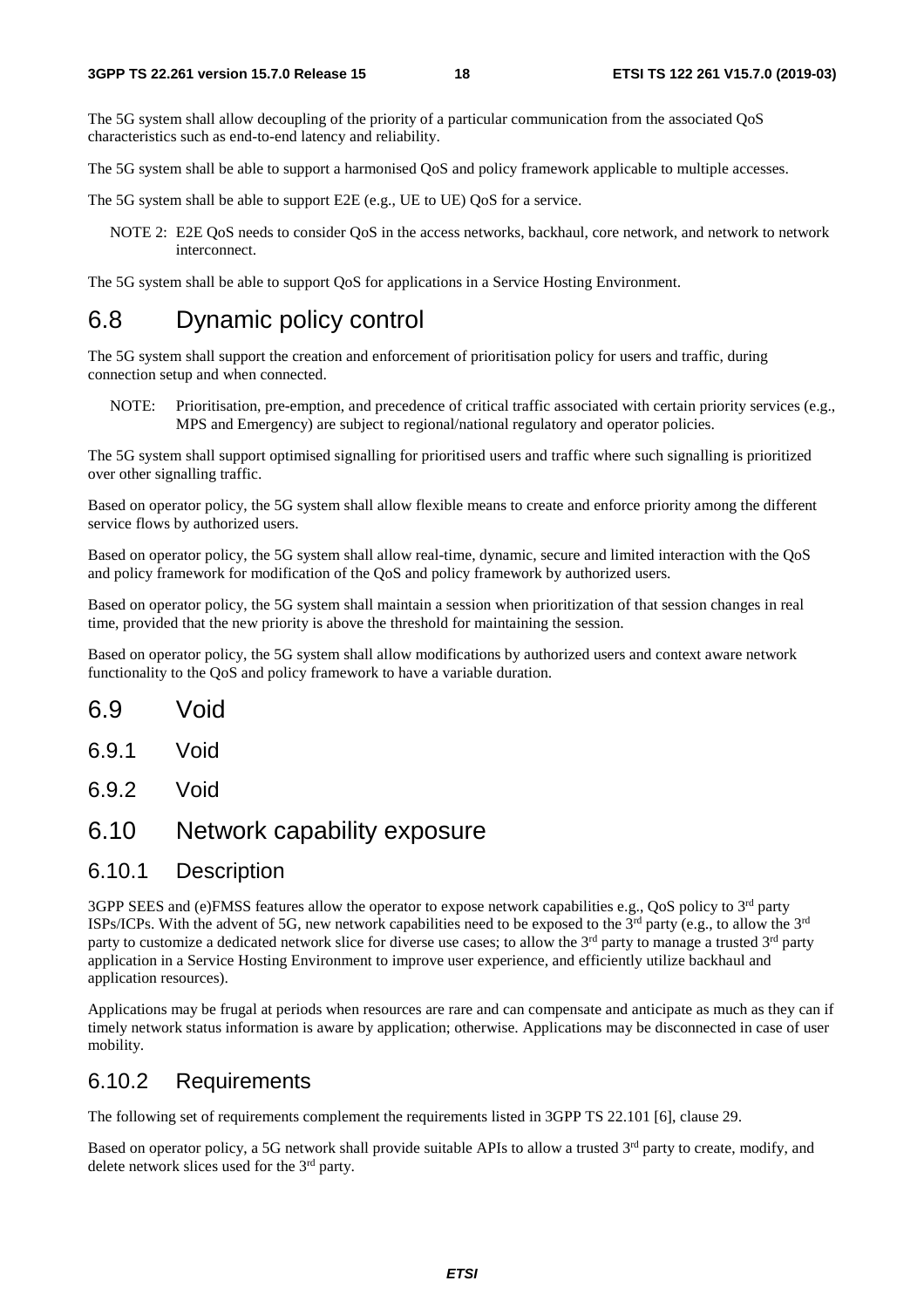Based on operator policy, the 5G network shall provide suitable APIs to allow a trusted 3<sup>rd</sup> party to monitor the network slice used for the 3<sup>rd</sup> party.

Based on operator policy, the 5G network shall provide suitable APIs to allow a trusted 3<sup>rd</sup> party to define and update the set of services and capabilities supported in a network slice used for the  $3<sup>rd</sup>$  party.

Based on operator policy, the 5G network shall provide suitable APIs to allow a trusted  $3<sup>rd</sup>$  party to configure the information which associates a UE to a network slice used for the  $3<sup>rd</sup>$  party.

Based on operator policy, the 5G network shall provide suitable APIs to allow a trusted  $3<sup>rd</sup>$  party to configure the information which associates a service to a network slice used for the 3rd party.

Based on operator policy, the 5G network shall provide suitable APIs to allow a trusted  $3<sup>rd</sup>$  party to assign a UE to a network slice used for the 3rd party, to move a UE from one network slice used for the 3rd party to another network slice used for the 3rd party, and to remove a UE from a network slice used for the 3rd party based on subscription, UE capabilities, and services provided by the network slice.

Based on operator policy, the 5G network shall provide suitable APIs to allow a trusted  $3<sup>rd</sup>$  party to scale a network slice used for the 3rd party, i.e., to adapt its capacity.

Based on operator policy, a 5G network shall provide suitable APIs to allow 3<sup>rd</sup> party to offload one type of traffic (from trusted 3rd party owned applications in the operator's Service Hosting Environment) to/from a UE to a Service Hosting Environment close to the UE's location.

### 6.11 Context aware network

#### 6.11.1 Description

A variety of sensors such as accelerometer, gyroscope, magnetometer, barometer, proximity sensor, and GPS can be integrated in a UE. Also, different applications running on the UE can have different communication needs (e.g., different traffic time). In addition, a UE can support different access technologies such as NR, E-UTRA, WLAN access technology, and fixed broadband access technology. The information gathered by sensors, the utilized access technologies, the application context, and the application traffic characteristics can provide useful information to the applications installed in the UE and can also help the 5G system utilize resources in an efficient and optimized way.

### 6.11.2 Requirements

The 5G system shall support network resource utilization efficiently and network optimization based on system information, including:

- network conditions, such as network load and congestion information;
- information on served UEs such as access information (e.g., 3GPP access, non-3GPP access), cell type (e.g., macro cell, small cell), user experienced data rate;
- application's characteristics (e.g., expected traffic over time);
- information on prioritized communication such as user subscription profile and priority level, priority services (e.g., MPS, Emergency, and Public Safety), application used for priority communications (e.g., voice, video, and data) and traffic associated with priority communications (signalling and media);
- subject to user consent, enhanced traffic characteristic of UE (e.g., Mobility information (e.g., no mobility, nomadic, spatially restricted mobility, full mobility), location, sensor-level information (e.g., direction, speed, power status, display status, other sensor information installed in the UE), application-level information (e.g., foreground applications, running background application, and user settings).

The 5G system shall support mechanisms to collect system information for network optimization within an operator configured time scale.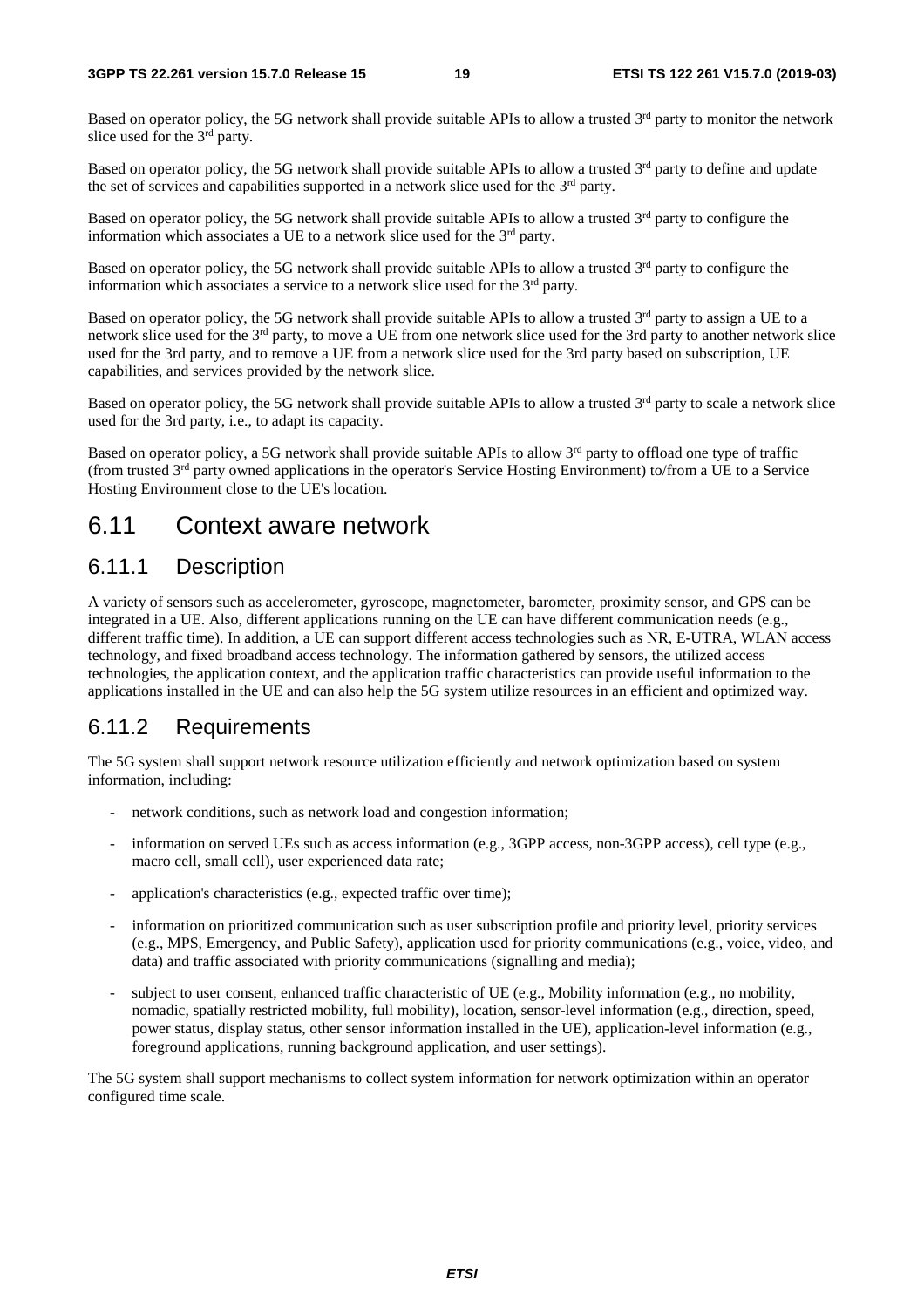- 6.12 Void
- 6.13 Void
- 6.14 Subscription aspects

#### 6.14.1 Description

With the Internet of Things, it is expected that the diversity of IoT devices (e.g., sensors, UAVs, smart flower pots) and the usage models will largely vary. Moreover, when the IoT device is manufactured, the deployment location and specific usage may not be known. Sometimes the IoT devices will be added to existing subscriptions, other times they may be part of a new subscription for the user. Sometimes the IoT devices may be leased. During their life cycle these IoT devices go through different stages, involving the change in ownership when the IoT device is deployed and possibly afterwards, the activation of the IoT device by the preferred operator, a possible change of operators, etc. These stages need to be managed securely and efficiently. A method of dynamic subscription generation and management is needed in addition to statically provisioned subscription. Once the subscription is established, subscription management becomes necessary, for example, to modify the subscription when the ownership of the IoT device changes, to update or refresh credentials due to suspected leakage or theft of security keys or as a preventive measure.

The Internet of Things will also support various connectivity models: The IoT devices can connect with the network directly. In order to identify and manage the IoT devices, a subscription with the 5G network is needed, even if the access is done via non-3GPP access.

### 6.14.2 Requirements

An IoT device which is able to access a 5G PLMN in direct network connection mode using a 3GPP RAT shall have a 3GPP subscription.

The 5G system shall allow the operator to identify a UE as an IoT device based on UE characteristics (e.g., identified by an equipment identifier or a range of equipment identifiers) or subscription or the combination of both.

The 5G system shall be able to provide mechanisms to change the association between a subscription and address/number of an IoT device (e.g., changing the owner and subscription information associated with the IoT device) within the same operator and in between different operators in an automated or manual way.

The 5G system shall be able to support identification of subscriptions independently of identification of IoT devices. Both identities shall be secure.

Based on operator policy, the 5G system shall support a mechanism to provision on-demand connectivity (e.g. IP connectivity for remote provisioning). This on-demand mechanism should enable means for a user to request on-thespot network connectivity while providing operators with identification and security tools for the provided connectivity.

The 5G system shall support a secure mechanism for a home operator to remotely provision the 3GPP credentials of a uniquely identifiable and verifiably secure IoT device.

### 6.15 Energy efficiency

#### 6.15.1 Description

Energy efficiency is a critical issue in 5G. The potential to deploy systems in areas without a reliable energy source requires new methods of managing energy consumption not only in the UEs but throughout all components of the 5G system.

Small form factor UEs also typically have a small battery and this not only puts constrains on general power optimization but also on how the energy is consumed. With smaller batteries it is more important to understand and follow the limitations for the both the maximum peak and continuous current drain.

#### 6.15.2 Requirements

The 5G access network shall support an energy saving mode with the following characteristics: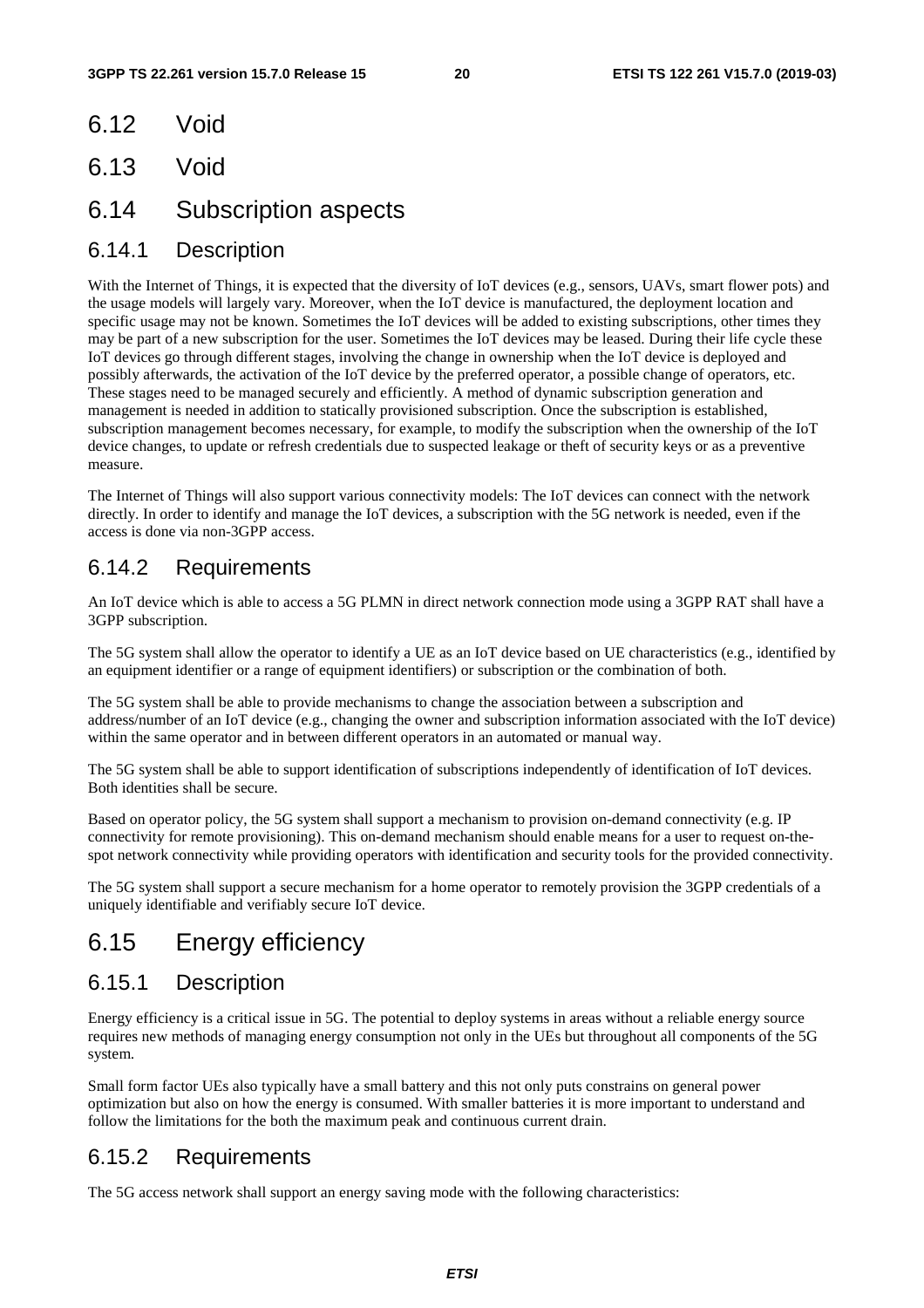- the energy saving mode can be activated/deactivated either manually or automatically:
- service can be restricted to a group of users (e.g., public safety user, emergency callers).
- NOTE: When in energy saving mode the UE's and Access transmit power may be reduced or turned off (deep sleep mode), end-to-end latency and jitter may be increased with no impact on set of users or applications still allowed.

The 5G system shall support mechanisms to improve battery life for a UE over what is possible in EPS.

The 5G system shall support UEs using small rechargeable and single coin cell batteries (e.g., considering impact on maximum pulse and continuous current).

### 6.16 Markets requiring minimal service levels

#### 6.16.1 Description

A key aspect of 5G system flexibility is the ability to support both the very high end markets as well as very low end markets. Some systems will be deployed in areas where there are constraints on energy resources (e.g., sporadic access to power) and lower end user expectations for availability, reliability, and data rates. In such cases, the system needs additional flexibility to adapt power consumption needs based on fluctuations in power availability. The system should be efficient in order to provide essential services in harsh environments (e.g., far remote rural areas, very large territories) while taking into account the local constraints (adapting resources consumptions to long distances, dealing with variable conditions and possibly disconnections). Content delivery should be optimized in order to reduce constraints on transport networks, on low-end UEs (e.g., small screen, limited energy consumption), variable network conditions, and client profiles.

#### 6.16.2 Requirements

The 5G system shall be able to give priority to services (e.g., e-Health) when resources are limited.

### 6.17 Extreme long range coverage in low density areas

#### 6.17.1 Description

A fully connected society is expected in the near future. The network access everywhere over long distances (e.g., at extreme rural areas or at sea) for both humans and machines needs to be supported.

#### 6.17.2 Requirements

The 5G system shall support the extreme long range coverage (up to 100 km) in low density areas (up to 2 user/km<sup>2</sup>).

The 5G system shall support a minimum user throughput of 1 Mbps on DL and 100 kbps on UL at the edge of coverage.

The 5G system shall support a minimum cell throughput capacity of 10 Mbps/cell on DL (based on an assumption of 1 GB/month/sub).

6.18 Void

### 6.19 3GPP access network selection

#### 6.19.1 Description

The 5G system will support the concept of "network slices" where different NG-RANs potentially are connected to network slices of different SSTs. A 5G UE can provide assistance information (e.g., SST) to enable the network to select one or more network slices. A 5G system is foreseen to support one or more SSTs, but possibly not all existing SSTs.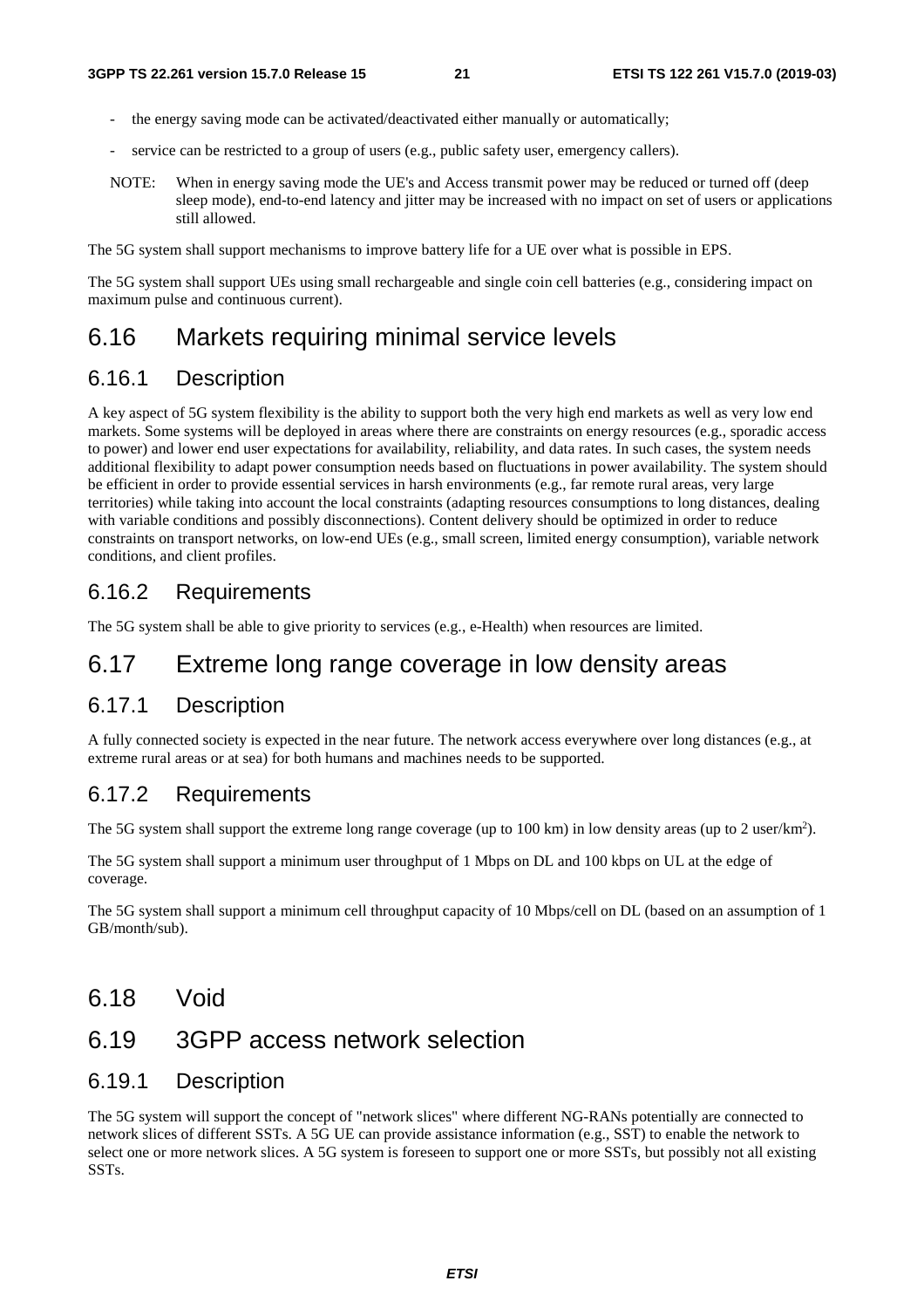A 5G network operator controls and is responsible for what SSTs that should be available to a specific UE and subscription combination, based on associated subscription type, network operator policies, network capabilities and UE capabilities. The network operator can populate the Operator Controlled PLMN Selector list with associated access technology identifiers, stored in the 5G UE, with the PLMN/RAT combinations enabling access to the SSTs that are available to the 5G UE with associated subscription.

The UE uses the list of PLMN/RAT combinations for PLMN selection, if available, typically during roaming situations. In non-roaming situations, the UE and subscription combination typically matches the HPLMN/EHPLMN capabilities and policies, from a SST perspective. That is, a 5G UE accessing its HPLMN/EHPLMN should be able to access SSTs according to UE capabilities and the related subscription.

Optionally, a 5G system supports, subject to operator policies, a User Controlled PLMN Selector list that enables the 5G UE user to specify preferred PLMNs with associated access technology identifier in priority order. The user may have obtained information about suitable PLMN/RAT combination that would support services preferred by the user.

#### 6.19.2 Requirements

The following set of requirements complement the requirements listed in 3GPP TS 22.011 [3], clause 3.2.

The 5G system shall support selection among any available PLMN/RAT combinations, identified through their respective PLMN identifier and Radio Access Technology identifier, in a prioritised order. The priority order may, subject to operator policies, be provisioned in an Operator Controlled PLMN Selector lists with associated RAT identifiers, stored in the 5G UE.

The 5G system shall support, subject to operator policies, a User Controlled PLMN Selector list stored in the 5G UE, allowing the UE user to specify preferred PLMNs with associated RAT identifier in priority order.

### 6.20 eV2X aspects

#### 6.20.1 Description

The 3GPP system is expected to support various enhanced V2X scenarios.

Vehicles Platooning enables the vehicles to dynamically form a group travelling together. All the vehicles in the platoon receive periodic data from the leading vehicle, in order to carry on platoon operations. This information allows the distance between vehicles to become extremely small, i.e., the gap distance translated to time can be very low (sub second). Platooning applications may allow the vehicles following to be autonomously driven.

Advanced Driving enables semi-automated or fully-automated driving. Longer inter-vehicle distance is assumed. Each vehicle and/or RSU shares data obtained from its local sensors with vehicles in proximity, thus allowing vehicles to coordinate their trajectories or manoeuvres. In addition, each vehicle shares its driving intention with vehicles in proximity. The benefits of this use case group are safer traveling, collision avoidance, and improved traffic efficiency.

Extended Sensors enables the exchange of raw or processed data gathered through local sensors or live video data among vehicles, Road Site Units, UEs of pedestrians and V2X application servers. The vehicles can enhance the perception of their environment beyond what their own sensors can detect and have a more holistic view of the local situation.

Remote Driving enables a remote driver or a V2X application to operate a remote vehicle for those passengers who cannot drive themselves or a remote vehicle located in dangerous environments. For a case where variation is limited and routes are predictable, such as public transportation, driving based on cloud computing can be used. In addition, access to cloud-based back-end service platform can be considered for this use case group.

### 6.20.2 Requirements

The 3GPP system supports the transport of messages with different performance requirements to support V2X scenarios. The associated requirements are described in eV2X 3GPP TS 22.186 [9].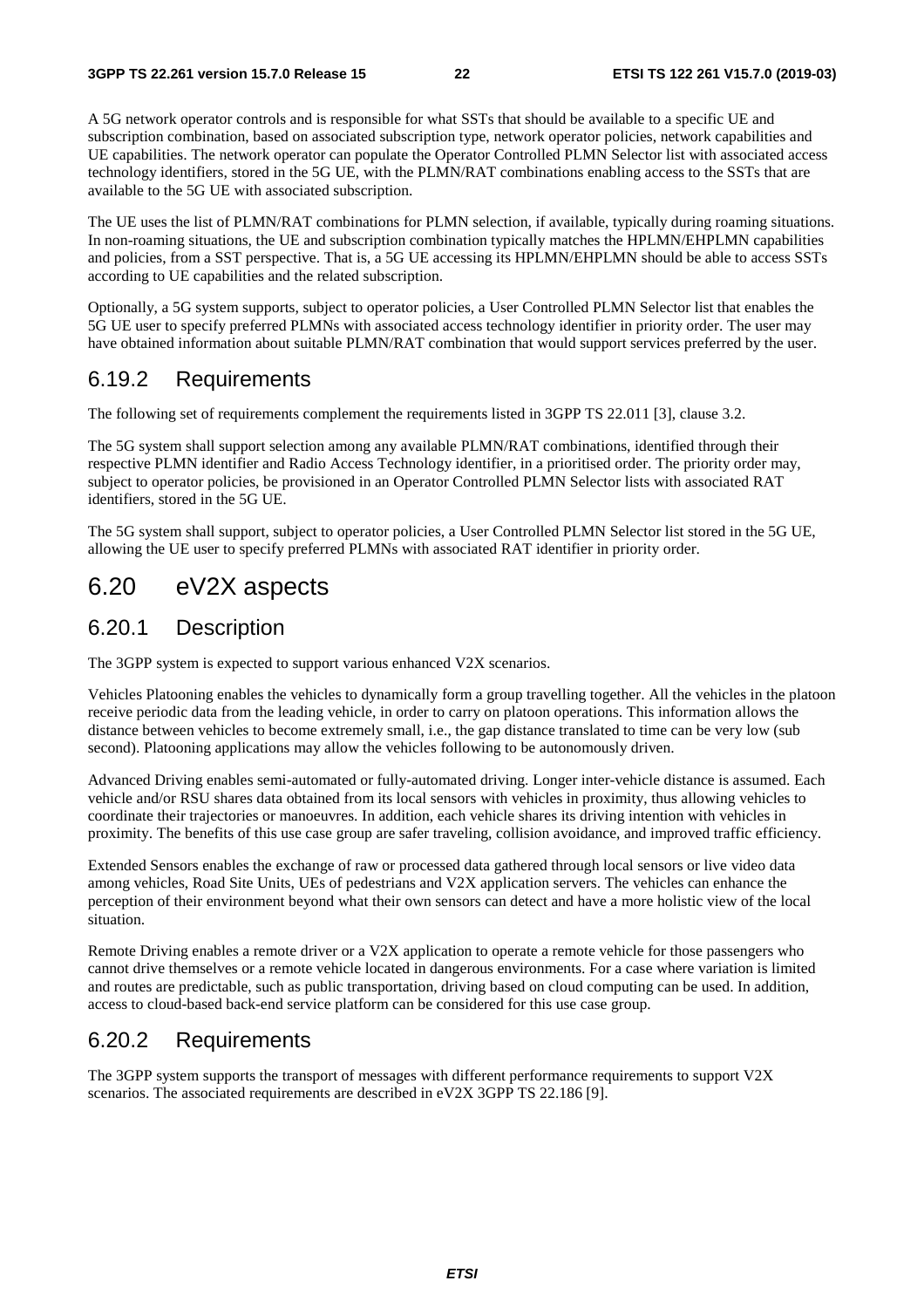## 6.21 NG-RAN Sharing

### 6.21.1 Description

The increased density of access nodes needed to meet future performance objectives poses considerable challenges in deployment and acquiring spectrum and antenna locations. RAN sharing is seen as a technical solution to these issues.

### 6.21.2 Requirements

Requirements related to NG-RAN sharing are described in 3GPP TS 22.101 [6], clause 28.2.

### 6.22 Unified access control

### 6.22.1 Description

Depending on operator policies, deployment scenarios, subscriber profiles, and available services, different criterion will be used in determining which access attempt should be allowed or blocked when congestion occurs in the 5G System. These different criteria for access control are associated with Access Identities and Access Categories. The 5G system will provide a single unified access control where operators control access attempts based on these two aspects.

In unified access control, each access attempt is categorized into one or more of the Access Identities and one of the Access Categories. Based on the access control information applicable for the corresponding Access Identity and Access Category of the access attempt, the UE performs a test whether the actual access attempt can be made or not.

The unified access control supports extensibility to allow inclusion of additional standardized Access Identities and Access Categories and supports flexibility to allow operators to define operator-defined Access Categories using their own criterion (e.g. network slicing, application, and application server).

NOTE: Sections 4.1 through 4.4a of TS 22.011 are obsolete and replaced by Section 6.22.2 of this specification. However, when a UE is configured for EAB according to TS 22.011, the UE is also configured for delay tolerant service for 5G system.

#### 6.22.2 Requirements

#### 6.22.2.1 General

Based on operator's policy, the 5G system shall be able to prevent UEs from accessing the network using relevant barring parameters that vary depending on Access Identity and Access Category. Access Identities are configured at the UE as listed in Table 6.22.2.2-1. Access Categories are defined by the combination of conditions related to UE and the type of access attempt as listed in Table 6.22.2.3-1. One or more Access Identities and only one Access Category are selected and tested for an access attempt.

The 5G network shall be able to broadcast barring control information (i.e. a list of barring parameters associated with an Access Identity and an Access Category) in one or more areas of the RAN.

The UE shall be able to determine whether or not a particular new access attempt is allowed based on barring parameters that the UE receives from the broadcast barring control information and the configuration in the UE.

In the case of multiple core networks sharing the same RAN, the RAN shall be able to apply access control for the different core networks individually.

The unified access control framework shall be applicable both to UEs accessing the 5G CN using E-UTRA and to UEs accessing the 5G CN using NR.

The unified access control framework shall be applicable to UEs in RRC Idle, RRC Inactive, and RRC Connected at the time of initiating a new access attempt (e.g. new session request).

NOTE1: "new session request" in RRC Connected refers to events, e.g. new MMTEL voice or video session, sending of SMS (SMS over IP, or SMS over NAS), new PDU session establishment, existing PDU session modification, and service request to re-establish the user plane for an existing PDU session.

The 5G system shall support means by which the operator can define operator-defined Access Categories to be mutually exclusive.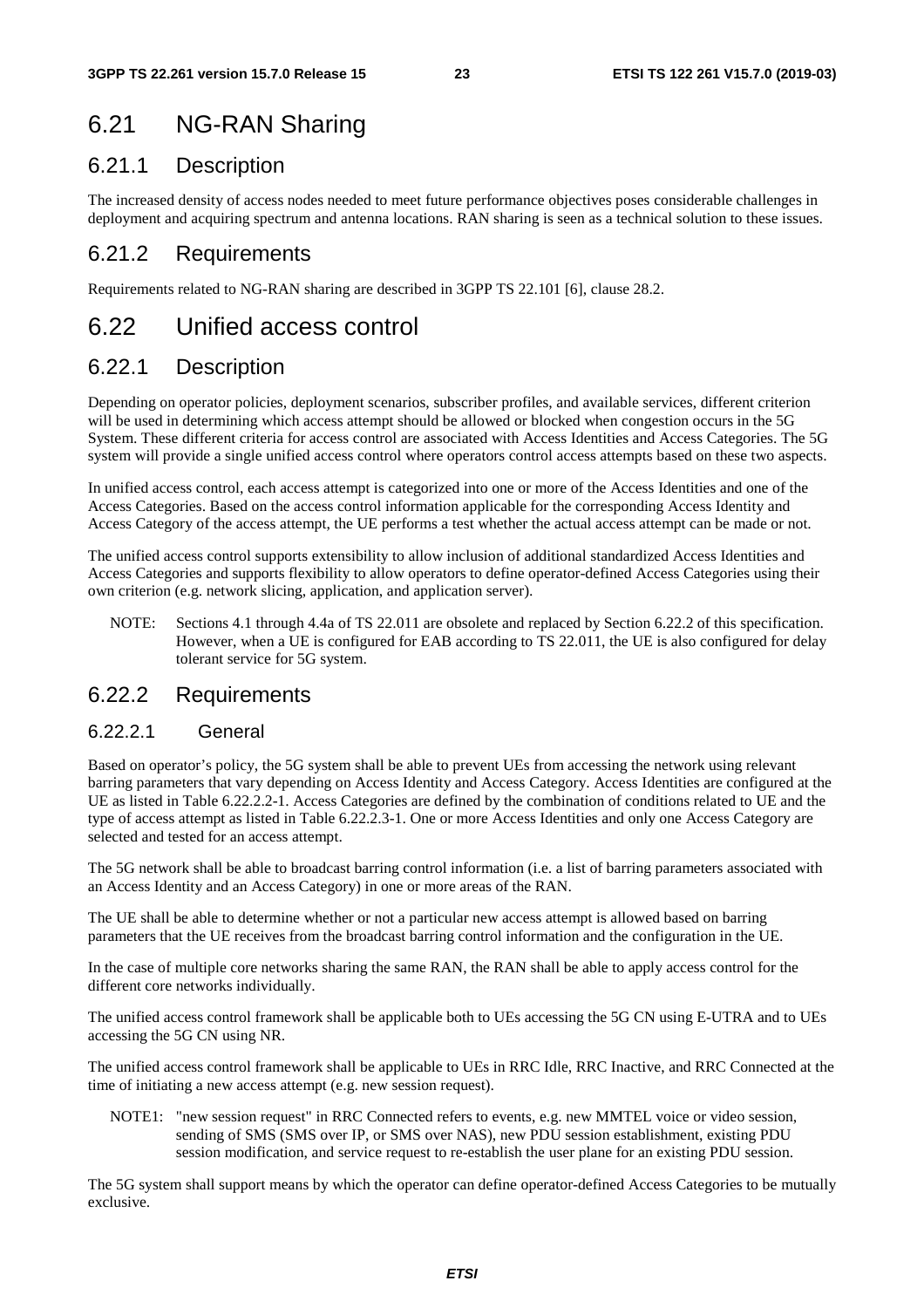NOTE 2: Examples of criterion of operator-defined Access Categories are network slicing, application, and application server.

The unified access control framework shall be applicable to inbound roamers to a PLMN.

The serving PLMN should be able to provide the definition of operator-defined Access Categories to the UE.

#### 6.22.2.2 Access identities

| <b>Access Identity</b> | <b>UE</b> configuration                                                                                                                                                                                                                                                                                                                                                                         |
|------------------------|-------------------------------------------------------------------------------------------------------------------------------------------------------------------------------------------------------------------------------------------------------------------------------------------------------------------------------------------------------------------------------------------------|
| number                 |                                                                                                                                                                                                                                                                                                                                                                                                 |
| 0                      | UE is not configured with any parameters from this table                                                                                                                                                                                                                                                                                                                                        |
| 1 (NOTE 1)             | UE is configured for Multimedia Priority Service (MPS).                                                                                                                                                                                                                                                                                                                                         |
| 2 (NOTE 2)             | UE is configured for Mission Critical Service (MCS).                                                                                                                                                                                                                                                                                                                                            |
| $3 - 10$               | Reserved for future use                                                                                                                                                                                                                                                                                                                                                                         |
| 11 (NOTE 3)            | Access Class 11 is configured in the UE.                                                                                                                                                                                                                                                                                                                                                        |
| 12 (NOTE 3)            | Access Class 12 is configured in the UE.                                                                                                                                                                                                                                                                                                                                                        |
| 13 (NOTE 3)            | Access Class 13 is configured in the UE.                                                                                                                                                                                                                                                                                                                                                        |
| 14 (NOTE 3)            | Access Class 14 is configured in the UE.                                                                                                                                                                                                                                                                                                                                                        |
| 15 (NOTE 3)            | Access Class 15 is configured in the UE.                                                                                                                                                                                                                                                                                                                                                        |
| country.               | NOTE 1: Access Identity 1 is used by UEs configured for MPS, in the PLMNs where the configuration is<br>valid. The PLMNs where the configuration is valid are HPLMN, PLMNs equivalent to HPLMN, and<br>visited PLMNs of the home country. Access Identity 1 is also valid when the UE is explicity<br>authorized by the network based on specific configured PLMNs inside and outside the home  |
| country.               | NOTE 2: Access Identity 2 is used by UEs configured for MCS, in the PLMNs where the configuration is<br>valid. The PLMNs where the configuration is valid are HPLMN or PLMNs equivalent to HPLMN<br>and visited PLMNs of the home country. Access Identity 2 is also valid when the UE is explicity<br>authorized by the network based on specific configured PLMNs inside and outside the home |
| of the IMSI.           | NOTE 3: Access Identities 11 and 15 are valid in Home PLMN only if the EHPLMN list is not present or in<br>any EHPLMN. Access Identities 12, 13 and 14 are valid in Home PLMN and visited PLMNs of<br>home country only. For this purpose, the home country is defined as the country of the MCC part                                                                                           |

#### **Table 6.22.2.2-1: Access Identities**

Any number of these Access Identities may be barred at any one time.

#### 6.22.2.3 Access categories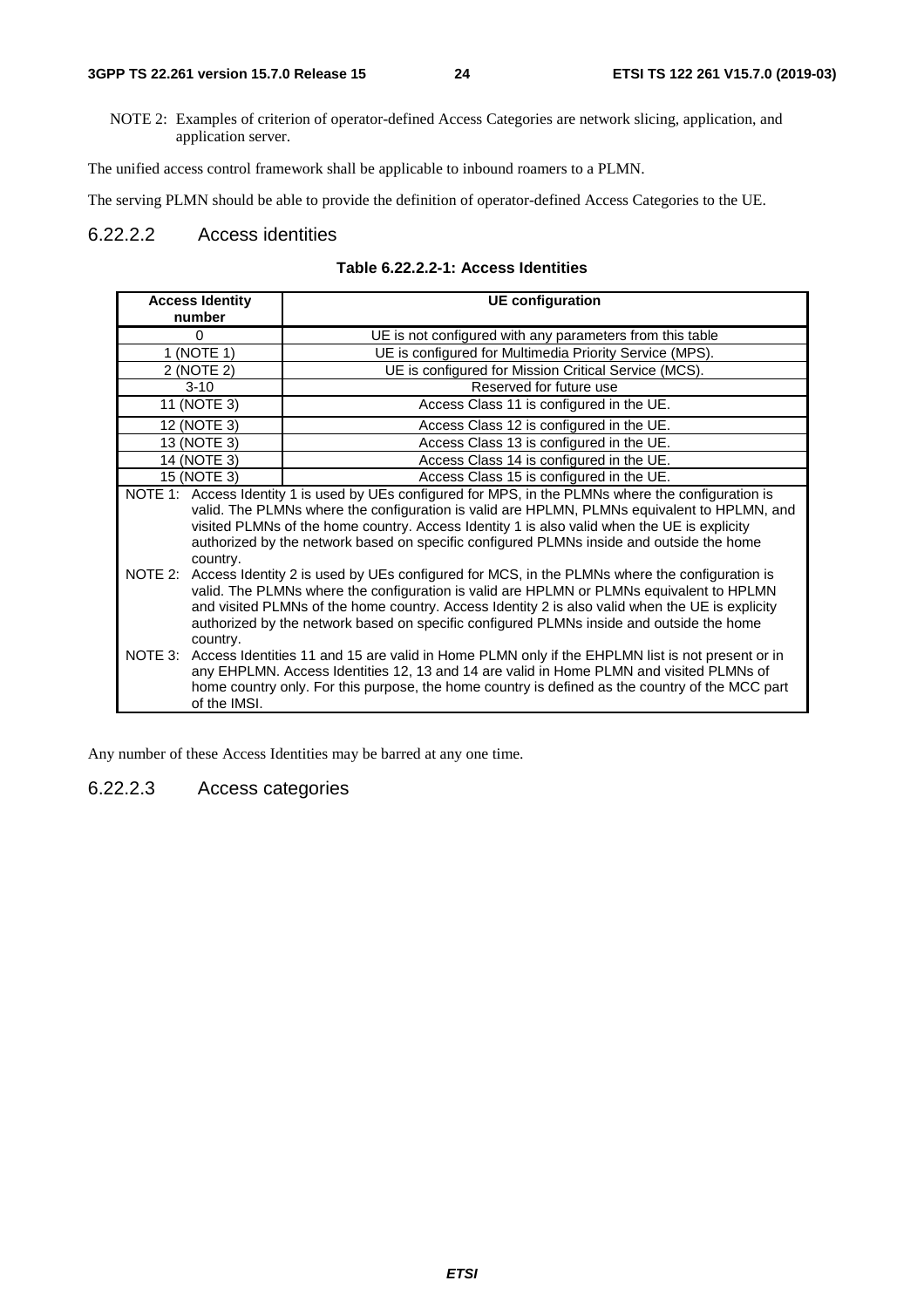| <b>Access Category</b><br>number                                                                                                                                                                                                                                                                                                                                                                                                                                                                                                                                                                                                                                                                                                                                                                                                                                                                                                                                                                                                                                                                                                                                                                                                                                                                                                                                                                                                                                                                                                       | <b>Conditions related to UE</b>                                                                                                                                                  | Type of access attempt                                                |  |  |
|----------------------------------------------------------------------------------------------------------------------------------------------------------------------------------------------------------------------------------------------------------------------------------------------------------------------------------------------------------------------------------------------------------------------------------------------------------------------------------------------------------------------------------------------------------------------------------------------------------------------------------------------------------------------------------------------------------------------------------------------------------------------------------------------------------------------------------------------------------------------------------------------------------------------------------------------------------------------------------------------------------------------------------------------------------------------------------------------------------------------------------------------------------------------------------------------------------------------------------------------------------------------------------------------------------------------------------------------------------------------------------------------------------------------------------------------------------------------------------------------------------------------------------------|----------------------------------------------------------------------------------------------------------------------------------------------------------------------------------|-----------------------------------------------------------------------|--|--|
| 0                                                                                                                                                                                                                                                                                                                                                                                                                                                                                                                                                                                                                                                                                                                                                                                                                                                                                                                                                                                                                                                                                                                                                                                                                                                                                                                                                                                                                                                                                                                                      | All                                                                                                                                                                              | MO signalling resulting from paging                                   |  |  |
| 1 (NOTE 1)                                                                                                                                                                                                                                                                                                                                                                                                                                                                                                                                                                                                                                                                                                                                                                                                                                                                                                                                                                                                                                                                                                                                                                                                                                                                                                                                                                                                                                                                                                                             | UE is configured for delay tolerant service and<br>subject to access control for Access Category 1,<br>which is judged based on relation of UE's HPLMN<br>and the selected PLMN. | All except for Emergency                                              |  |  |
| $\overline{c}$                                                                                                                                                                                                                                                                                                                                                                                                                                                                                                                                                                                                                                                                                                                                                                                                                                                                                                                                                                                                                                                                                                                                                                                                                                                                                                                                                                                                                                                                                                                         | All                                                                                                                                                                              | Emergency                                                             |  |  |
| 3                                                                                                                                                                                                                                                                                                                                                                                                                                                                                                                                                                                                                                                                                                                                                                                                                                                                                                                                                                                                                                                                                                                                                                                                                                                                                                                                                                                                                                                                                                                                      | All except for the conditions in Access Category 1.                                                                                                                              | MO signalling on NAS level resulting from<br>other than paging        |  |  |
| 4                                                                                                                                                                                                                                                                                                                                                                                                                                                                                                                                                                                                                                                                                                                                                                                                                                                                                                                                                                                                                                                                                                                                                                                                                                                                                                                                                                                                                                                                                                                                      | All except for the conditions in Access Category 1.                                                                                                                              | MMTEL voice (NOTE 3)                                                  |  |  |
| 5                                                                                                                                                                                                                                                                                                                                                                                                                                                                                                                                                                                                                                                                                                                                                                                                                                                                                                                                                                                                                                                                                                                                                                                                                                                                                                                                                                                                                                                                                                                                      | All except for the conditions in Access Category 1.                                                                                                                              | MMTEL video                                                           |  |  |
| $\,6$                                                                                                                                                                                                                                                                                                                                                                                                                                                                                                                                                                                                                                                                                                                                                                                                                                                                                                                                                                                                                                                                                                                                                                                                                                                                                                                                                                                                                                                                                                                                  | All except for the conditions in Access Category 1.                                                                                                                              | <b>SMS</b>                                                            |  |  |
| $\overline{7}$                                                                                                                                                                                                                                                                                                                                                                                                                                                                                                                                                                                                                                                                                                                                                                                                                                                                                                                                                                                                                                                                                                                                                                                                                                                                                                                                                                                                                                                                                                                         | All except for the conditions in Access Category 1.                                                                                                                              | MO data that do not belong to any other<br>Access Categories (NOTE 4) |  |  |
| 8                                                                                                                                                                                                                                                                                                                                                                                                                                                                                                                                                                                                                                                                                                                                                                                                                                                                                                                                                                                                                                                                                                                                                                                                                                                                                                                                                                                                                                                                                                                                      | All except for the conditions in Access Category 1                                                                                                                               | MO signalling on RRC level resulting<br>from other than paging        |  |  |
| $9 - 31$                                                                                                                                                                                                                                                                                                                                                                                                                                                                                                                                                                                                                                                                                                                                                                                                                                                                                                                                                                                                                                                                                                                                                                                                                                                                                                                                                                                                                                                                                                                               |                                                                                                                                                                                  | Reserved standardized Access<br>Categories                            |  |  |
| 32-63 (NOTE 2)                                                                                                                                                                                                                                                                                                                                                                                                                                                                                                                                                                                                                                                                                                                                                                                                                                                                                                                                                                                                                                                                                                                                                                                                                                                                                                                                                                                                                                                                                                                         | All                                                                                                                                                                              | Based on operator classification                                      |  |  |
| NOTE 1: The barring parameter for Access Category 1 is accompanied with information that define whether<br>Access Category applies to UEs within one of the following categories:<br>a) UEs that are configured for delay tolerant service;<br>b) UEs that are configured for delay tolerant service and are neither in their HPLMN nor in a PLMN that is<br>equivalent to it;<br>c) UEs that are configured for delay tolerant service and are neither in the PLMN listed as most preferred<br>PLMN of the country where the UE is roaming in the operator-defined PLMN selector list on the<br>SIM/USIM, nor in their HPLMN nor in a PLMN that is equivalent to their HPLMN.<br>When a UE is configured for EAB, the UE is also configured for delay tolerant service. In case a UE is<br>configured both for EAB and for EAB override, when upper layer indicates to override Access Category<br>1, then Access Category 1 is not applicable.<br>NOTE 2:<br>When there are an Access Category based on operator classification and a standardized Access<br>Category to both of which an access attempt can be categorized, and the standardized Access Category<br>is neither 0 nor 2, the UE applies the Access Category based on operator classification. When there are<br>an Access Category based on operator classification and a standardized Access Category to both of<br>which an access attempt can be categorized, and the standardized Access Category is 0 or 2, the UE<br>applies the standardized Access Category. |                                                                                                                                                                                  |                                                                       |  |  |
| NOTE 3:<br>NOTE 4:                                                                                                                                                                                                                                                                                                                                                                                                                                                                                                                                                                                                                                                                                                                                                                                                                                                                                                                                                                                                                                                                                                                                                                                                                                                                                                                                                                                                                                                                                                                     | Includes Real-Time Text (RTT).<br>Includes IMS Messaging.                                                                                                                        |                                                                       |  |  |

#### **Table 6.22.2.3-1: Access Categories**

Access Category 0 shall not be barred, irrespective of Access Identities.

NOTE: The network can control the amount of access attempts relating to Access Category 0 by controlling whether to send paging or not.

## 7 Performance requirements

### 7.1 High data rates and traffic densities

Several scenarios require the support of very high data rates or traffic densities of the 5G system. The scenarios address different service areas: urban and rural areas, office and home, and special deployments (e.g., massive gatherings, broadcast, residential, and high-speed vehicles). The scenarios and their performance requirements can be found in table 7.1-1.

- Urban macro The general wide-area scenario in urban area
- Rural macro The general wide-area scenario in rural area
- Indoor hotspot The scenario for offices and homes, and residential deployments.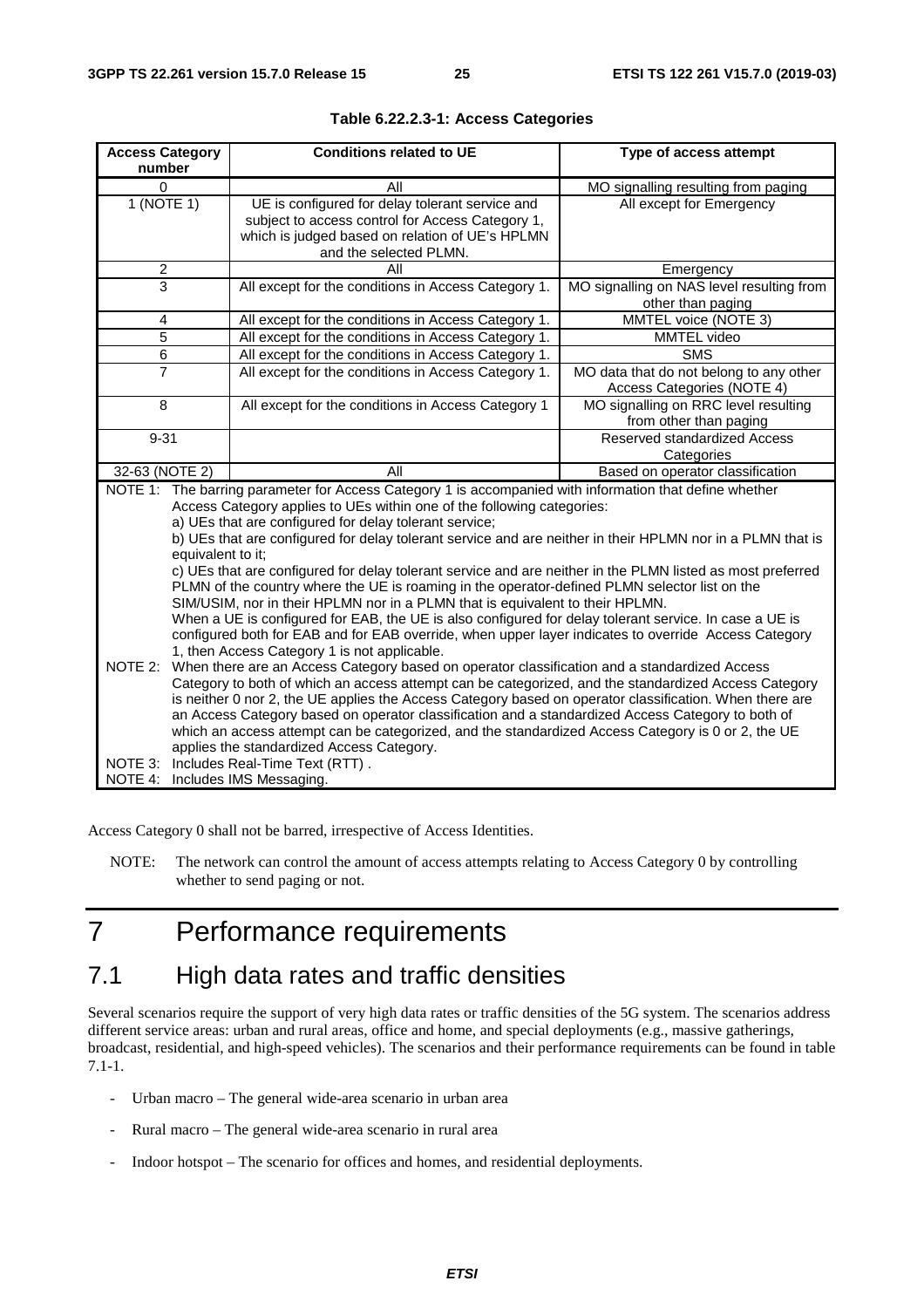- Broadband access in a crowd The scenario for very dense crowds, for example, at stadiums or concerts. In addition to a very high connection density the users want to share what they see and hear, putting a higher requirement on the uplink than the downlink.
- Dense urban The scenario for pedestrian users, and users in urban vehicles, for example, in offices, city centres, shopping centres, and residential areas. The users in vehicles can be connected either directly or via an onboard base station to the network.
- Broadcast-like services The scenario for stationary users, pedestrian users, and users in vehicles, for example, in offices, city centres, shopping centres, residential areas, rural areas and in high speed trains. The passengers in vehicles can be connected either directly or via an onboard base station to the network.
- High-speed train The scenario for users in trains. The users can be connected either directly or via an onboard base station to the network.
- High-speed vehicle The scenario for users in road vehicles. The users can be connected either directly or via an onboard base station to the network.
- Airplanes connectivity The scenario for users in airplanes. The users can be connected either directly or via an onboard base station to the network.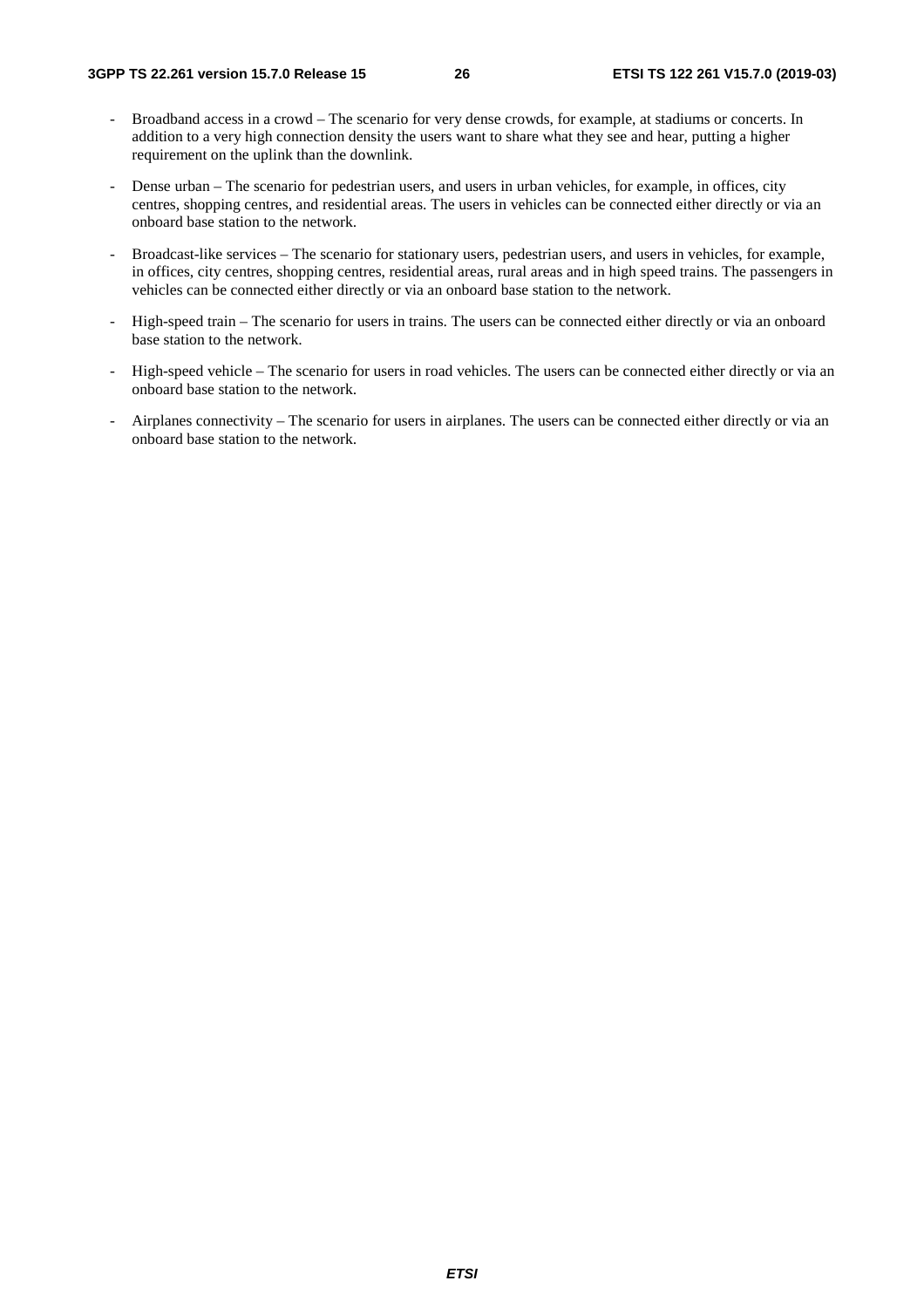|              | <b>Scenario</b>                                                                                           | <b>Experience</b>    | <b>Experience</b>   | Area traffic         | Area traffic           | Overall                                                                                                         | <b>Activity</b>   | <b>UE</b> speed                                                                                                          | Coverage    |
|--------------|-----------------------------------------------------------------------------------------------------------|----------------------|---------------------|----------------------|------------------------|-----------------------------------------------------------------------------------------------------------------|-------------------|--------------------------------------------------------------------------------------------------------------------------|-------------|
|              |                                                                                                           | d data rate<br>(DL)  | d data rate<br>(UL) | capacity<br>(DL)     | capacity<br>(UL)       | user<br>density                                                                                                 | factor            |                                                                                                                          |             |
| $\mathbf{1}$ | Urban                                                                                                     | 50 Mbps              | 25 Mbps             | 100                  | 50                     | 10 000/km <sup>2</sup>                                                                                          | 20%               | Pedestrians                                                                                                              | Full        |
|              | macro                                                                                                     |                      |                     | Gbps/km <sup>2</sup> | Gbps/km <sup>2</sup>   |                                                                                                                 |                   | and users in                                                                                                             | network     |
|              |                                                                                                           |                      |                     | (note 4)             | (note 4)               |                                                                                                                 |                   | vehicles (up                                                                                                             | (note 1)    |
|              |                                                                                                           |                      |                     |                      |                        |                                                                                                                 |                   | to 120 km/h                                                                                                              |             |
| $\mathbf{2}$ | Rural                                                                                                     | 50 Mbps              | 25 Mbps             | 1                    | 500                    | 100/km <sup>2</sup>                                                                                             | 20%               | Pedestrians                                                                                                              | Full        |
|              | macro                                                                                                     |                      |                     | Gbps/km <sup>2</sup> | Mbps/km <sup>2</sup>   |                                                                                                                 |                   | and users in                                                                                                             | network     |
|              |                                                                                                           |                      |                     | (note 4)             | (note 4)               |                                                                                                                 |                   | vehicles (up                                                                                                             | (note 1)    |
|              |                                                                                                           |                      |                     |                      |                        |                                                                                                                 |                   | to 120 km/h                                                                                                              |             |
| 3            | Indoor                                                                                                    | 1 Gbps               | 500 Mbps            | 15                   | 2 Tbps/km <sup>2</sup> | $\overline{250}$                                                                                                | note <sub>2</sub> | Pedestrians                                                                                                              | Office and  |
|              | hotspot                                                                                                   |                      |                     | Tbps/km <sup>2</sup> |                        | 000/km <sup>2</sup>                                                                                             |                   |                                                                                                                          | residential |
|              |                                                                                                           |                      |                     |                      |                        |                                                                                                                 |                   |                                                                                                                          | (note 2)    |
|              |                                                                                                           |                      |                     |                      |                        |                                                                                                                 |                   |                                                                                                                          | (note 3)    |
| 4            | Broadban                                                                                                  | 25 Mbps              | 50 Mbps             | [3, 75]              | [7,5]                  | [500]                                                                                                           | 30%               | Pedestrians                                                                                                              | Confined    |
|              | d access                                                                                                  |                      |                     | Tbps/km <sup>2</sup> | Tbps/km <sup>2</sup>   | 000]/km <sup>2</sup>                                                                                            |                   |                                                                                                                          | area        |
|              | in a crowd                                                                                                |                      |                     |                      |                        |                                                                                                                 |                   |                                                                                                                          |             |
| 5            | Dense<br>urban                                                                                            | 300 Mbps             | 50 Mbps             | 750                  | 125                    | 25 000/km <sup>2</sup>                                                                                          | 10%               | Pedestrians                                                                                                              | Downtown    |
|              |                                                                                                           |                      |                     | Gbps/km <sup>2</sup> | Gbps/km <sup>2</sup>   |                                                                                                                 |                   | and users in                                                                                                             | (note 1)    |
|              |                                                                                                           |                      |                     | (note 4)             | (note 4)               |                                                                                                                 |                   | vehicles (up                                                                                                             |             |
| 6            | Broadcast-                                                                                                |                      |                     |                      |                        |                                                                                                                 |                   | to $60 \text{ km/h}$                                                                                                     | Full        |
|              | like                                                                                                      | Maximum              | N/A or              | N/A                  | N/A                    | $[15]$ TV                                                                                                       | N/A               | Stationary                                                                                                               |             |
|              | services                                                                                                  | 200 Mbps             | modest              |                      |                        | channels                                                                                                        |                   | users,                                                                                                                   | network     |
|              |                                                                                                           | (per TV              | (e.g., 500          |                      |                        | of [20                                                                                                          |                   | pedestrians                                                                                                              | (note 1)    |
|              |                                                                                                           | channel)             | kbps per            |                      |                        | Mbps] on                                                                                                        |                   | and users in                                                                                                             |             |
|              |                                                                                                           |                      | user)               |                      |                        | one carrier                                                                                                     |                   | vehicles (up<br>to 500 km/h)                                                                                             |             |
| 7            | High-                                                                                                     | 50 Mbps              | 25 Mbps             | $\overline{15}$      | 7,5                    | 1 000/train                                                                                                     | 30%               | Users in                                                                                                                 | Along       |
|              | speed                                                                                                     |                      |                     | Gbps/train           | Gbps/train             |                                                                                                                 |                   | trains (up to                                                                                                            | railways    |
|              | train                                                                                                     |                      |                     |                      |                        |                                                                                                                 |                   | 500 km/h)                                                                                                                | (note 1)    |
| 8            | High-                                                                                                     | 50 Mbps              | 25 Mbps             | [100]                | $[50]$                 | 4 000/km <sup>2</sup>                                                                                           | 50%               | Users in                                                                                                                 | Along       |
|              | speed                                                                                                     |                      |                     | Gbps/km <sup>2</sup> | Gbps/km <sup>2</sup>   |                                                                                                                 |                   | vehicles (up                                                                                                             | roads       |
|              | vehicle                                                                                                   |                      |                     |                      |                        |                                                                                                                 |                   | to 250 km/h)                                                                                                             | (note 1)    |
| 9            | Airplanes                                                                                                 | 15 Mbps              | 7,5 Mbps            | 1,2                  | 600                    | 400/plane                                                                                                       | 20%               | Users in                                                                                                                 | (note 1)    |
|              | connectivity                                                                                              |                      |                     | Gbps/plan            | Mbps/plan              |                                                                                                                 |                   | airplanes (up                                                                                                            |             |
|              |                                                                                                           |                      |                     | e                    | е                      |                                                                                                                 |                   | to 1 000                                                                                                                 |             |
|              |                                                                                                           |                      |                     |                      |                        |                                                                                                                 |                   | km/h)                                                                                                                    |             |
|              |                                                                                                           |                      |                     |                      |                        |                                                                                                                 |                   | NOTE 1: For users in vehicles, the UE can be connected to the network directly, or via an on-board moving base station.  |             |
|              |                                                                                                           |                      |                     |                      |                        | NOTE 2: A certain traffic mix is assumed; only some users use services that require the highest data rates [2]. |                   |                                                                                                                          |             |
|              |                                                                                                           |                      |                     |                      |                        |                                                                                                                 |                   | NOTE 3: For interactive audio and video services, for example, virtual meetings, the required two-way end-to-end latency |             |
|              |                                                                                                           |                      |                     |                      |                        |                                                                                                                 |                   | (UL and DL) is 2-4 ms while the corresponding experienced data rate needs to be up to 8K 3D video [300 Mbps] in          |             |
|              |                                                                                                           | uplink and downlink. |                     |                      |                        |                                                                                                                 |                   |                                                                                                                          |             |
|              | NOTE 4: These values are derived based on overall user density. Detailed information can be found in [10] |                      |                     |                      |                        |                                                                                                                 |                   |                                                                                                                          |             |

#### **Table 7.1-1 Performance requirements for high data rate and traffic density scenarios.**

density. Detailed information can be found in [10].

NOTE 5: All the values in this table are targeted values and not strict requirements.

### 7.2 Low latency and high reliability

#### 7.2.1 Overview

Several scenarios require the support of very low latency and very high communications service availability. Note that this implies a very high reliability. The overall service latency depends on the delay on the radio interface, transmission within the 5G system, transmission to a server which may be outside the 5G system, and data processing. Some of these factors depend directly on the 5G system itself, whereas for others the impact can be reduced by suitable interconnections between the 5G system and services or servers outside of the 5G system, for example, to allow local hosting of the services.

#### 7.2.2 Scenarios and KPIs

Some scenarios requiring very low latency and very high communication service availability are described below:

- Discrete automation – Discrete automation is characterised by high requirements on the communications system regarding reliability and availability. Systems supporting discrete automation are usually deployed in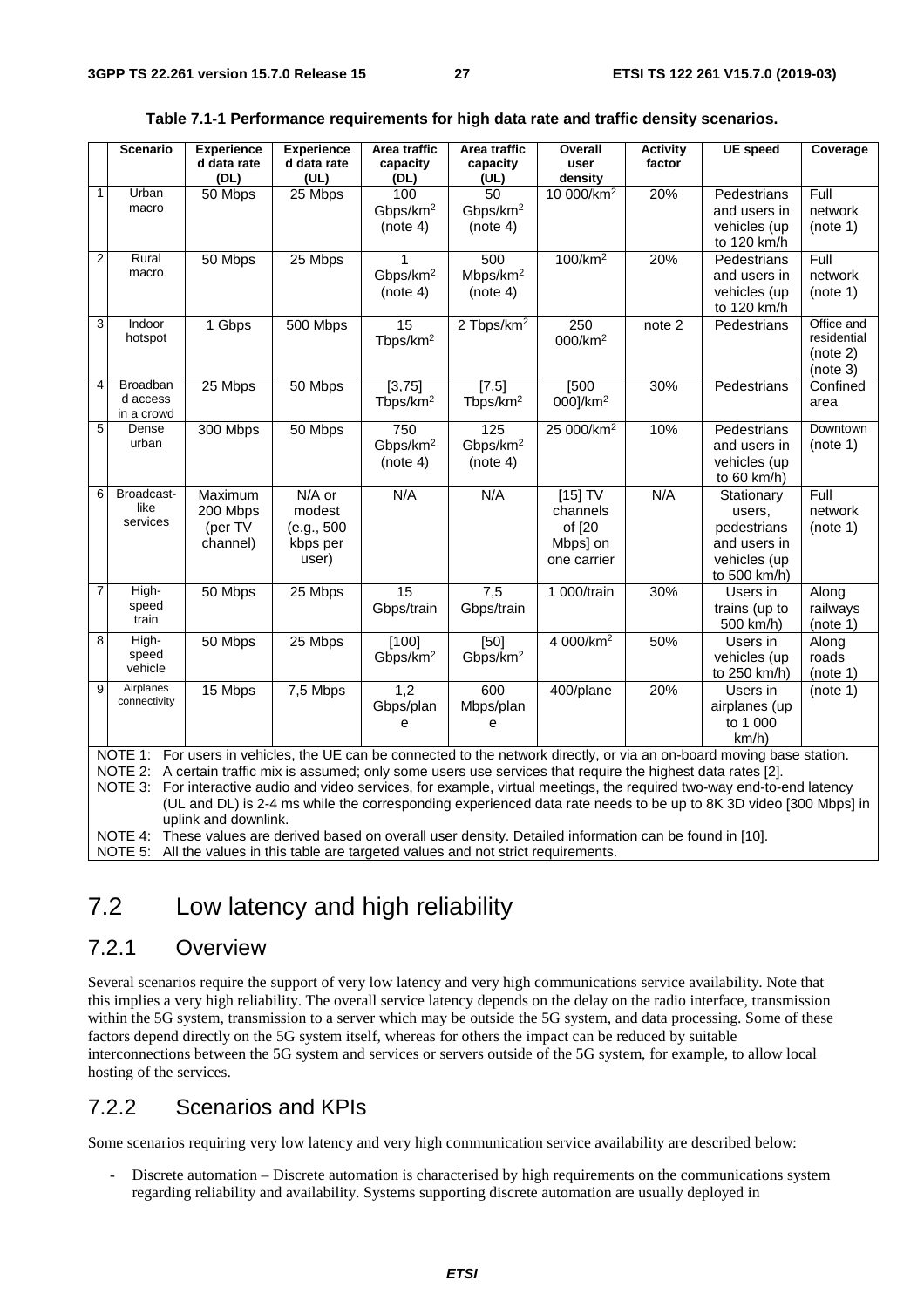geographically limited areas, access to them may be limited to authorised users, and they may be isolated from networks or network resources used by other cellular customers.

- Process automation Automation for (reactive) flows, e.g., refineries and water distribution networks. Process automation is characterized by high requirements on the communications system regarding communication service availability. Systems supporting process automation are usually deployed in geographically limited areas, access to them is usually limited to authorised users, and it will usually be served by private networks.
- Automation for electricity distribution (mainly medium and high voltage). Electricity distribution is characterized by high requirements on the communications service availability. In contrast to the above use cases, electricity distribution is deeply immersed into the public space. Since electricity distribution is an essential infrastructure, it will, as a rule, be served by private networks.
- Intelligent transport systems Automation solutions for the infrastructure supporting street-based traffic. This use case addresses the connection of the road-side infrastructure, e.g., road side units, with other infrastructure, e.g., a traffic guidance system. As is the case for automation electricity, the nodes are deeply immersed into the public space.

The example scenarios and their performance requirements can be found in table 7.2.2-1.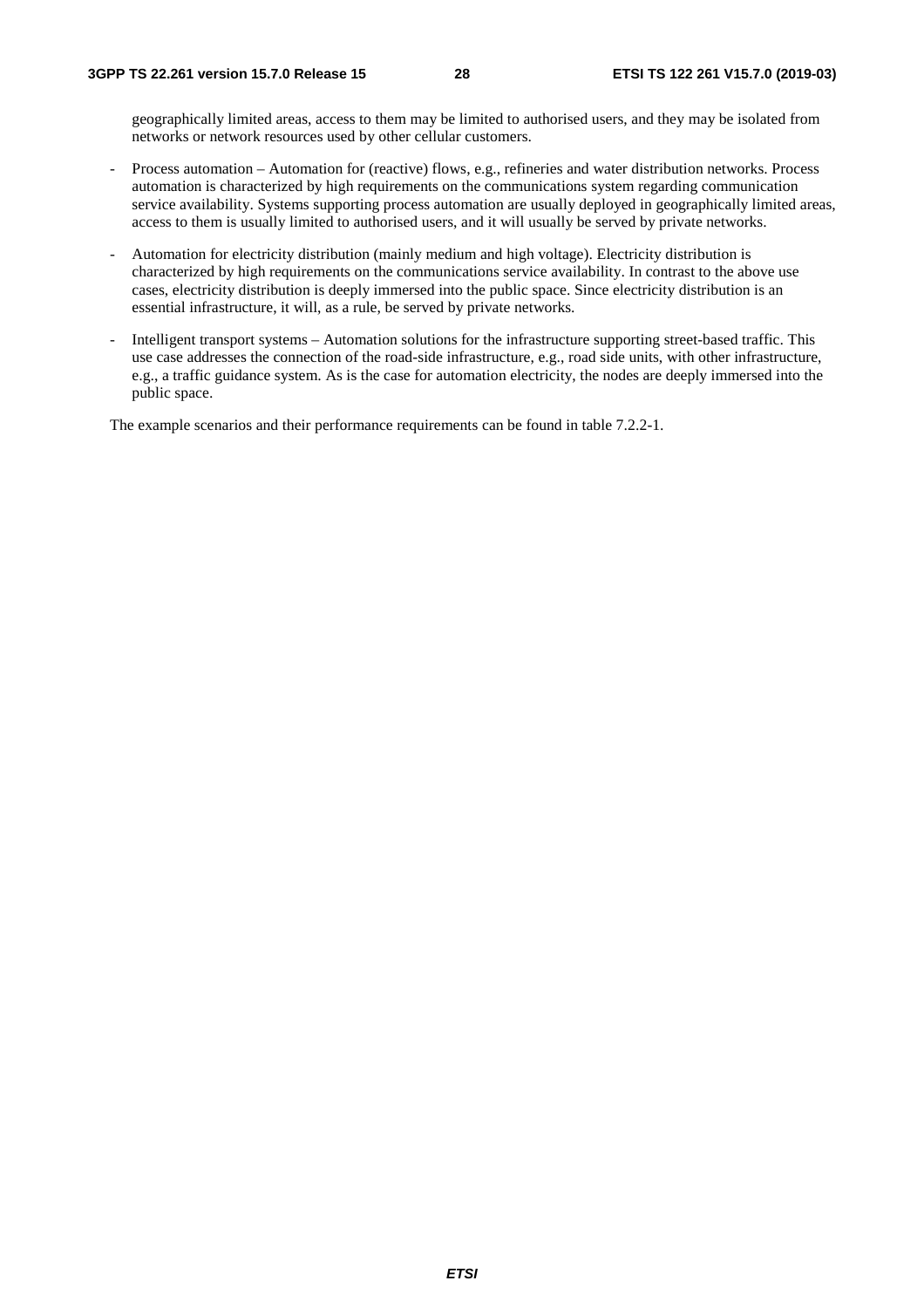| Table 7.2.2-1 Examples of performance requirements for low-latency and high-reliability scenarios. |  |  |  |  |  |
|----------------------------------------------------------------------------------------------------|--|--|--|--|--|
|----------------------------------------------------------------------------------------------------|--|--|--|--|--|

| <b>Scenario</b>                          |                                                                                                                                      | Max.<br>allowed                           | <b>Survival</b><br>time                                     | Communication<br>service                                                                                                                                                         | <b>Reliability</b><br>(note 3) | <b>User</b><br>experienced | Payload<br>size | <b>Traffic</b><br>density | <b>Connection</b><br>density | Service area<br>dimension |
|------------------------------------------|--------------------------------------------------------------------------------------------------------------------------------------|-------------------------------------------|-------------------------------------------------------------|----------------------------------------------------------------------------------------------------------------------------------------------------------------------------------|--------------------------------|----------------------------|-----------------|---------------------------|------------------------------|---------------------------|
|                                          |                                                                                                                                      | end-to-<br>end                            |                                                             | availability<br>(note 3)                                                                                                                                                         |                                | data rate                  | (note 4)        | (note 5)                  | (note 6)                     | (note 7)                  |
|                                          |                                                                                                                                      | latency                                   |                                                             |                                                                                                                                                                                  |                                |                            |                 |                           |                              |                           |
|                                          |                                                                                                                                      | (note 2)                                  |                                                             |                                                                                                                                                                                  |                                |                            |                 |                           |                              |                           |
| Discrete automation                      |                                                                                                                                      | 10 <sub>ms</sub>                          | 0 <sub>ms</sub>                                             | 99,99%                                                                                                                                                                           | 99,99%                         | 10 Mbps                    | Small to big    | 1 Tbps/km <sup>2</sup>    | 100 000/km <sup>2</sup>      | 1000 x 1000 x 30 m        |
| Process automation -                     |                                                                                                                                      | 60 ms                                     | $100 \text{ ms}$                                            | 99.9999%                                                                                                                                                                         | 99,999%                        | 1 Mbps                     | Small to big    | 100 Gbps/km <sup>2</sup>  | 1 000/km <sup>2</sup>        | 300 x 300 x 50 m          |
| remote control                           |                                                                                                                                      |                                           |                                                             |                                                                                                                                                                                  |                                | up to $100$<br><b>Mbps</b> |                 |                           |                              |                           |
| Process automation -                     |                                                                                                                                      | 60 ms                                     | 100 ms                                                      | 99,9%                                                                                                                                                                            | 99,9%                          | 1 Mbps                     | Small           | 10 Gbps/km <sup>2</sup>   | 10 000/km <sup>2</sup>       | 300 x 300 x 50            |
| monitoring<br>Electricity distribution - |                                                                                                                                      | 40 ms                                     | 25 <sub>ms</sub>                                            | 99,9%                                                                                                                                                                            | 99,9%                          | 10 Mbps                    | Small to big    | 10 Gbps/km <sup>2</sup>   | 1 000/km <sup>2</sup>        | 100 km along power        |
| medium voltage                           |                                                                                                                                      |                                           |                                                             |                                                                                                                                                                                  |                                |                            |                 |                           |                              | line                      |
| Electricity distribution -               |                                                                                                                                      | 5 <sub>ms</sub>                           | 10 <sub>ms</sub>                                            | 99,9999%                                                                                                                                                                         | 99,999%                        | 10 Mbps                    | Small           | 100 Gbps/km <sup>2</sup>  | 1 000/km <sup>2</sup>        | 200 km along power        |
| high voltage                             |                                                                                                                                      |                                           |                                                             |                                                                                                                                                                                  |                                |                            |                 |                           | (note 8)                     | line                      |
| (note 1)                                 |                                                                                                                                      |                                           |                                                             |                                                                                                                                                                                  |                                |                            |                 |                           |                              |                           |
| Intelligent transport                    |                                                                                                                                      | 30 <sub>ms</sub>                          | $100 \text{ ms}$                                            | 99,9999%                                                                                                                                                                         | 99,999%                        | 10 Mbps                    | Small to big    | 10 Gbps/km <sup>2</sup>   | 1 000/km <sup>2</sup>        | 2 km along a road         |
| systems-<br>infrastructure backhaul      |                                                                                                                                      |                                           |                                                             |                                                                                                                                                                                  |                                |                            |                 |                           |                              |                           |
| NOTE 1:                                  |                                                                                                                                      |                                           | Currently realised via wired communication lines.           |                                                                                                                                                                                  |                                |                            |                 |                           |                              |                           |
| NOTE 2:                                  |                                                                                                                                      |                                           |                                                             | This is the maximum end-to-end latency allowed for the 5G system to deliver the service in the case the end-to-end latency is completely allocated to the 5G system from the     |                                |                            |                 |                           |                              |                           |
|                                          |                                                                                                                                      | UE to the Interface to Data Network.      |                                                             |                                                                                                                                                                                  |                                |                            |                 |                           |                              |                           |
| NOTE 3:                                  |                                                                                                                                      |                                           |                                                             | Communication service availability relates to the service interfaces, and reliability relates to a given system entity. One or more retransmissions of network layer packets may |                                |                            |                 |                           |                              |                           |
|                                          |                                                                                                                                      |                                           | take place in order to satisfy the reliability requirement. |                                                                                                                                                                                  |                                |                            |                 |                           |                              |                           |
| NOTE 4:                                  |                                                                                                                                      | Small: payload typically $\leq$ 256 bytes |                                                             |                                                                                                                                                                                  |                                |                            |                 |                           |                              |                           |
|                                          | NOTE 5:<br>Based on the assumption that all connected applications within the service volume require the user experienced data rate. |                                           |                                                             |                                                                                                                                                                                  |                                |                            |                 |                           |                              |                           |
|                                          | NOTE 6:<br>Under the assumption of 100% 5G penetration.                                                                              |                                           |                                                             |                                                                                                                                                                                  |                                |                            |                 |                           |                              |                           |
|                                          | NOTE 7:<br>Estimates of maximum dimensions; the last figure is the vertical dimension.                                               |                                           |                                                             |                                                                                                                                                                                  |                                |                            |                 |                           |                              |                           |
| NOTE 8:                                  | In dense urban areas.                                                                                                                |                                           |                                                             |                                                                                                                                                                                  |                                |                            |                 |                           |                              |                           |
| NOTE 9:<br>meet the targets.             |                                                                                                                                      |                                           |                                                             | All the values in this table are example values and not strict requirements. Deployment configurations should be taken into account when considering service offerings that      |                                |                            |                 |                           |                              |                           |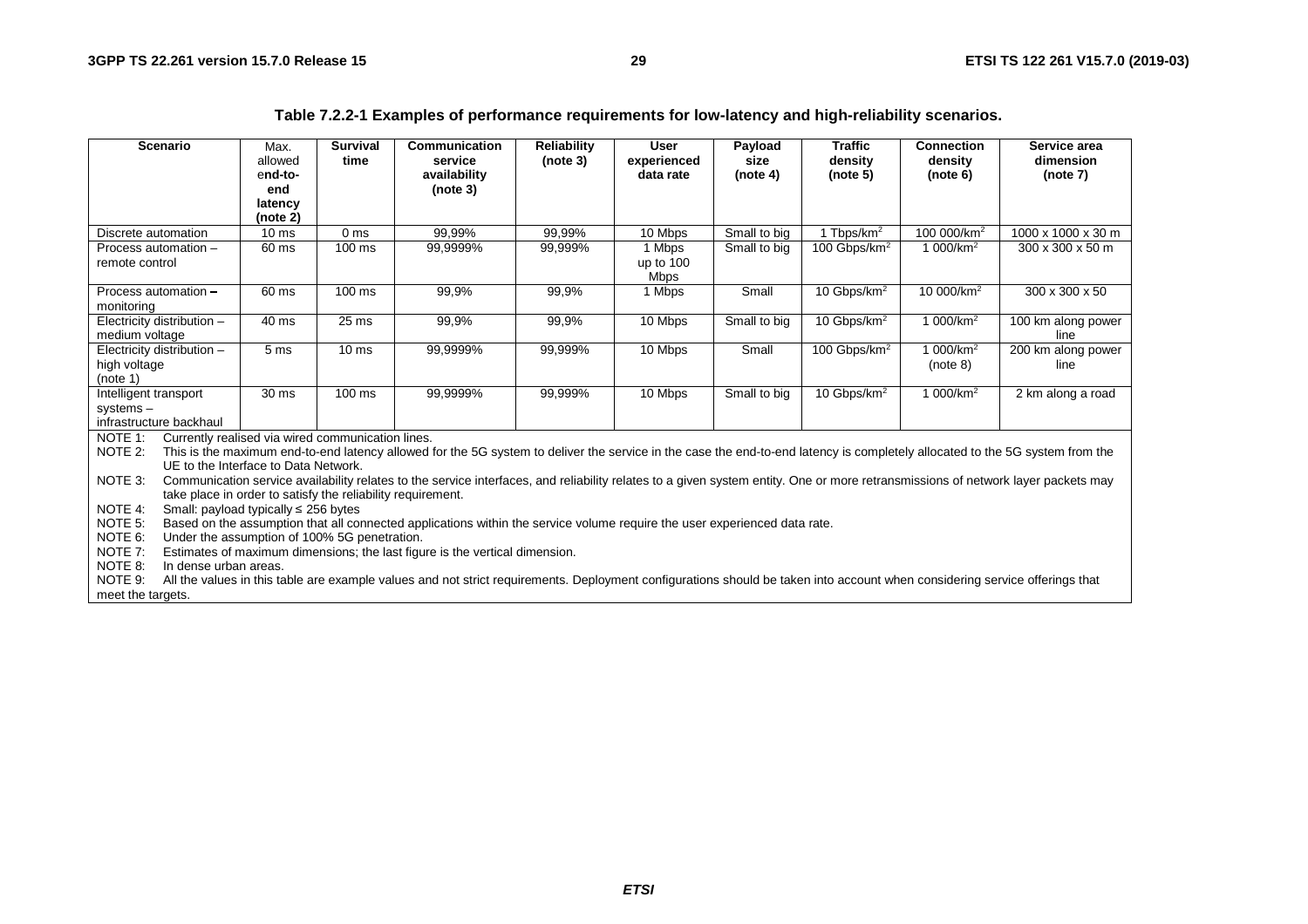To support ultra reliable low latency communication services, the 5G system shall support the transmission over the radio interface of a packet of 32 bytes with a reliability of 99,999% and a user plane latency of 1ms, as described in 3GPP TR 38.913 [18].

The 5G system shall be capable of providing sufficient QoS levels to support low latency and high reliability communication services for:

- "Discrete automation", as described in the table 7.2.2-1, with the maximum delay within the 5G system of 10 ms and 99,99% reliability.

- "Process automation – remote control", as described in the table 7.2.2-1, with the maximum delay within the 5G system of 60 ms and 99,999% reliability.

"Process automation  $-$  monitoring", as described in the table 7.2.2-1, with the maximum delay within the 5G system of 60 ms and 99,9% reliability.

"Electricity distribution – medium voltage", as described in the table  $7.2.2$ -1, with the maximum delay within the 5G system of 40 ms and 99,9% reliability.

- "Electricity distribution – high voltage", as described in the table 7.2.2-1, with the maximum delay within the 5G system of 5 ms and 99,999% reliability.

- "Intelligent transport systems – infrastructure backhaul", as described in the table 7.2.2-1, with the maximum delay within the 5G system of 30 ms and 99,999% reliability.

### 7.2.3 Other requirements

Audio-visual interaction is characterised by a human being interacting with the environment or people, or controlling a UE, and relying on audio-visual feedback. In the use cases like VR and interactive conversation the latency requirements include the latencies at the application layer (e.g., codecs), which could be specified outside of 3GPP.

To support VR environments with low motion-to-photon capabilities, the 5G system shall support:

- motion-to-photon latency in the range of 7-15ms while maintaining the required user data rate of [250Mbps] and
- motion-to-sound delay of  $\left[ < 20 \text{ms} \right]$ .
- NOTE: The motion-to-photon latency is defined as the latency between the physical movement of a user's head and the updated picture in the VR headset. The motion-to-sound latency is the latency between the physical movement of a user's head and updated sound waves from a head mounted speaker reaching their ears.

To support interactive task completion during voice conversations the 5G system shall support low-delay speech coding for interactive conversational services (100 ms, one way mouth-to-ear).

### 7.3 High accuracy positioning

### 7.3.1 Description

High accuracy positioning is characterized by ambitious system requirements for positioning accuracy. For example, on the factory floor, it is important to locate moving objects such as forklifts, or parts to be assembled.

#### 7.3.2 Requirements

The 5G system shall support the use of 3GPP and non-3GPP technologies to achieve high accuracy positioning.

The corresponding positioning information shall be acquired in a timely fashion, be reliable, and be available (e.g., it is possible to determine the position).

UEs shall be able to share positioning information between each other e.g., to a controller if the location information cannot be processed or used locally.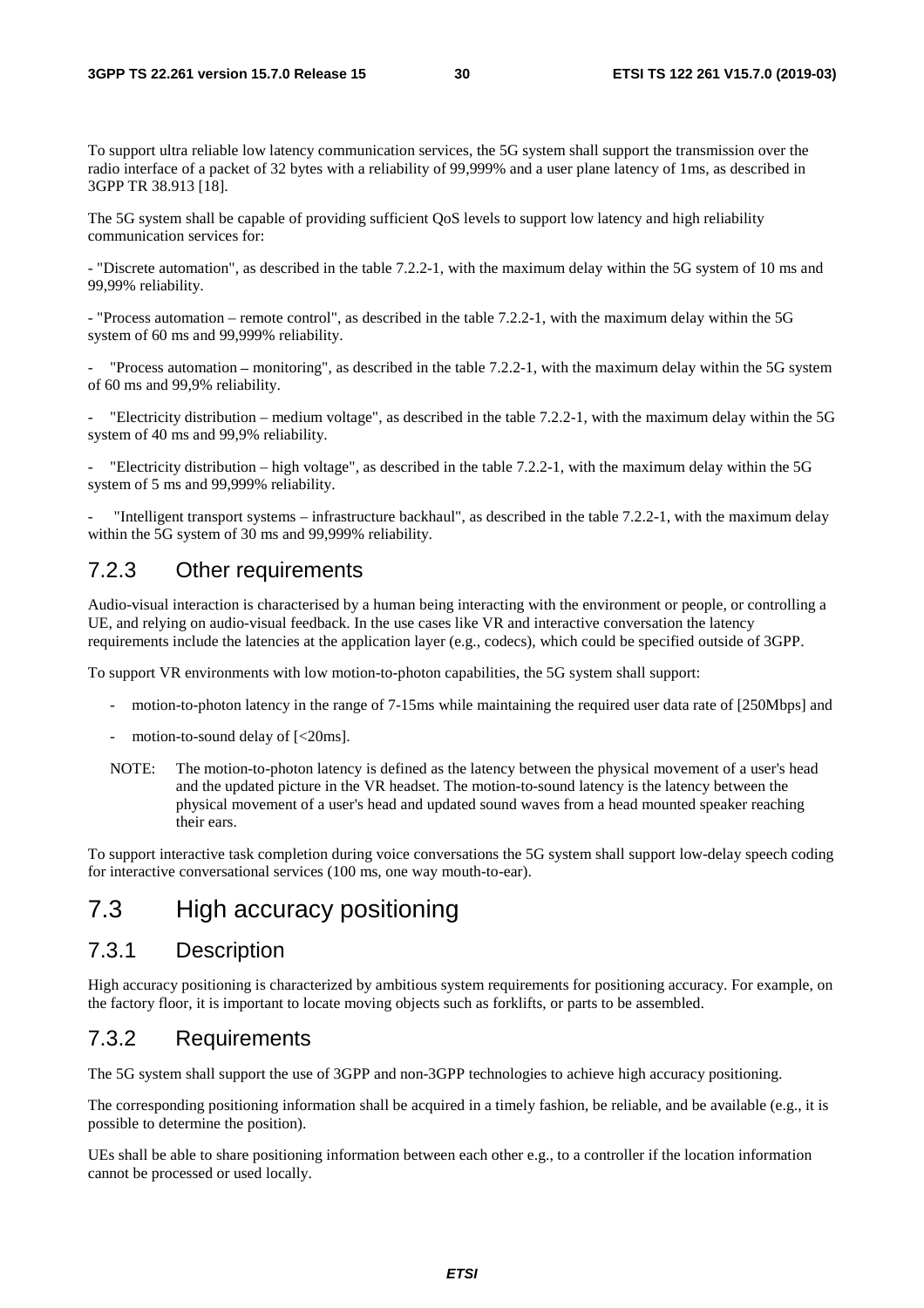## 8 Security

## 8.1 Description

IoT introduces new UEs with different life cycles, including IoT devices with no user interface (e.g., embedded sensors), long life spans during which an IoT device may change ownership several times (e.g., consumer goods), and which may not be pre-provisioned (e.g., consumer goods). These drive a need for secure mechanisms to dynamically establish or refresh credentials and subscriptions. New access technologies, including licensed and unlicensed, 3GPP and non-3GPP, drive a need for access independent security that is seamlessly available while the IoT device is active. High-end smartphones, UAVs, and factory automation drive a need for protection against theft and fraud. A high level of 5G security is essential for low-latency and high-reliability communication, e.g., in industrial automation, industrial IoT, and the Smart Grid. Expansion into enterprise, vehicular, and public safety markets drive a need for increased end user privacy protection. 5G security addresses all of these new needs while continuing to provide security consistent with prior 3GPP systems.

### 8.2 General

The 5G system shall support a secure mechanism to store cached data.

The 5G system shall support a secure mechanism to access a content caching application.

The 5G system shall support a secure mechanism to access a service or an application in an operator's Service Hosting Environment.

The 5G system shall enable support of an access independent security framework.

The 5G system shall support a mechanism for the operator to authorize subscribers of other PLMNs to receive temporary service (e.g., mission critical services).

The 5G system shall be able to provide temporary service for authorized users without access to their home network (e.g., IOPS, mission critical services).

The 5G system shall allow the operator to authorize a 3<sup>rd</sup> party to create, modify and delete network slices, subject to an agreement between the 3rd party and the network operator.

3GPP subscription identifier(s) and long term key(s) shall be stored and processed within a UE using a tamper resistant secure hardware component. This requirement does not apply to non-AKA based subscription credentials used for private networks.

The 5G system shall support a secure mechanism to protect relayed data from being intercepted by a relay UE.

Subject to HPLMN policy as well as its service and operational needs, any USIM able to access EPS instead of a 5G USIM may be used to authenticate a user in a 5G system to access supported services according to the user's subscription .

### 8.3 Authentication

The 5G network shall support a resource efficient mechanism for authenticating groups of IoT devices.

The 5G system shall support an efficient means to authenticate a user to an IoT device (e.g., biometrics).

The 5G system shall be able to support authentication over a non-3GPP access technology using 3GPP credentials.

The 5G system shall support operator controlled alternative authentication methods (i.e., alternative to AKA) with different types of credentials for network access for IoT devices in isolated deployment scenarios (e.g., for industrial automation).

### 8.4 Authorization

The 5G system shall allow the operator to authorize an IoT device to use one or more 5G system features that are restricted to IoT devices.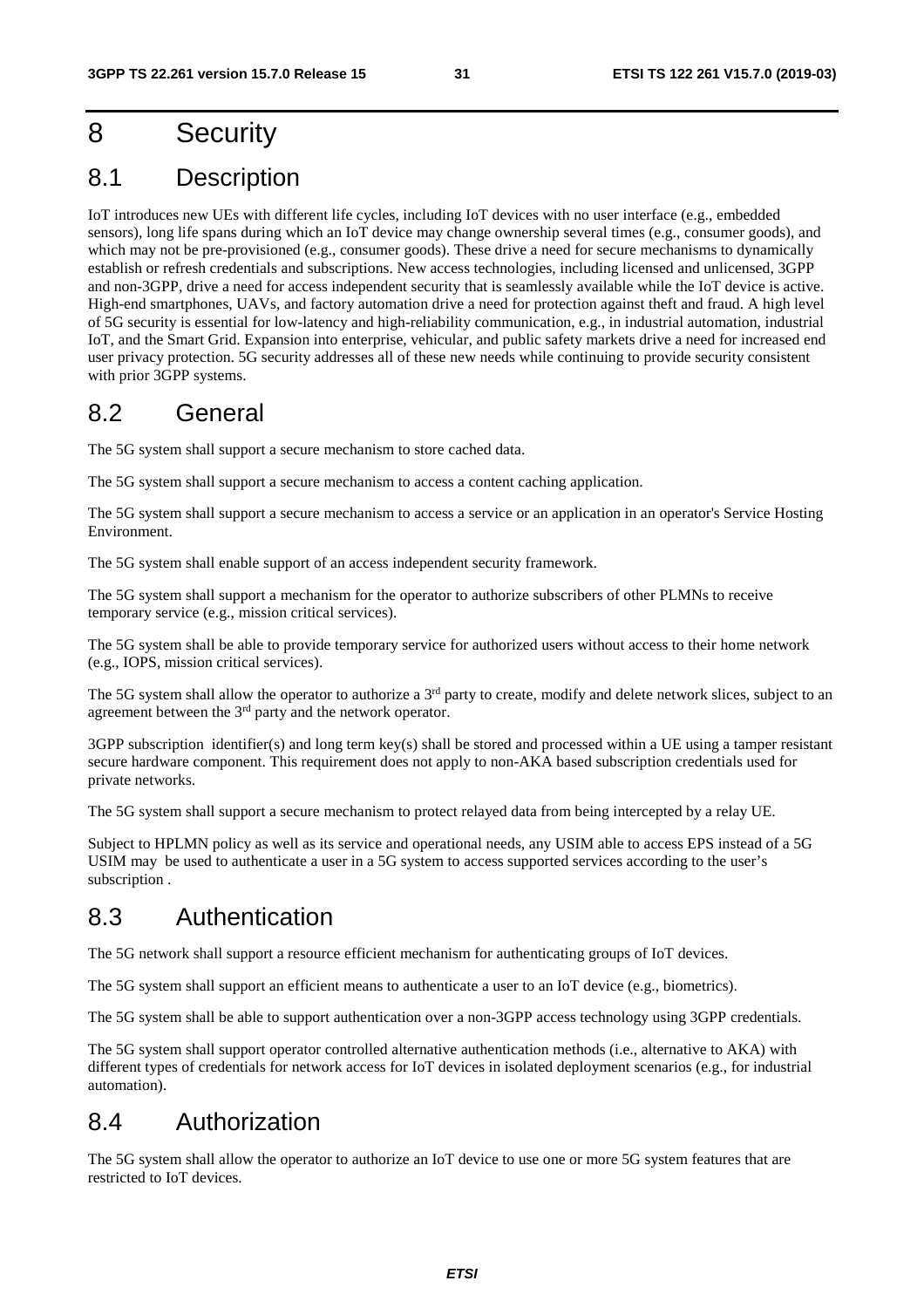Based on operator policy, before establishing a direct device connection using a non-3GPP access technology, IoT devices may use 3GPP credentials to determine if they are authorized to engage in direct device connection.

Based on operator policy, the 5G system shall provide a means to verify whether a UE is authorized to use prioritized network access for a specific service.

### 8.5 Identity management

The 5G system shall provide a mechanism for an operator to allow access from a UE using a temporary identifier that hides its subscriber identity.

The HPLMN shall be able to associate a temporary identifier to a UE's subscriber identity.

The 5G system shall be able to protect subscriber identity and other user identifying information from passive attacks.

Subject to regional or national regulatory requirements, the 5G system shall be able to protect subscriber identity and other user identifying information from active attacks.

The 5G system shall be able to allow the equipment identifier to be collected by legitimate entity regardless of UE's user interface, when required.

The 5G system shall be able to support identification of subscriptions independently of identification of equipment.

The 5G system shall support a secure mechanism to collect system information while ensuring end-user and application privacy (e.g., application level information is not to be related to an individual user identity or subscriber identity and UE information is not to be related to an individual subscriber identity).

For a private network using 5G technology, the 5G system shall support network access using identities, credentials, and authentication methods provided and managed by a 3<sup>rd</sup> party and supported by 3GPP.

### 8.6 Regulatory

The 5G system shall support regional or national regulatory requirements for all supported access networks.

The 5G system shall support Lawful Intercept subject to regional or national regulatory requirements.

## 8.7 Fraud protection

Subject to regional or national regulatory requirements, the 5G system shall support a secure mechanism for allowing an authorized entity to disable from normal operation of a UE reported as stolen.

Subject to regional or national regulatory requirements, the 5G system shall support a secure mechanism for allowing an authorized entity to re-enable a recovered stolen UE to normal operation.

The 5G system shall be able to protect user location information from passive attacks.

Subject to regional or national regulatory requirements, the 5G system shall be able to protect user location information from active attacks.

### 8.8 Resource efficiency

The 5G system shall minimize security signalling overhead without compromising the security level of the 3GPP system.

The 5G system shall support an efficient secure mechanism to transmit the same data (e.g., service provisioning multiple sensors) to multiple UEs.

## 9 Charging aspects

The following set of requirements complement the requirements listed in 3GPP TS 22.115 [11]. The requirements apply for both home and roaming cases.

The 5G core network shall support collection of all charging information on either a network or a slice basis.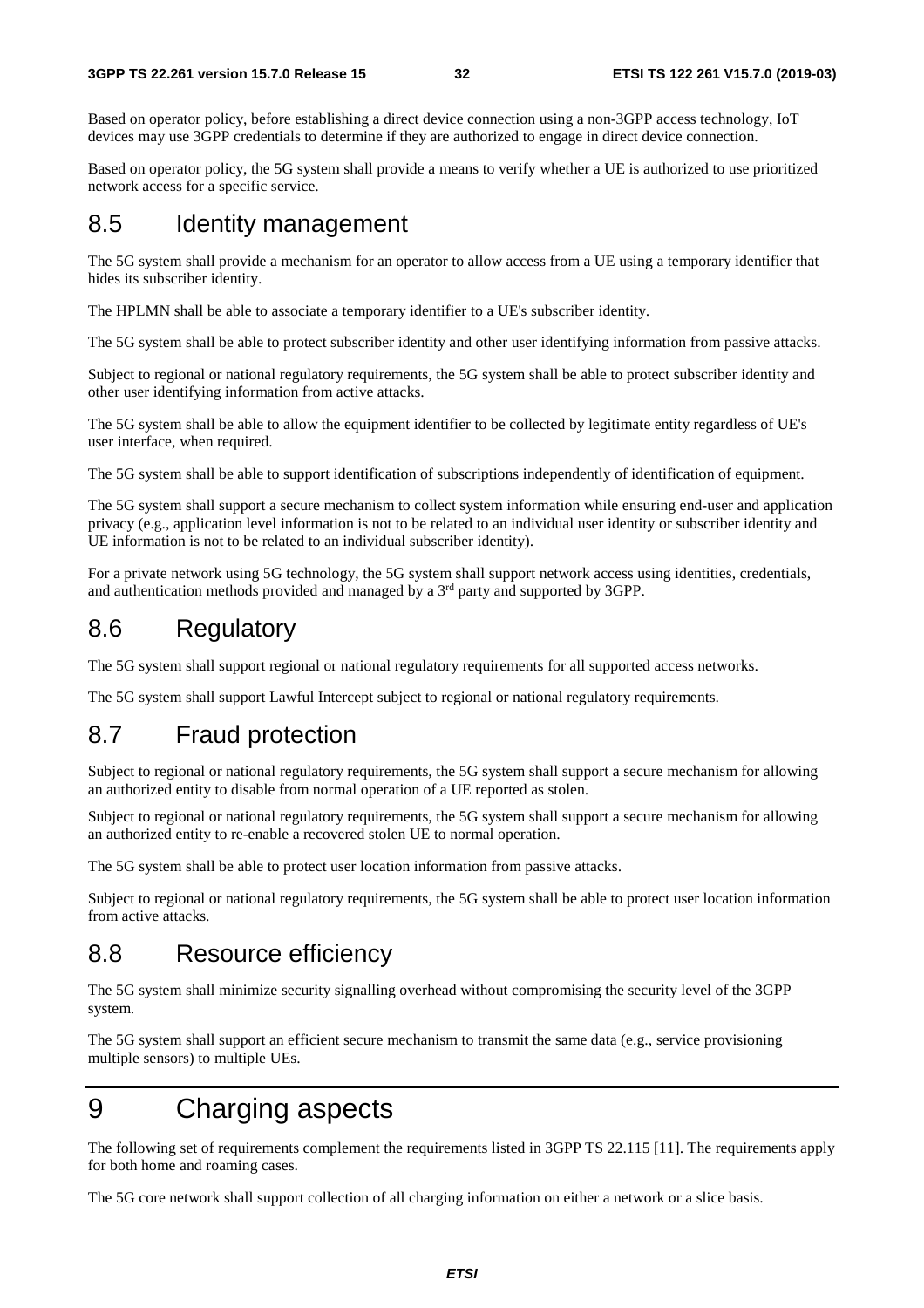The 5G core network shall support collection of charging information for alternative authentication mechanisms.

The 5G core network shall support collection of charging information associated with each serving MNO when multinetwork connectivity is used under the control of the home operator.

The 5G core network shall support charging for services/applications in an operator's Service Hosting Environment.

The 5G core network shall support charging for content delivered from a content caching application.

The 5G core network shall support collection of charging information based on the access type (e.g., 3GPP, non-3GPP).

The 5G core network shall support collection of charging information based on the slice that the UE accesses.

The 5G core network shall support collection of charging information based on the capacity and performance metrics.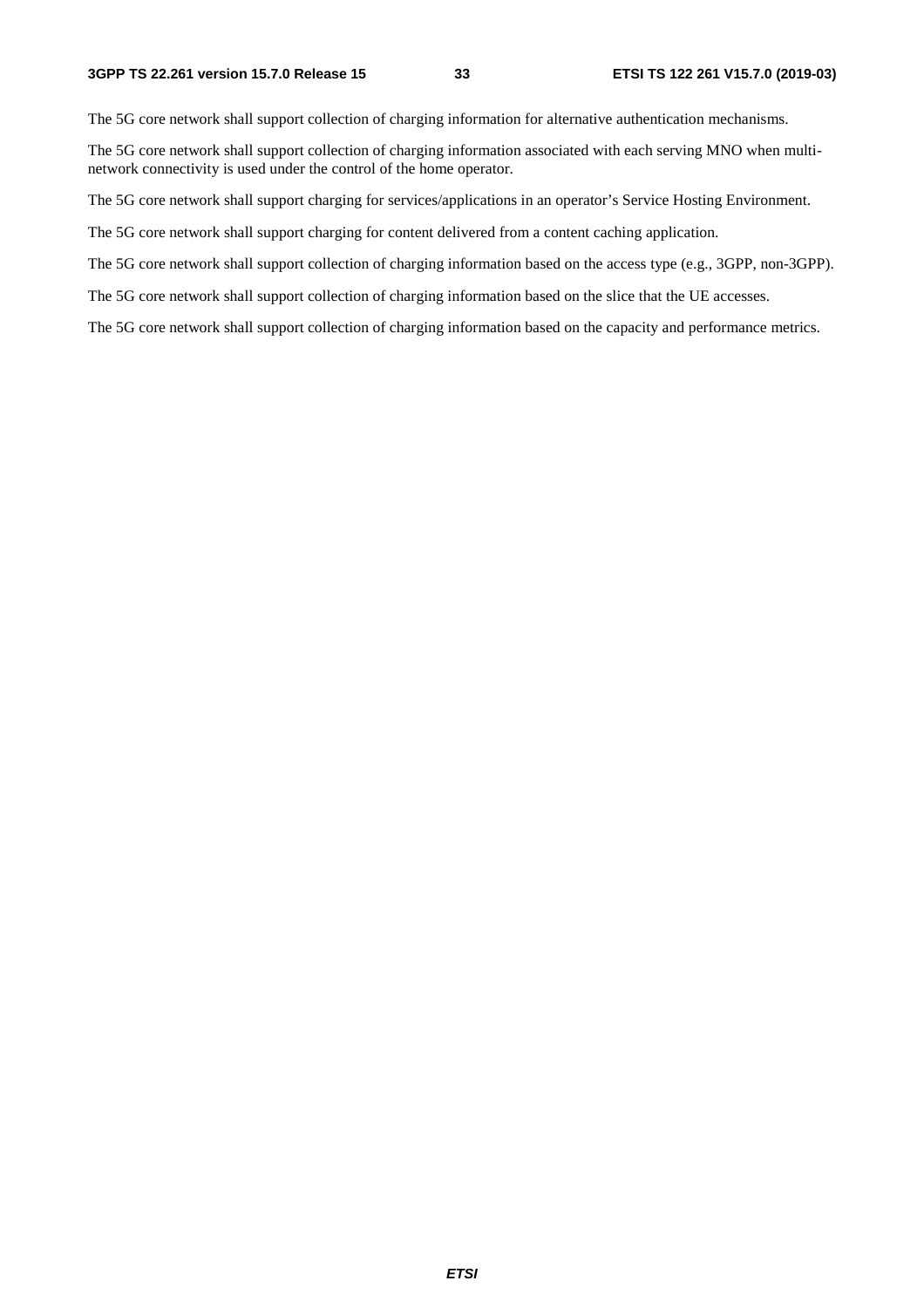## Annex A (informative): Latency needs to support example use cases from vertical industries

The latency values required to support the potential opportunities in the use cases on vertical industries are summarised in table A.1-1 based on the NGMN white paper on vertical industries [4]. Latency in this table refers to the end-to-end latency at the application layer as defined in clause 3.

| Services/   | Automotive use cases                                                                                                                                                                                                                                                                                                                                                                                                                                                                  | Transport, logistics, IoT                                                                                                                                                                                                                                    | <b>Health and wellness.</b>                                                                                                                                                                                                                                                                                                                                                                                                                                                                           | <b>Media and entertainment</b>                                                                                                                                                                                                                  |
|-------------|---------------------------------------------------------------------------------------------------------------------------------------------------------------------------------------------------------------------------------------------------------------------------------------------------------------------------------------------------------------------------------------------------------------------------------------------------------------------------------------|--------------------------------------------------------------------------------------------------------------------------------------------------------------------------------------------------------------------------------------------------------------|-------------------------------------------------------------------------------------------------------------------------------------------------------------------------------------------------------------------------------------------------------------------------------------------------------------------------------------------------------------------------------------------------------------------------------------------------------------------------------------------------------|-------------------------------------------------------------------------------------------------------------------------------------------------------------------------------------------------------------------------------------------------|
| Use cases   |                                                                                                                                                                                                                                                                                                                                                                                                                                                                                       | use cases                                                                                                                                                                                                                                                    | smart cities use cases                                                                                                                                                                                                                                                                                                                                                                                                                                                                                |                                                                                                                                                                                                                                                 |
| Description | Expand detectable range<br>beyond on board sensor<br>capability by sharing views<br>or detected objects among<br>traffic participants,<br>coordinate trajectories<br>among vehicles, sharing<br>coarse driving intention,<br>real-time remote operation<br>of vehicles                                                                                                                                                                                                                | Real-time sensing,<br>reporting, feedback,<br>control, remote, asset<br>tracking, monitoring;<br>context-aware services,<br>recommendations at<br>shopping mall, airport                                                                                     | Live video feed (4K, 8K,<br>3D for remote healthcare<br>(consultation, monitoring)<br>and assisted surgery, real-<br>time commands to control<br>medical devices for<br>treatment (e.g.,<br>medication, surgery);<br>remote monitoring,<br>surveillance and guidance<br>for citizens and law<br>enforcement officers.                                                                                                                                                                                 | Media production services<br>based on aggregation of<br>various media feeds at<br>servers; real-time peer-to-<br>peer or server-client<br>sharing of data (object<br>information) for<br>collaborative gaming, live<br>streaming at live events |
| Latency     | For mid/long-term<br>environment modelling<br>(dynamic high-definition<br>digital map update):<br>Not time-critical (100 ms<br>end-to-end)<br>For short term environment<br>modelling (sensor sharing):<br><20 ms end-to-end<br>For cooperation<br>(coordinated control):<br><3 ms end-to-end for<br>platooning,<br><10 ms end-to-end for<br>cooperative manoeuvres.<br><100 ms end-to-end<br>for coarse driving intention<br>For remote vehicle<br>operation:<br>10-30 ms end-to-end | For massive connectivity<br>for time-critical sensing<br>and feedback:<br><30 ms end-to-end.<br>For remote drone<br>operation and cooperative<br>farm machinery:<br>10-30 ms end-to-end<br>Real-time control for<br>discrete automation:<br>≤1 ms end-to-end | For real-time video/<br>telepresence/augmented<br>reality for remote<br>healthcare and assisted<br>surgery, for monitoring and<br>guidance (smart cities):<br>100 ms end-to-end<br>Real-time command and<br>control for remote<br>medication and surgery:<br>10-100 ms end-to-end<br>For smart grid:<br><5 ms end-to-end for<br>transmission/grid<br>backbone,<br><50 ms end-to-end for<br>distribution/grid backhaul,<br>Time-critical sensing and<br>feedback for smart cities:<br>30 ms end-to-end | For live streaming in<br>crowded areas, services<br>for media production,<br>augmented reality for<br>collaborative gaming etc.:<br>20 ms end-to-end                                                                                            |

#### **Table A.1-1 Latency needs to support example use cases from vertical industries.**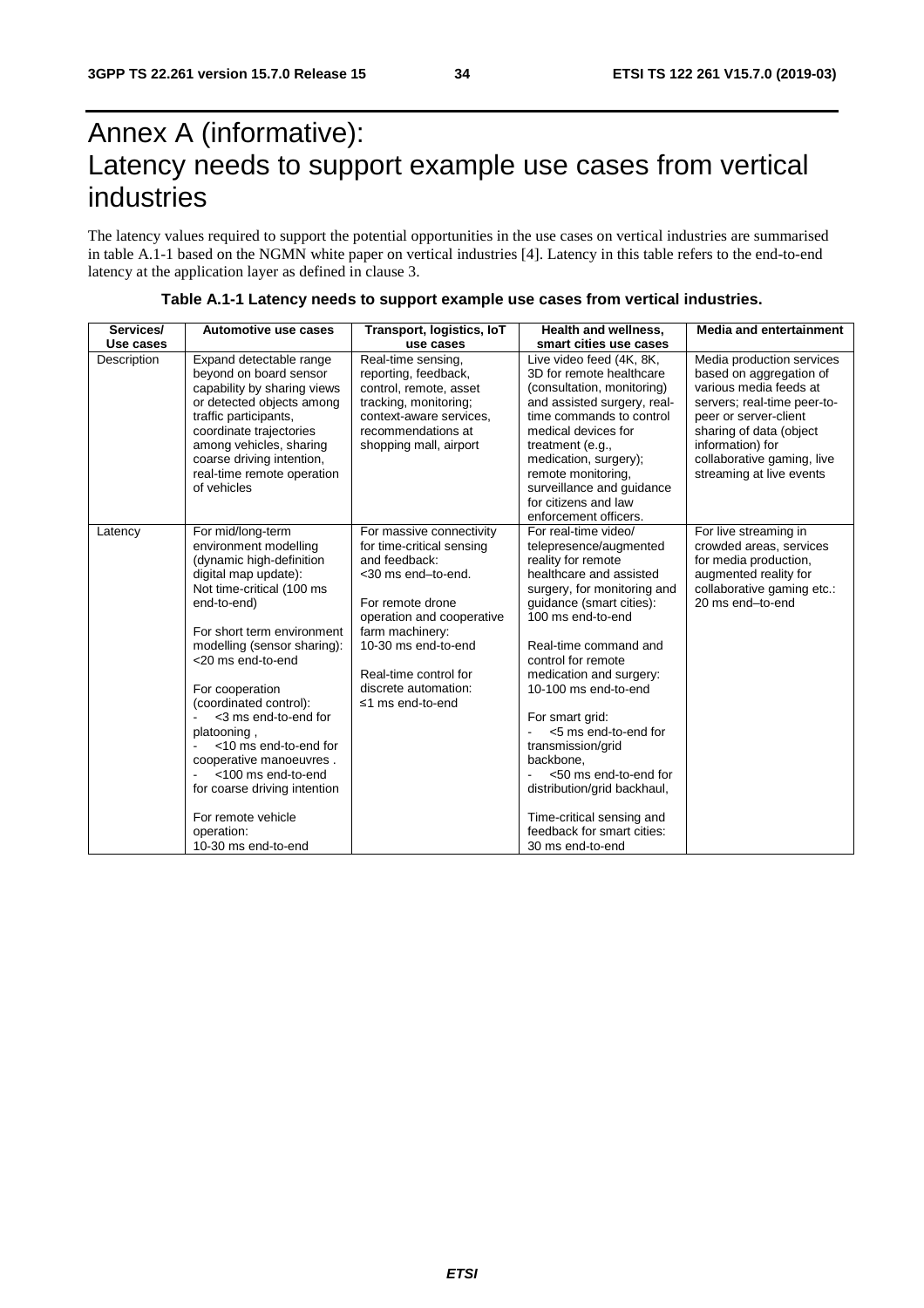## Annex B (informative): Positioning accuracy needs to support example use cases from vertical industries

The positioning accuracy values required to support the potential opportunities in the use cases on vertical industries are summarised in table B.1-1 based on the NGMN white paper on vertical industries [4].

| Services/Use            | Automotive use cases                                                                                                                                                                                                                                                                                                                                                                                                                                                                     | Transport, logistics,                                                                                                                                                                                                                                                                                       | <b>Health and wellness.</b>                                                                                                                                                                                                                                                            | <b>Media and entertainment</b>                                                                                                                                                                                 |
|-------------------------|------------------------------------------------------------------------------------------------------------------------------------------------------------------------------------------------------------------------------------------------------------------------------------------------------------------------------------------------------------------------------------------------------------------------------------------------------------------------------------------|-------------------------------------------------------------------------------------------------------------------------------------------------------------------------------------------------------------------------------------------------------------------------------------------------------------|----------------------------------------------------------------------------------------------------------------------------------------------------------------------------------------------------------------------------------------------------------------------------------------|----------------------------------------------------------------------------------------------------------------------------------------------------------------------------------------------------------------|
| cases                   |                                                                                                                                                                                                                                                                                                                                                                                                                                                                                          | loT use cases                                                                                                                                                                                                                                                                                               | smart cities use cases                                                                                                                                                                                                                                                                 |                                                                                                                                                                                                                |
| Description             | Uploading of sensed data to<br>servers for dynamic digital<br>map update; expand<br>detectable range beyond on<br>board sensor capability by<br>sharing views or detected<br>objects, coordinate trajectories<br>among vehicles, sharing<br>coarse driving intention, real-<br>time remote operation of<br>vehicles.                                                                                                                                                                     | Sensing, reporting,<br>feedback, control,<br>related to predictive<br>maintenance, asset<br>tracking, monitoring;<br>context-aware services.<br>recommendations at<br>shopping mall, airport,<br>etc.                                                                                                       | Remote healthcare and<br>assisted surgery; real-<br>time commands to<br>control medical devices;<br>connectivity for sensors,<br>wearable devices and<br>other medical devices;<br>remote monitoring,<br>surveillance and<br>quidance for citizens<br>and law enforcement<br>officers. | Media production services<br>based on aggregation of<br>various media feeds at<br>servers; real-time peer-to-<br>peer or server-client sharing<br>of data (object information)<br>for collaborative gaming     |
| Positioning<br>accuracy | For mid/long-term environment<br>modelling (dynamic high-<br>definition digital map update):<br><30 cm relative to other<br>map objects<br>For short term environment<br>modelling (sensor sharing), for<br>cooperation (coordinated<br>control), remote vehicle<br>operation:<br>$<$ 30 cm (can be $<$ 10 cm in<br>certain cases, e.g., parking,<br>pedestrian);<br><1 m for sharing coarse<br>driving intention (coordinated<br>control), e.g., changing lanes,<br>merging at highway. | For massive connectivity<br>for non-time-critical<br>sensing and time-critical<br>sensing and feedback:<br>$30 \text{ cm} - 1 \text{ m}$<br>sufficient for many<br>applications<br>$<$ 30 cm for<br>applications that require<br>exact localization (e.g.,<br>tracking specific objects<br>in a warehouse). | For remote healthcare<br>and assisted surgery; for<br>real-time monitoring for<br>smart cities:<br>$1-10$ m, e.g., remote<br>assisted surgery,<br>wellness monitoring;<br>remote monitoring<br>(surveillance) and<br>quidance for citizens.                                            | For media production and<br>collaborative gaming:<br>30 cm $-$ 1 m, e.g., location<br>data that could help media<br>production process,<br>create new gaming<br>applications utilising location<br>information |
|                         | Indoor positioning also<br>needed, e.g., tunnels, parking.                                                                                                                                                                                                                                                                                                                                                                                                                               | Indoor positioning also<br>needed, e.g.,<br>warehouse, airport, train<br>station.                                                                                                                                                                                                                           | Indoor positioning also<br>needed, e.g., house,<br>medical centre                                                                                                                                                                                                                      | Indoor positioning may also<br>be useful                                                                                                                                                                       |

|  | Table B.1-1 Positioning accuracy needs to support example use cases from vertical industries. |
|--|-----------------------------------------------------------------------------------------------|
|--|-----------------------------------------------------------------------------------------------|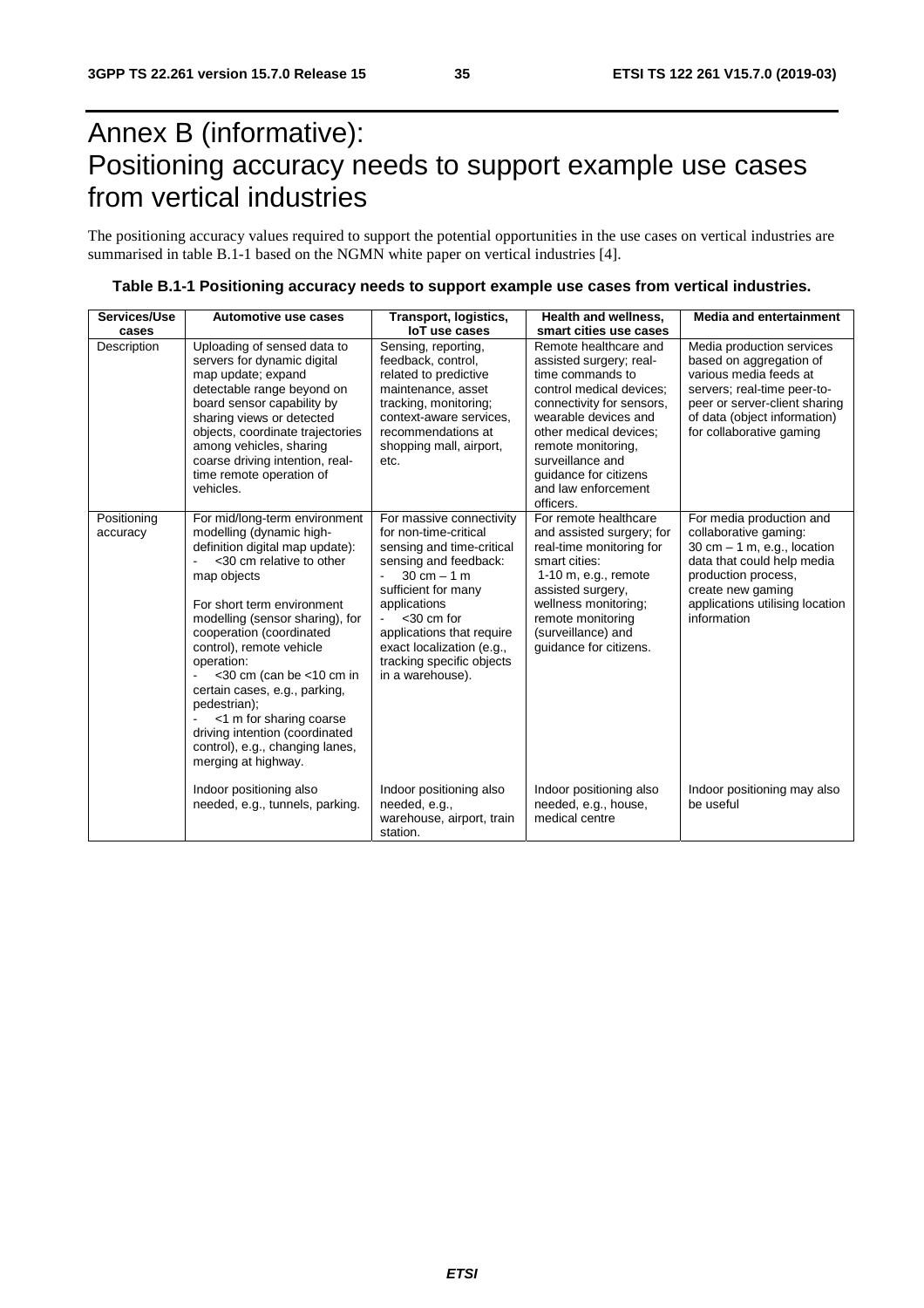## Annex C (informative): Relation of communication service availability and reliability

Communication service availability and reliability are well known terms used not only within 3GPP but also in vertical industries (IEC 61907 [12]). Communication service availability addresses the availability of a communication service, in vertical applications usually in accordance to IEC 61907 [12]. Reliability addresses the availability of the communication network. The relation of both terms is depicted in figure C-1.



**Figure C-1: Illustration of the concepts communication service availability and reliability.** 

As depicted, reliability covers the communication-related aspects between two nodes (here: end nodes), while communication service availability addresses the communication-related aspects between two communication service interfaces. In other words, the "gap" between both concepts is the communication interface. This might seem to be a small difference, but this difference can lead to situations, where reliability and communication service availability have different values.

#### **Example: traffic gets "stuck"**

The related scenario is depicted in figure C-2.



#### **Figure C-2: Example in which communication service availability and reliability have different values. Packets are reliably transmitted from the communication service interface A to end node B, but they are not exposed at the communication service interface B.**

This scenario addresses unicast communication from application A to B. The packets are handed over from the application to the communication network at the communication service interface A, and the packets are then transmitted to the end node B. In this example, the packets received by end node B are not exposed at the communication service interface B. So, even if all packets that are handed over to end node A are successfully delivered to end node B within the time constraint required by the targeted service, i.e. even if the reliability is 100%, the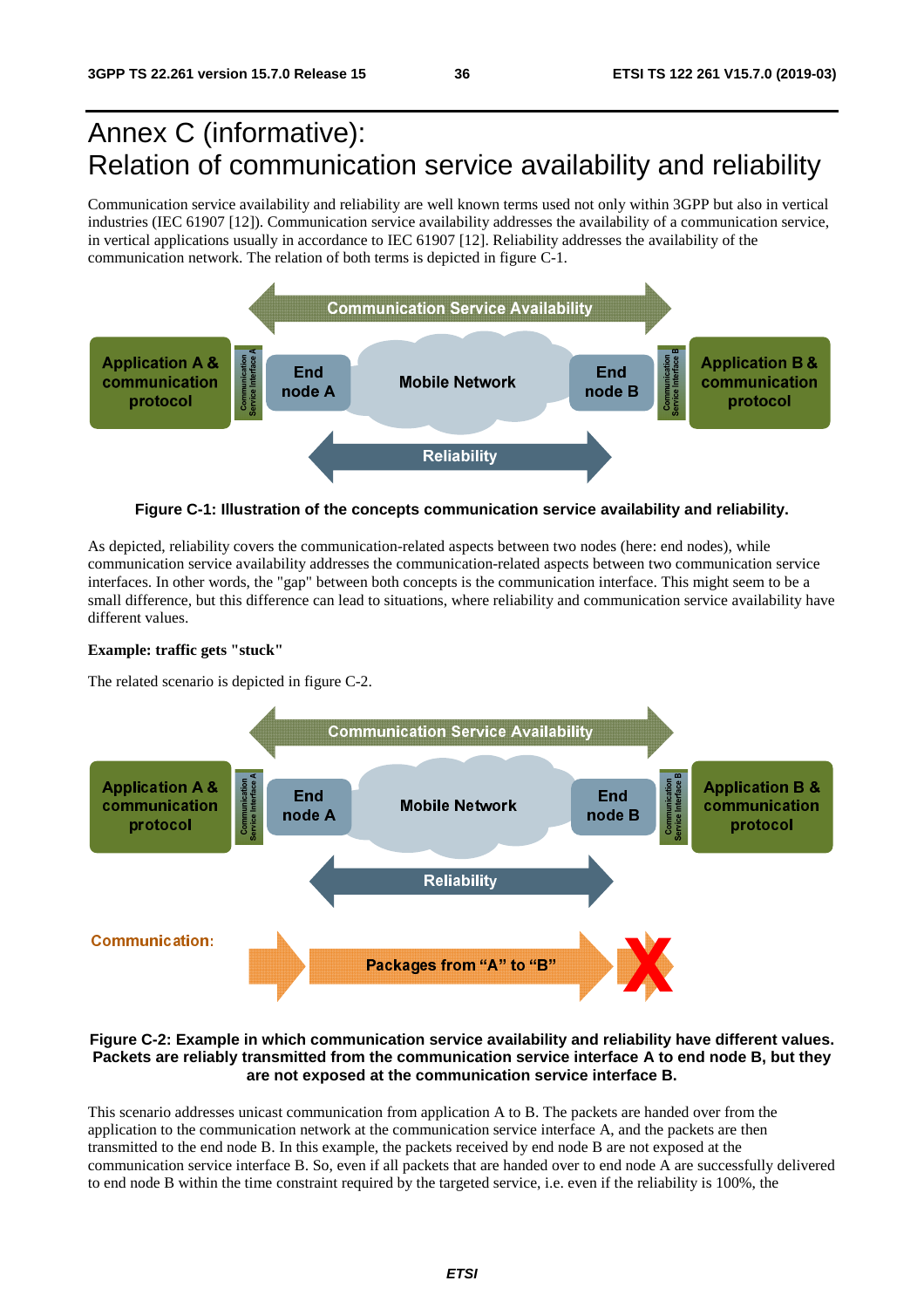communication service availability is 0% since no packets arrive at the "end", i.e. the communication service interface B.

#### **Example: less capacity than agreed**

The related scenario is depicted in figure C-3.



**Figure C-3: Example in which communication service availability and reliability have different values. Only half of the packets handed over to the end node A are actually transmitted to end node B and handed over to application B at the communication service interface B.** 

This scenario describes unicast communication of evenly interspersed packets from application A to B. The packets are handed over from the application to the communication network at the communication service interface A, and the packets are then transmitted to the end node B. However, only every second packet is actually successfully handed over to end node A and then transmitted to end node B. Thus, only half of the packets arrive at application B. Note though that the reliability of the mobile network is 100%, since all packets transmitted by end node A are delivered to end node B within the time constraint required by the targeted service. However, depending on the agreed QoS, the communication service availability can be of the same value as the reliability or much lower. For instance, if the agreed survival time is larger than the time between three packets at the communication service interface A, communication service availability and reliability have the same value. However, if―due to the loss of packets at the communication service interface A—the effective bandwidth between application A and B is lower than the agreed value, the communication service availability is 0%.

Note that the shortest time interval over which the communication service availability should be calculated is the sum of end-to-end latency, jitter, and survival time.

#### **Example: heterogeneous network**

The related scenario is depicted in figure C-4.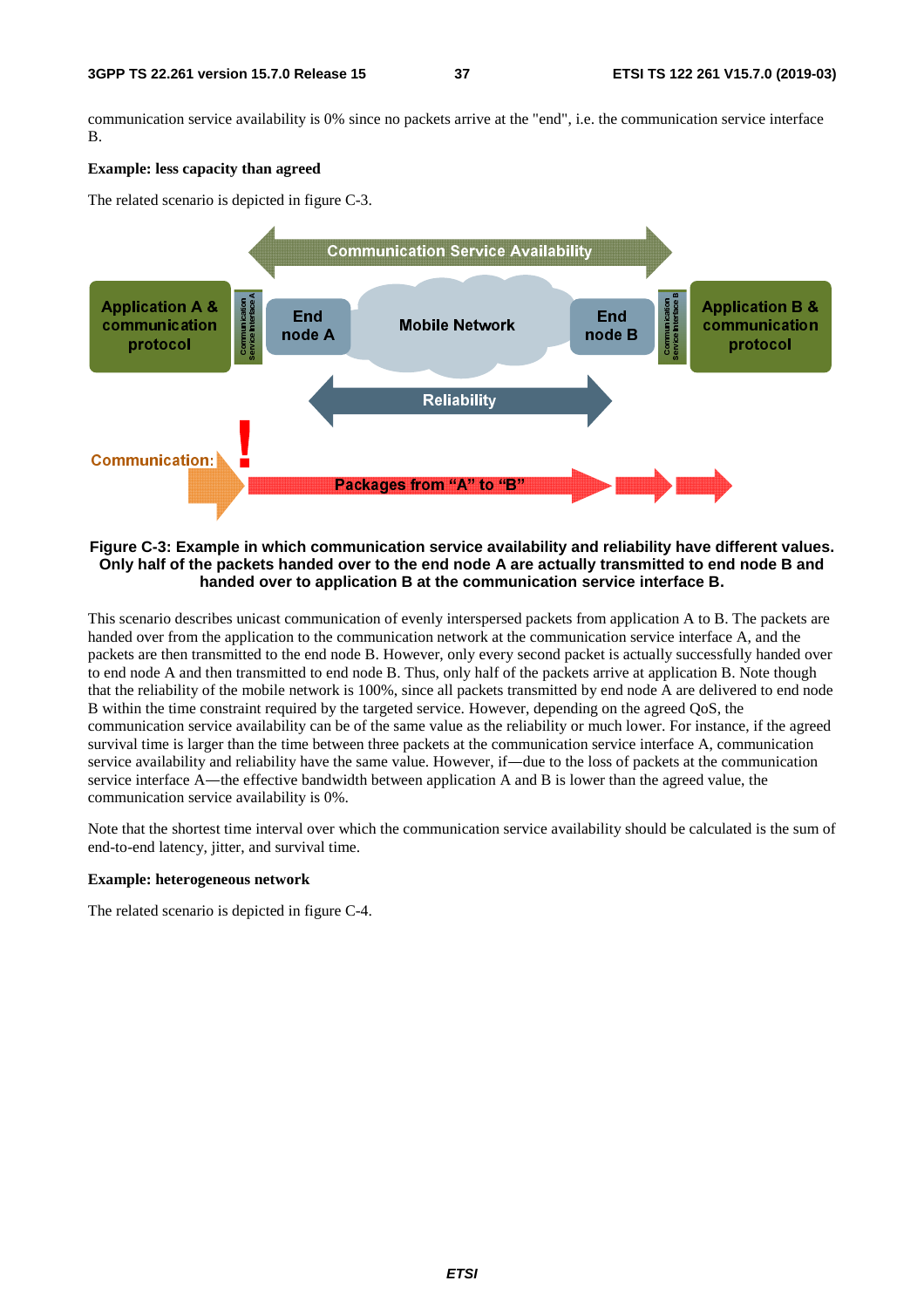

#### **Figure C-4: Example in which communication service availability and reliability have different values. Packets are delivered over a daisy chain of a mobile network and another network (e.g., IEEE 802.11n based). Reliability is evaluated for the mobile network only, while communication service availability depends on the performance of both networks.**

This scenario is not in scope for this specification, since it pertains to the particular deployment of a mobile network, but we discuss it nonetheless, as this example provides valuable insight for network operators.

This scenario describes unicast communication from application A to B. The packets are handed over from the application to the communication network at the communication service interface A, and the packets are then transmitted to the end node B. In this example, the packets are transmitted over two daisy-chained networks―one mobile network according to 3GPP specifications, and another network, e.g. a network based on IEEE 802.11n. As in the other examples above, communication service availability is measured between the two communication service interfaces, but the reliability is only measured between end node A and the router node. This has implications for, e.g., the maximum communication latency allowed for each network. In case the agreed end-to-end latency between the service interfaces is, for instance, 100 ms, and the 802.11n network has a latency of 30 ms, the maximum allowable latency for packages in the mobile network is 70 ms (NOTE). So, if the latency in the mobile network exceeds 70 ms, the communication service availability is 0%, despite the agreed QoS stipulating a larger end-to-end latency, i.e. 100 ms.

NOTE: The transit time through the router node is not considered here. It is assumed to be very small and much less than 100 ms.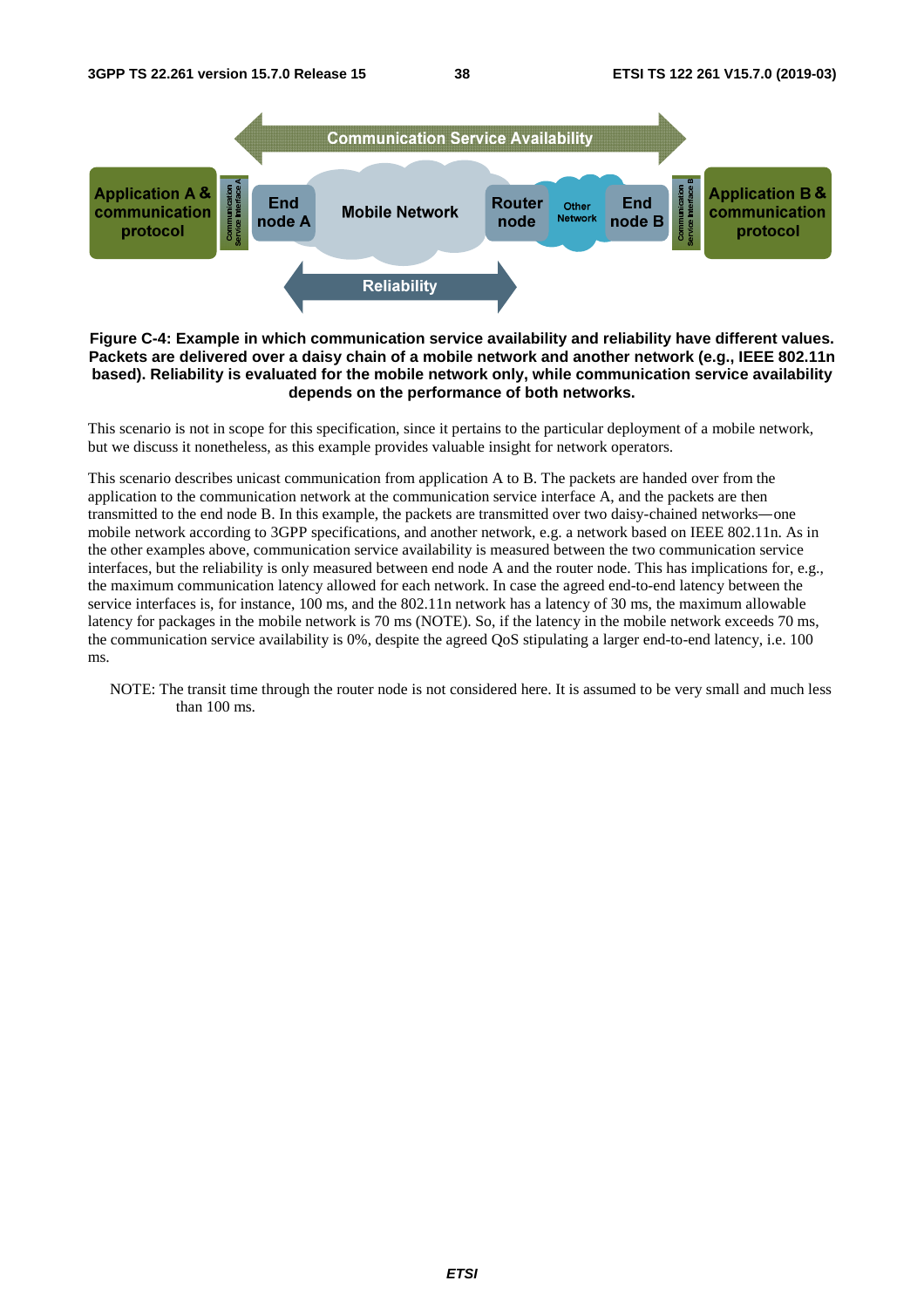## Annex D (informative): Low-latency and high-reliability communication use cases

### D.1 Discrete automation – motion control

Industrial factory automation requires communications for closed-loop control applications. Examples for such applications are motion control of robots, machine tools, as well as packaging and printing machines. All other discreteautomation applications are addressed in Annex D.2.

The corresponding industrial communication solutions are referred to as fieldbusses. The pertinent standard suite is IEC 61158. Note that clock synchronization is an integral part of fieldbusses used for motion control.

In motion control applications, a controller interacts with a large number of sensors and actuators (e.g., up to 100), which are integrated in a manufacturing unit. The resulting sensor/actuator density is often very high (up to  $1 \text{ m}^{-3}$ ). Many such manufacturing units may have to be supported within close proximity within a factory (e.g., up to 100 in automobile assembly line production).

In a closed-loop control application, the controller periodically submits instructions to a set of sensor/actuator devices, which return a response within a cycle time. The messages, referred to as telegrams, are typically small  $(\leq 56$  bytes). The cycle time can be as low as 2 ms, setting stringent end-to-end latency constraints on telegram forwarding (1 ms). Additional constraints on isochronous telegram delivery add tight constraints on jitter (1 us), and the communication service has also to be highly available (99,9999%).

Multi-robot cooperation is a case in closed-loop control where a group of robots collaborate to conduct an action, for example, symmetrical welding of a car body to minimize deformation. This requires isochronous operation between all robots. For multi-robot cooperation, the jitter  $(1\mu s)$  is among the command messages of a control event to the group robots.

To meet the stringent requirements of closed-loop factory automation, the following considerations may have to be taken:

- Limitation to short-range communications.
- Use of direct device connection between the controller and actuators.
- Allocation of licensed spectrum for closed-loop control operations. Licensed spectrum may further be used as a complement to unlicensed spectrum, e.g., to enhance reliability.
- Reservation of dedicated air-interface resources for each link.
- Combination of multiple diversity techniques to approach the high reliability target within stringent end-to-end latency constraints such as frequency, antenna, and various forms of spatial diversity, e.g., via relaying
- Utilizing OTA time synchronization to satisfy jitter constraints for isochronous operation.

A typical industrial closed-loop motion control application is based on individual control events. Each closed-loop control event consists of a downlink transaction followed by a synchronous uplink transaction, both of which are executed within a cycle time. Control events within a manufacturing unit may have to occur isochronously. Factory automation considers application-layer transaction cycles between controller devices and sensor/actuator devices. Each transaction cycle consists of (1) a command sent by the controller to the sensor/actuator (downlink), (2) applicationlayer processing on the sensor/actuator device, and (3) a subsequent response by the sensor/actuator to the controller (uplink). Cycle time includes the entire transaction from the transmission of a command by the controller to the reception of a response by the controller. It includes all lower layer processes and latencies on the air interface as well the application-layer processing time on the sensor/actuator.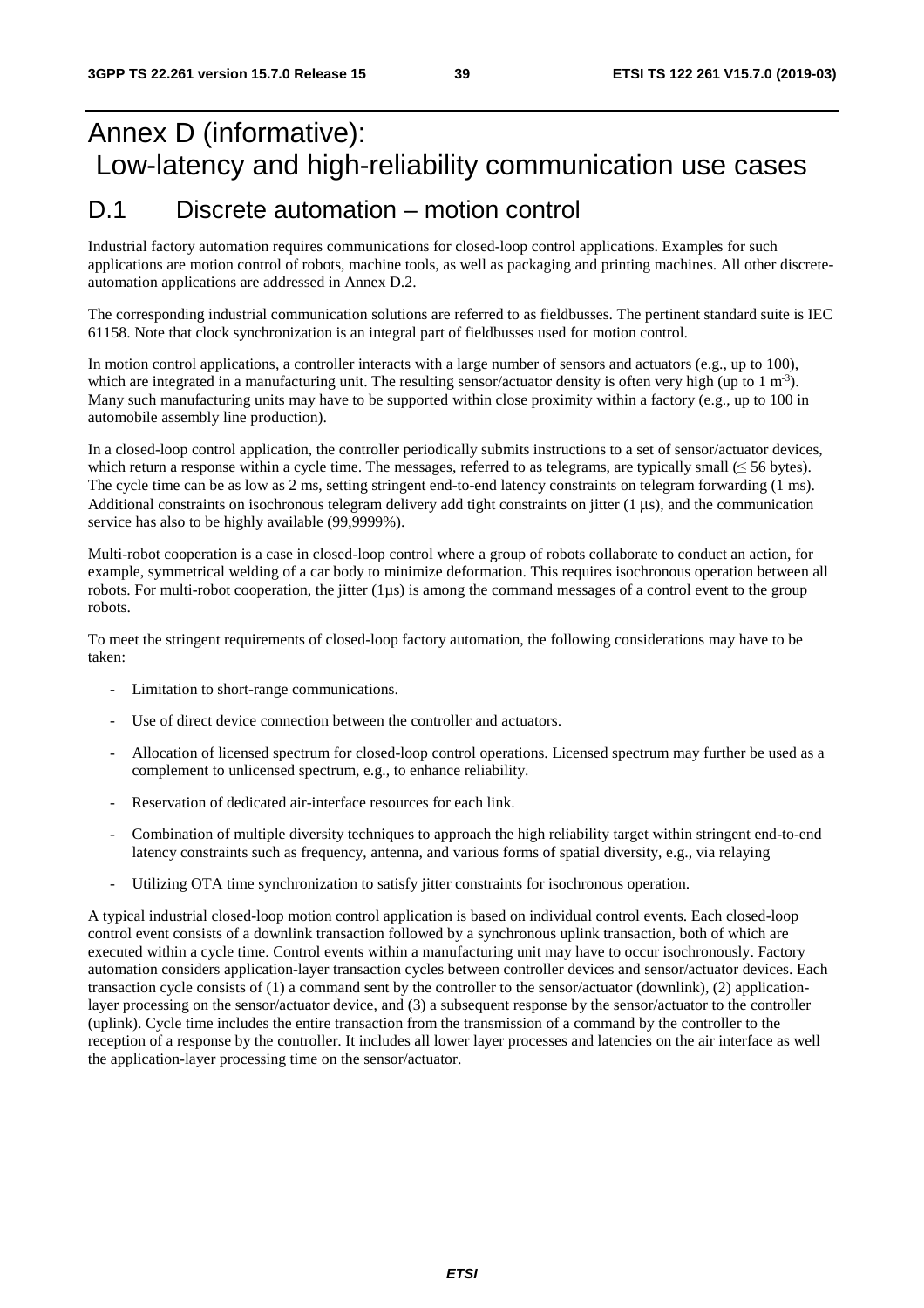

#### **Figure D.1-1: Communication path for isochronous control cycles within factory units. Step 1 (red): controller requests sensor data (or an actuator to conduct actuation) from the sensor/actuator (S/A). Step 2 (blue): sensor sends measurement information (or acknowledges actuation) to controller.**

Figure D.1-1 depicts how communication may occur in factory automation. In this use case, communication is confined to local controller-to-sensor/actuator interaction within each manufacturing unit. Repeaters may provide spatial diversity to enhance reliability.

### D.1.1 Service area and connection density

The maximum service volume in motion control is currently set by hoisting solutions, i.e. cranes, and by the manipulation of large machine components, e.g. propeller blades of wind-energy generators. Cranes can be rather wide and quite high above the shop floor, even within a factory hall. In addition, they typically travel along an entire factory hall.

An approximate dimension of the service area is 100 x 100 x 30 m (see table 7.2.2-1).

Note that production cells are commonly much smaller  $(< 10 \times 10 \times 3 \text{ m})$ . There are typically about 10 motion-control connections in a production cell, which results in a connection density of up to  $10^5 \text{ km}^2$ .

### D.1.2 Security

Network access and authorization in an industrial factory deployment is typically provided and managed by the factory owner with its ID management, authentication, confidentiality and integrity.

Note that motion control telegrams usually are not encrypted due to stringent cycle time requirements.

A comprehensive security framework for factories has been described in IEC 62443.

### D.2 Discrete automation

Discrete automation encompasses all types of production that result in discrete products: cars, chocolate bars, etc. Automation that addresses the control of flows and chemical reactions is referred to as process automation (see clause D.3). Discrete automation requires communications for supervisory and open-loop control applications, as well as process monitoring and tracking operations inside an industrial plant. In these applications, a large number of sensors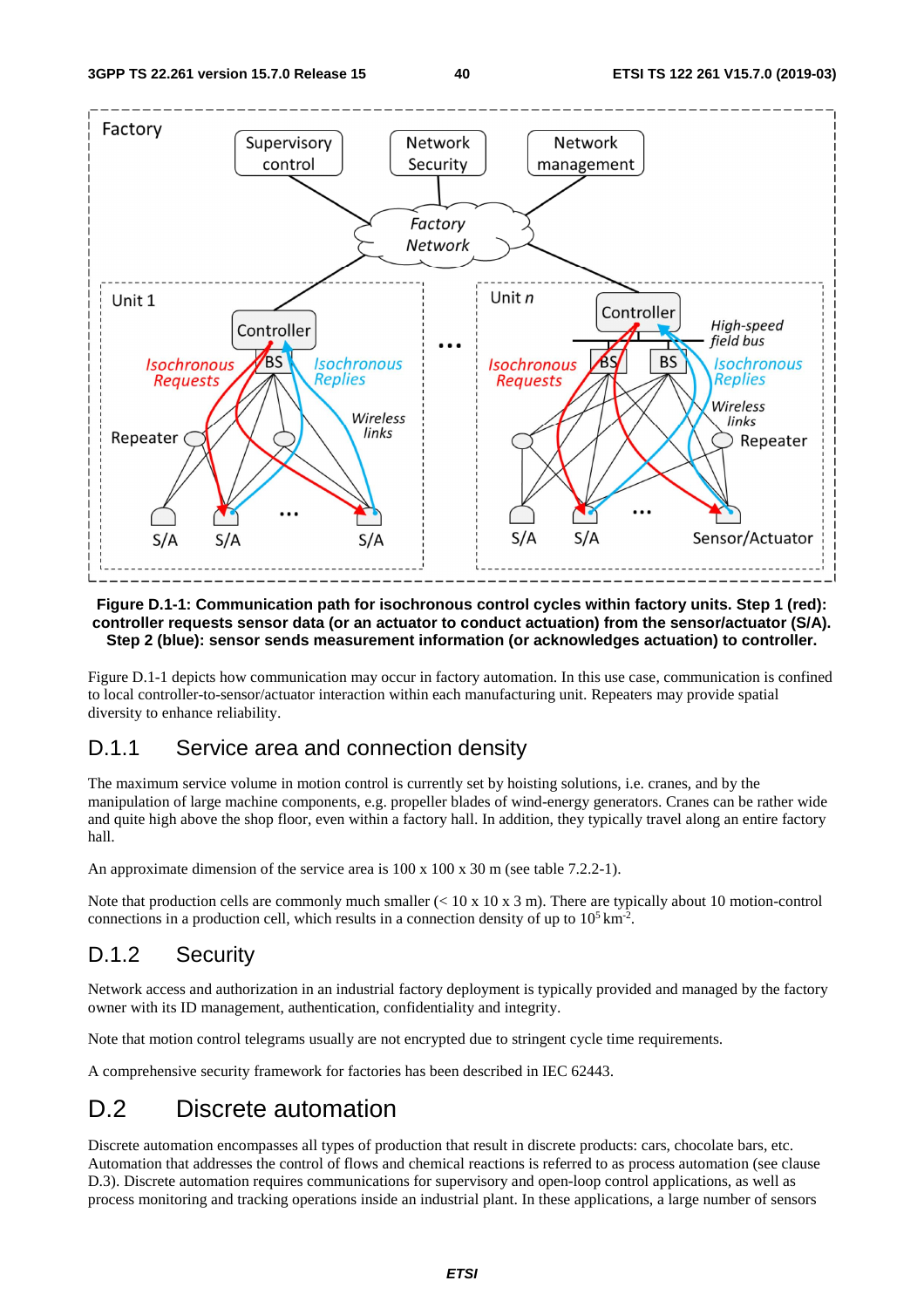distributed over the plant forward measurement data to process controllers on a periodic or event-driven base. Traditionally, wireline field bus technologies have been used to interconnect sensors and control equipment. Due to the sizable extension of a plant (up to10  $km^2$ ), the large number of sensors, rotary joints, and the high deployment complexity of wired infrastructure, wireless solutions have made inroads into industrial process automation.

This use case requires support of a large number of sensor devices per plant as well as high communication service availability (99,99%). Furthermore, power consumption is relevant since some sensor devices are battery-powered with a targeted battery lifetime of several years while providing measurement updates every few seconds. Range also becomes a critical factor due to the low transmit power levels of the sensors, the large size of the plant and the high reliability requirements on transport. End-to-end latency requirements typically range between 10 ms and 1 s. User experienced data rates can be rather low since each transaction typically comprises less than 256 bytes. However, there has been a shift from field busses featuring somewhat modest data rates ( $\sim 2$  Mbps) to those with higher data rates ( $\sim 10$ Mbps) due to the increasing number of distributed applications and also "data-hungry" applications. An example for the latter is the visual control of production processes. For this application, the user experienced data rate is typically around 10 Mbps and the transmitted packets are much larger.

The existing wireless technologies rely on unlicensed bands. Communication is therefore vulnerable to interference caused by other technologies (e.g., WLAN). With the stringent requirements on transport reliability, such interference is detrimental to proper operation.

The use of licensed spectrum could overcome the vulnerability to same-band interference and therefore enable higher reliability. Utilization of licensed spectrum can be confined to those events where high interference bursts in unlicensed bands jeopardizes reliability and end-to-end latency constraints. This allows sharing the licensed spectrum between process automation and conventional mobile services.

Multi-hop topologies can provide range extension and mesh topologies can increase reliability through path redundancy. Clock synchronization will be highly beneficial since it enables more power-efficient sensor operation and mesh forwarding.

The corresponding industrial communication solutions are referred to as fieldbusses. The related standard suite is IEC 61158.

A typical discrete automation application supports downstream and upstream data flows between process controllers and sensors/actuators. The communication consists of individual transactions. The process controller resides in the plant network. This network interconnects via base stations to the wireless (mesh-) network which hosts the sensor/actuator devices. Typically, each transaction uses less than 256 bytes. An example of a controller-initiated transaction service flow is:

- 1. The process controller requests sensor data (or an actuator to conduct actuation). The request is forwarded via the plant network and the wireless network to the sensors/actuators.
- 2. The sensors/actuators process the request and send a replay in upstream direction to the controller. This reply may contain an acknowledgement or a measurement reading.

An example of a sensor/actuator device initiated transaction service flow:

- 1. The sensor sends a measurement reading to the process controller. The request is forwarded via the wireless (mesh) network and the plant network.
- 2. The process controller may send an acknowledgement in opposite direction.

For both controller- and sensor/actuator-initiated service flows, upstream and downstream transactions may occur asynchronously.

Figure D.2-1 depicts how communication may occur in discrete automation. In this use case, communication runs between process controller and sensor/actuator device via the plant network and the wireless (mesh) network. The wireless (mesh) network may also support access for handheld devices for supervisory control or process monitoring purposes.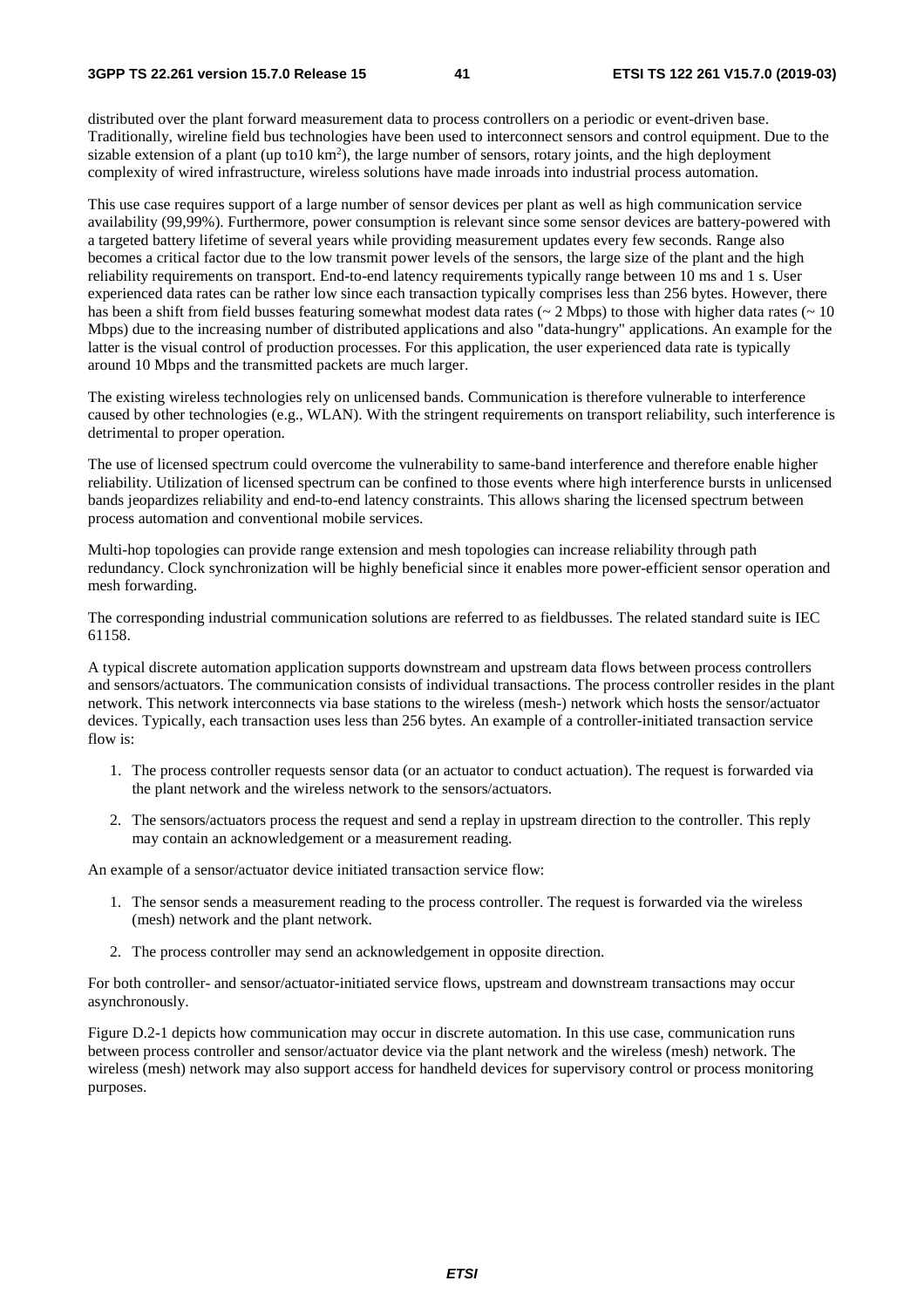

**Figure D.2-1: Communication path for service flows between process controllers and sensor/actuator devices. Left-hand side: Step 1 (red) – the sensor/actuator (S/A) sends measurement report autonomously, Step 2 (blue) controller acknowledges. Right-hand side: Step 1 (red) - controller requests sensor data (or an actuator to conduct actuation), Step 2 (blue): S/A sends measurement information (or acknowledges actuation) to controller.** 

### D.2.1 Service area and connection density

Factory halls can be rather large and even quite high. We set the upper limit at 1000 x 1000 x 30 m. Note that the connection density might vary quite a bit throughout factory halls. It is, for instance much higher along an assembly line than in an overflow buffer. Also, the density usually increases towards the factory floor. Typically, there is at least one connection per 10 m<sup>2</sup>, which results in a connection density of up to  $10^5 \text{ km}^2$ .

### D.2.2 Security

Network access and authorization in an industrial factory deployment is typically provided and managed by the factory owner with its ID management, authentication, confidentiality and integrity.

A comprehensive security framework for factories has been described in IEC 62443.

## D.3 Process automation

Process automation has much in common with discrete automation (see Annex D.2). Instead of discrete products (cars, chocolate bars, etc.), process automation addresses the production of bulk products such as petrol and reactive gases. In contrast to discrete automation, motion control is of limited or no importance. Typical end-to-end latencies are 50 ms. User experienced data rates, communication service availability, and connection density vary noticeably between applications. Below we describe one emerging use case (remote control via mobile computational units, see Annex D.3.1) and a contemporary use case (monitoring, see Annex D.3.2).

Note that discrete automation fieldbusses (see Annex D.2) are also used in process automation.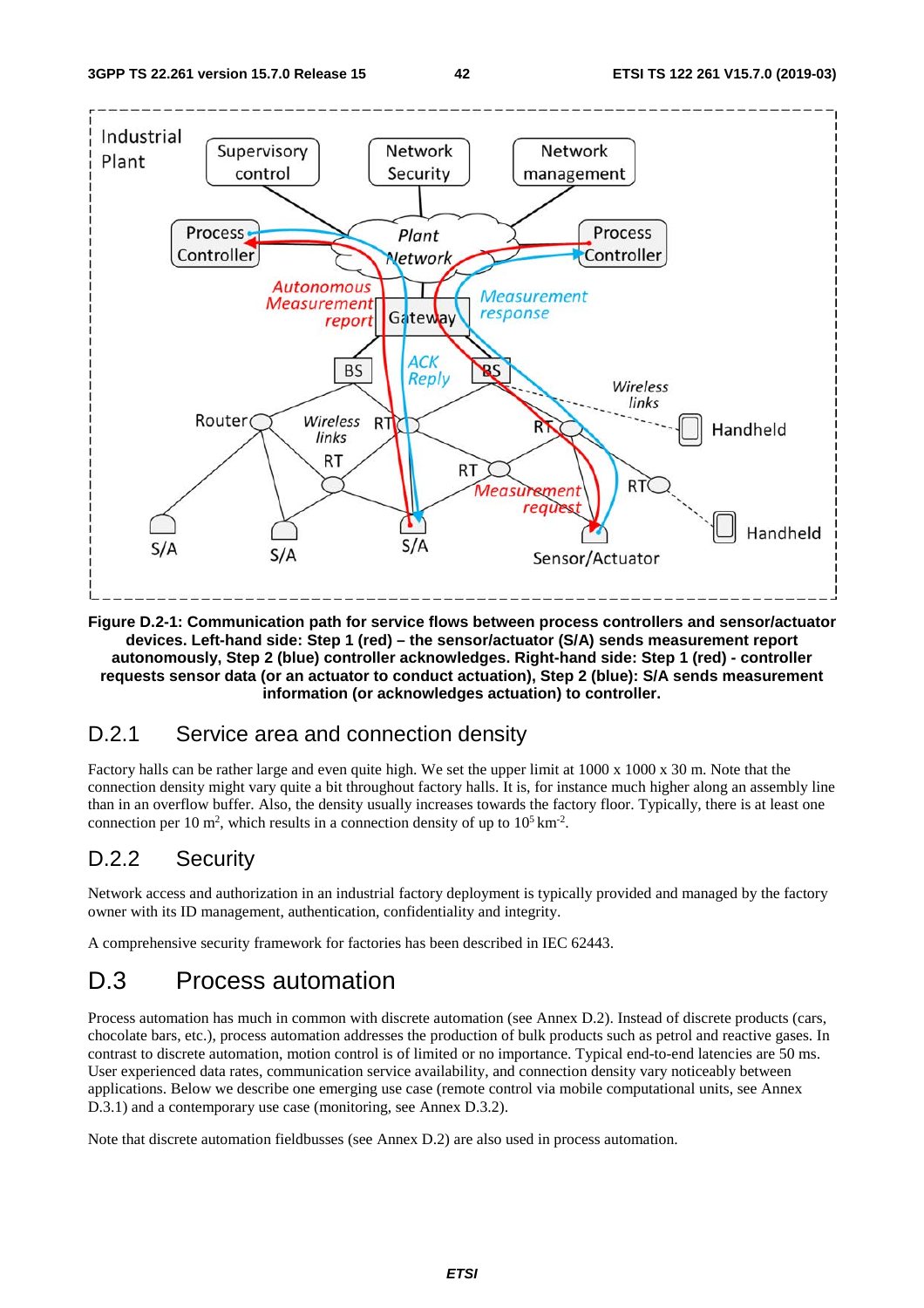### D.3.1 Remote control

Some of the interactions within a plant are conducted by automated control applications similar to those described in Annex D.2. Here too, sensor output is requested in a cyclic fashion, and actuator commands are sent via the communication network between a controller and the actuator. Furthermore, there is an emerging need for the control of the plant from personnel on location. Typically, monitoring and managing of distributed control systems takes place in a dedicated control room.

Staff deployment to the plant itself occurs, for instance, during construction and commissioning of a plant and in the start-up phase of the processes. In this scenario, the locally deployed staff taps into the same real-time data as provided to the control room. These remote applications require high data rates (~ 100 Mps) since the staff on location needs to view inaccessible locations with high definition (e.g. emergency valves) and since their colleagues in the control room benefit from high-definition footage from body cameras (HD or even 4K).

For both kinds of applications, a very high communication service availability is needed (99,9999%). Typically, only a few control loops are fully automated and only handful of control personnel is deployed on location, so that the connection density is rather modest  $({\sim 1000 \text{ km}^{-2}})$ .

### D.3.2 Monitoring

The monitoring of states, e.g. the level of the liquid of process reactors, is a paramount task. Due to the ever changing states, measurement data is either pulled or pushed from the sensors in a cyclic manner. Some sensors are more conveniently accessed via wireless links, and monitoring via handheld terminals of these sensors during, e.g., maintenance is also on the rise. This kind of application entails rather modest user experienced data rates  $($   $\sim$  1 Mps), and since this kind of data is "only" indicator for, e.g., what process should be stopped in order to avoid an overflow, and not for automated control loops, the requirement on communication service availability is comparably low (99,9%). Note that emergency valves and such typically are operated locally and do not rely on communication networks. However, many sensors are deployed in chemical plants etc., so that connection density can readily reach 10 000 km<sup>-2</sup>.

### D.3.3 Service area

While, for instance, chemical plants and refineries readily can span over several square kilometres, the dedicated control rooms are typically only responsible for a subset of that area. Such subsets are often referred to as plant, and their typical size is 300 x 300 x 50 m.

### D.4 Electricity distribution

### D.4.1 Medium voltage

An energy-automation domain that hitherto has only seen very little application of mobile-network technology is the backhaul network, i.e. the part of the distribution grid between primary substations (high voltage  $\rightarrow$  medium voltage) and secondary substations (medium voltage  $\rightarrow$  low voltage). In figure D.4.1-1 we depict a medium-voltage ring together with energy-automation use cases that either are already deployed or are anticipated within the near future.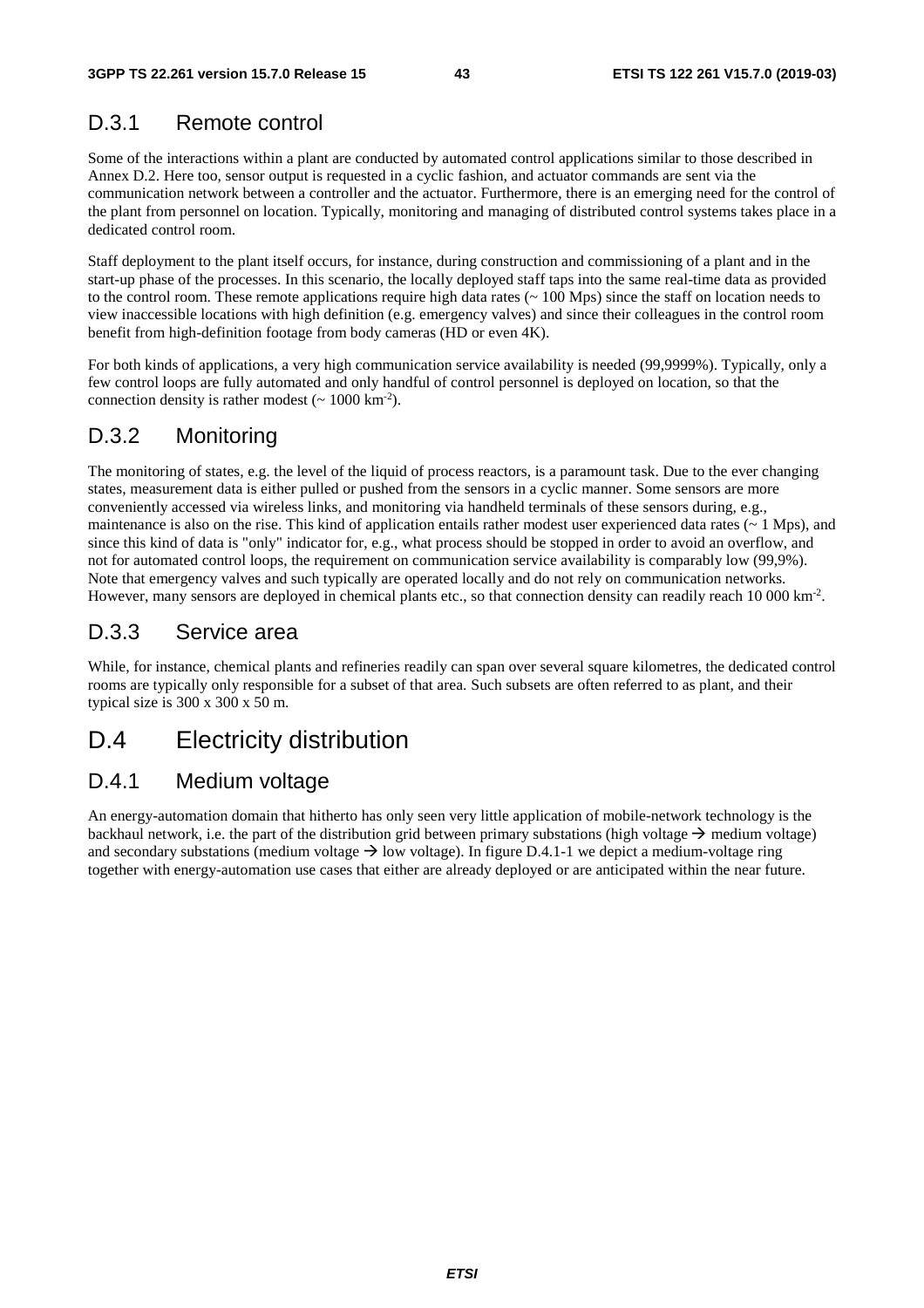

#### **Figure D.4.1-1: Functional, topological sketch of a medium-voltage ring. AMI: advanced metering infrastructure; CB: circuit breaker; DMS: distribution management system; FISR: fault isolation and system restoration; HEM: home energy manager; PQ: power quality; RMU: ring main unit.**

The primary substation and the secondary substations are supervised and controlled by a distribution-management system (DMS). If energy-automation devices in the medium-voltage power line ring need to communicate with each other and /or the DMS, a wireless backhaul network needs to be present (orange "cloud" in Figure D.4.1-1).

A majority of applications in electricity distribution adhere to the communication standard IEC 60870-5-104, however, its modern "cousin", IEC 61850, experiences rapidly increasing popularity. The communication requirements for IEC 61850 applications can be found in EC 61850-90-4. Communication in wide-area networks is described in IEC 61850- 90-12.

Usually, power line ring structures have to be open in order to avoid a power-imbalance in the ring (green dot in the Figure). Examples for energy-automation that already is implemented in medium-voltage grids (albeit in low numbers) are power-quality measurements and the measurement of secondary-substation parameters (temperature, power load, etc.) [13]. Other use cases are demand response and the control of distributed, renewable energy resources (e.g., photovoltaics).

A use case that could also be realised in the future is fault isolation and system restoration (FISR). FISR automates the management of faults in the distribution grid. It supports the localization of the fault, the isolation of the fault, and the restoration of the energy delivery. For this kind of automation the pertinent sensors and actuators broadcast telegrams about their states (e.g. "emergency closer idle") and about actions (e.g. "activating closer") into the backhaul network. This information is used by the ring main units (RMUs) as input for their decision algorithms. We illustrate this use of automation telegrams for an automated FISR event in figure D.4.1-1. Let us assume the distribution lines are cut at the location indicated by the bolt of lightning in the Figure. In that case, the RMUs between the bolt and the green load switch (open) will be without power. The RMUs next to the "bolt" automatically open their load switches after having sensed the loss of electric connectivity between them. They both broadcast these actions into the backhaul network. Typically these telegrams are repeated many times while the time between adjacent telegrams increases exponentially. This communication patterns leads to sudden, distributed surges in the consumed communication bandwidth. After the RMUs next to the "bolt" have open their switch, the RMU that so far has kept the power line ring open (green dot in figure D.4.1-1) close the load switch. This event too is broadcasted into the backhaul network. The typical maximum end-to-end latency for this kind of broadcast is 25 ms with a peak experienced data rate of 10 Mbps. Note that the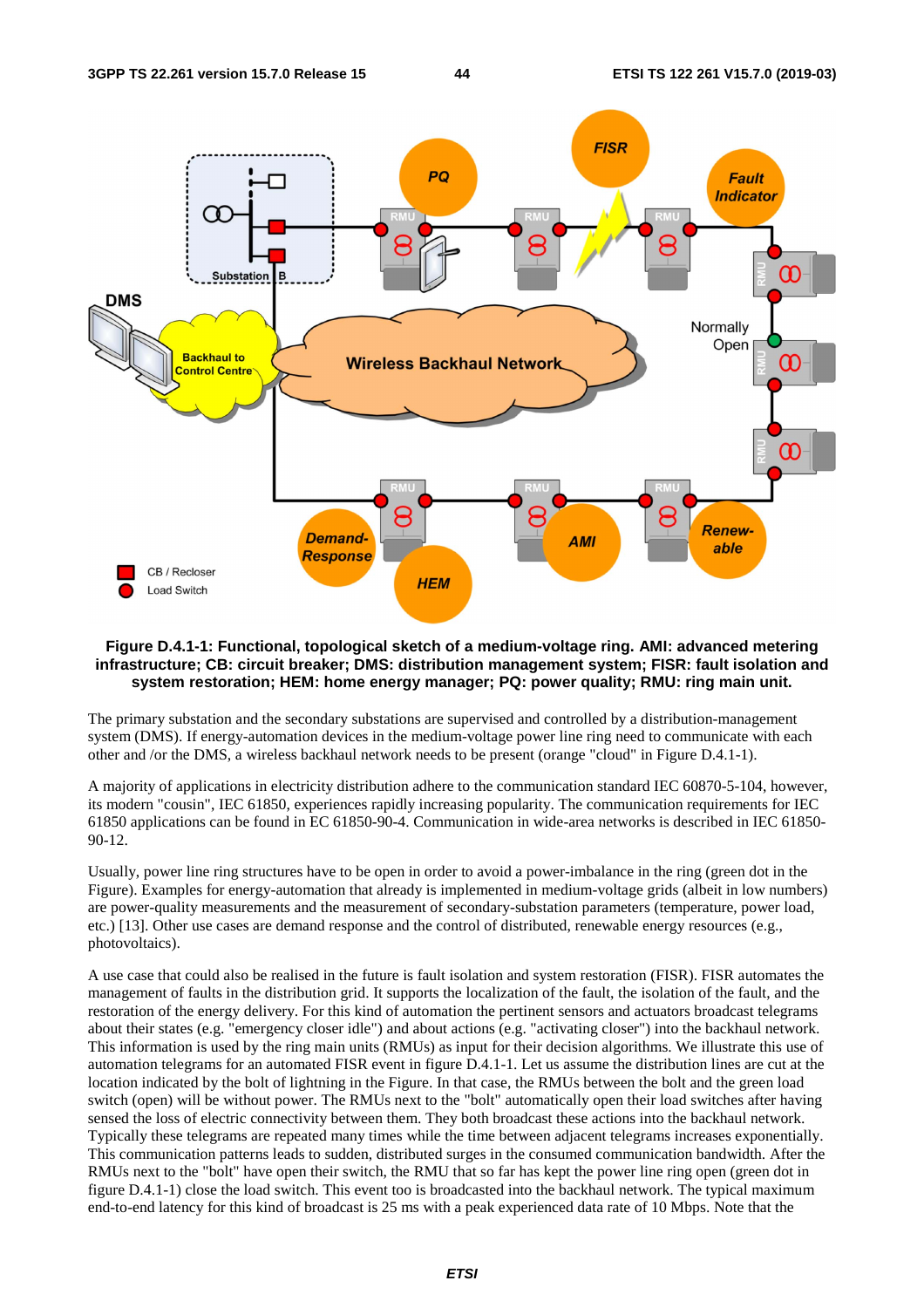distribution system typically subscribes to telegrams from all RMUs in order to keep abreast with the happenings in the distribution grid.

Automatic fault handling in the distribution grid shortens outage time and offloads the operators in the distribution control centre for more complicated situations. Therefore automated FISR may help to improve performance indexes like System Average Interruption Duration Index and System Average Interruption Frequency Index.

Automation telegrams are typically distributed via domain multicast. As explained above, the related communication pattern can be "bursty", i.e. only few automation telegrams are sent when the distribution network operates nominally  $(\sim$ 1 kbps), but, for instance, a disruption in the power line triggers a short-lived avalanche of telegrams from related applications in the ring ( $\geq 1$  Mbps).

#### D.4.1.1 Service area and connection density

Service coverage is only required along the medium-voltage line. In Europe, the line often forms a loop (see figure D.4.1-1), while deployments in other countries, e.g. the USA, tend to extend linearly over distances up to  $\sim$  100 km. The vertical dimension of the poles in a medium voltages line is typically less than 40 m. Especially in urban areas, the number of ring main units can be rather large ( $> 10 \text{ km}^{-2}$ ), and the number of connections to each ring main unit is expected to increase swiftly once economical, suitable wireless connectivity becomes available. We predict connection densities of up to 1.000 km-2.

#### D.4.1.2 Security

Due to its central role in virtually every country on earth, electricity distribution is heavily regulated. Security assessment for, e.g., deployments in North America, need to adhere to the NERC CIP suite [14]. Technical implementations are described in standard suites such as IEC 62351.

### D.4.2 Energy distribution – high voltage

In order to avoid region- or even nation-wide power outages, wide-area power system protection is on the rise. "When a major power system disturbance occurs, protection and control actions are required to stop the power system degradation, restore the system to a normal state and minimize the impact of the disturbance. The present control actions are not designed for a fast-developing disturbance and may be too slow. Local protection systems are not able to consider the overall system, which may be affected by the disturbance. Wide area disturbance protection is a concept of using system-wide information and sending selected local information to a remote location to counteract propagation of the major disturbances in the power system." [15]. Protection actions include, "among others, changes in demand (e.g. load shedding), changes in generation or system configuration to maintain system stability or integrity and specific actions to maintain or restore acceptable voltage levels." [16]. One specific application is phasor measurement for the stabilisation of the alternating-current phase in a transport network. For this, the voltage phase is measured locally and sent to a remote control centre. There, this information is processed and automated actions are triggered. One can be the submission of telegrams to power plants, instructing them to either accelerate or deaccelerate their power generators in order to keep the voltage phase in the transport network stable. A comprehensive overview of this topic can be found elsewhere in the literature [17].

This kind of automation requires very low end-to-end latencies (5 ms) [16] and—due to its critical importance for the operation of society―a very high communication service availability (99,9999%).

#### D.4.2.1 Service area and connection density

As is the case for medium-voltage distribution networks (see Annex D.4.1), connectivity in high-voltage automation has to be provided mainly along the power line. The distances to be covered can be substantial (hundreds of kilometres in rural settings), while shorter links are prevalent in metropolitan areas. The number of connections in wide-area power system protection is rather low; but—due to the sliver-shaped service area—the connection density can be rather high  $(1000 \text{ km}^{-2})$ .

#### D.4.2.2 Security

Due to its central role in virtually every country on earth, electricity distribution is heavily regulated. Security assessment for, e.g., deployments in North America, need to adhere to the NERC CIP suite [14]. Technical implementations are described in standard suites such as IEC 62351.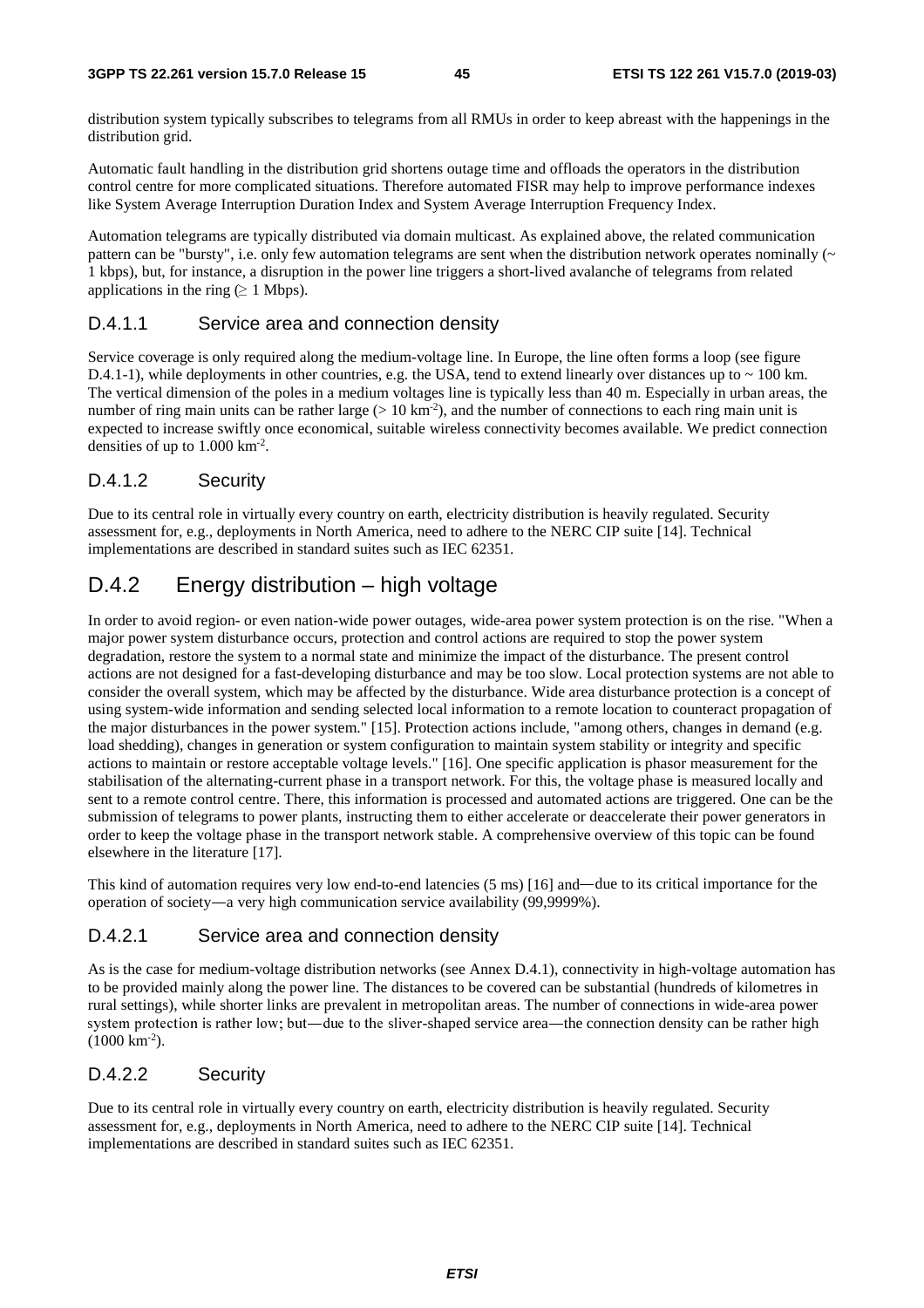## D.5 Intelligent transport systems – infrastructure backhaul

Intelligent Transport Systems (ITS) embrace a wide variety of communications-related applications that are intended to increase travel safety, minimize environmental impact, improve traffic management, and maximize the benefits of transportation to both commercial users and the general public. Over recent years, the emphasis in intelligent vehicle research has turned to co-operative systems in which the traffic participants (vehicles, bicycles, pedestrians, etc.) communicate with each other and/or with the infrastructure.

Cooperative ITS is the term used to describe technology that allows vehicles to become connected to each other, and to the infrastructure and other parts of the transport network. In addition to what drivers can immediately see around them, and what vehicle sensors can detect, all parts of the transport system will increasingly be able to share information to improve decision making. Thus, this technology can improve road safety through avoiding collisions, but also assist in reducing congestion and improving traffic flows, and reduce environmental impacts. Once the basic technology is in place as a platform, an array of applications can be developed.

Cooperative ITS can greatly increase the quality and reliability of information available about vehicles, their location and the road environment. In the future, cars will know the location of road works and the switching phases of traffic lights ahead, and they will be able to react accordingly. This will make for safer and more convenient travel and faster arrival at the destination. On-board driver assistance, coupled with two-way communication between vehicles and between cars and road infrastructure, can help drivers to better control their vehicle and hence have positive effects in terms of safety and traffic efficiency. An important role in this plays the so-called road-side units (RSUs). Vehicles can also function as sensors reporting weather and road conditions including incidents. In this way cars can be used as information sources for high-quality information services.

RSUs are connected to the traffic control centre for management and control purposes. They broadcast e.g. traffic light information (RSU  $\rightarrow$  vehicle) and traffic information from the traffic-control centre (TCC) via the RSU to the vehicles (TCC  $\rightarrow$  RSU  $\rightarrow$  vehicle); and collect vehicle probe data for the traffic control centre (vehicle  $\rightarrow$  RSU  $\rightarrow$  TCC). For reliable distribution of data, low-latency and high-capacity connections between RSUs (e.g. traffic lights, traffic signs, etc.) and the TCC is required. This type of application comes with rather tight end-to-end latency requirements for the communication service between RSU and TCC (10 ms) since relayed data needs to be processed in the TCC and, if needed, the results need to be forwarded to neighbouring RSUs. Also, the availability of the communication service has to be very high (99,9999%) in order to compete with existing wired technology and in order to justify the costly deployment and maintenance of RSUs. Furthermore, due to considerably large aggregation areas (see Annex D.5.1), considerable amounts of data need to be backhauled to the TCC (up to 10 Mbps per RSU).

### D.5.1 Service area and connection density

It is relatively hard to provide estimates for the service area dimension. One reason is that it depends on the placement of the base station relative to the RSUs. Also, the RSUs can, in principle, act as relay nodes for each other. The service area dimension stated in table 7.2.2-1 indicates the size of the typical data collection area of an RSU (2 km along a road), from which the minimum spacing of RSUs can be inferred. The connection density can be quite high in case data is relayed between RSUs, i.e. along the road (1000 km-2).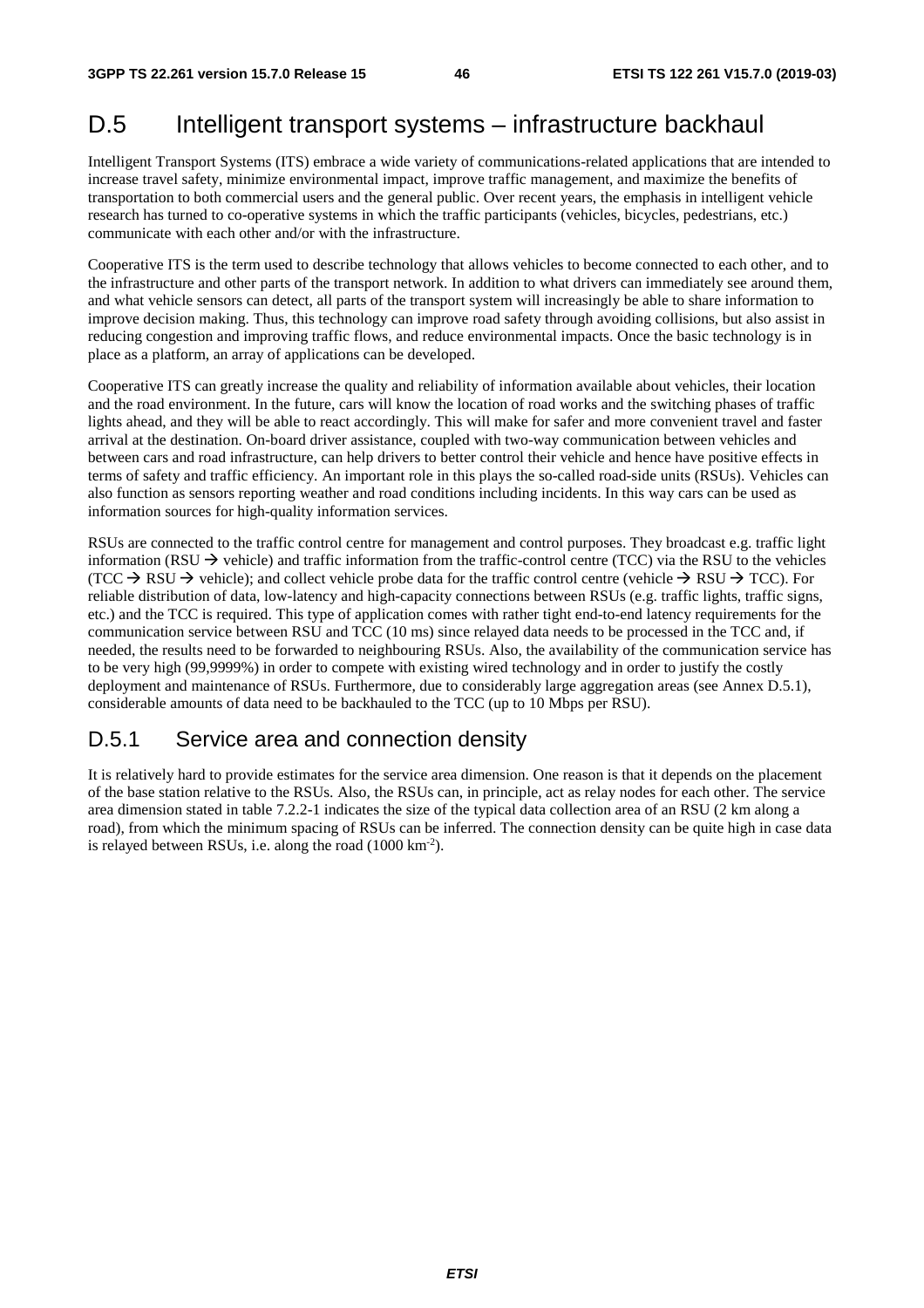## Annex E (informative): Higher-accuracy positioning use cases E.1 Mobile objects on factory floor

If a factory floor contains mobile objects such as forklifts or parts to be assembled moving along on suspension tracks, it is important to know their position in order to avoid collisions. The position needs to be acquired quickly within 500 ms, it might be longer for slow-moving objects. In any case, the position accuracy is very high (0,5 m). Furthermore, the higher-accuracy network positioning service requires a high availability (99,99%) but can survive with a missed measurement (survival time of 1 s).

The factory floor unit to be served is usually up to 500 x 500 x 30 m. It can be assumed that there are only few fastmoving objects (e.g. forklifts) but many slow-moving objects (parts to be assembled on suspension tracks) on the factory floor.

Often, the position is transmitted to neighbouring (mobile) objects and a control and monitoring centre.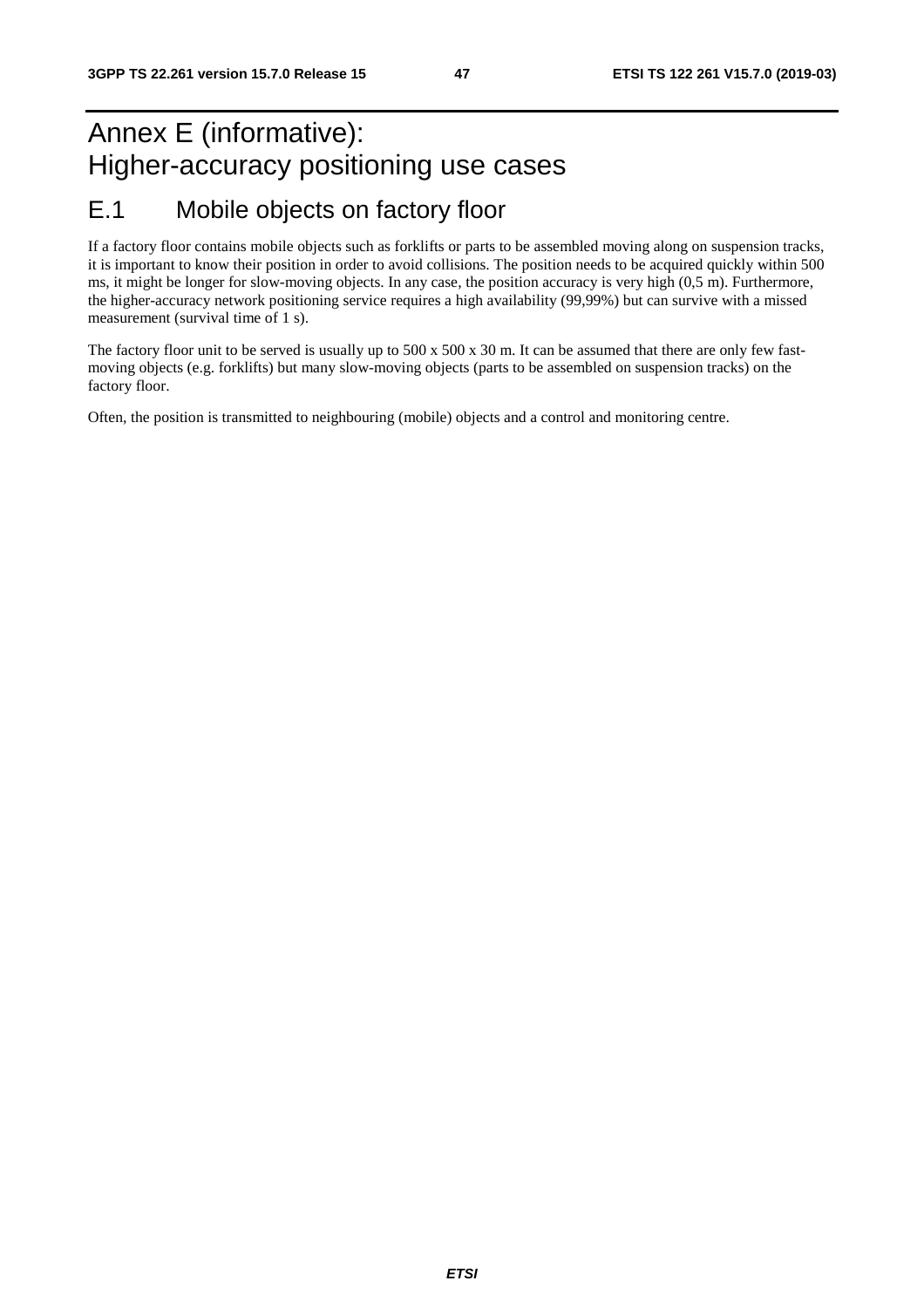## Annex F (informative): Change history

| <b>Change history</b> |                |             |           |     |                |                                                                                                                                                                                                                                                                                                                                                                                                                                                                                                                                                                                                                                                                           |                       |
|-----------------------|----------------|-------------|-----------|-----|----------------|---------------------------------------------------------------------------------------------------------------------------------------------------------------------------------------------------------------------------------------------------------------------------------------------------------------------------------------------------------------------------------------------------------------------------------------------------------------------------------------------------------------------------------------------------------------------------------------------------------------------------------------------------------------------------|-----------------------|
| Date                  | <b>Meeting</b> | <b>TDoc</b> | <b>CR</b> | Rev | Cat            | Subject/Comment                                                                                                                                                                                                                                                                                                                                                                                                                                                                                                                                                                                                                                                           | <b>New</b><br>version |
| 2016-12               | SA#75          | SP-170156   |           |     |                | Skeleton                                                                                                                                                                                                                                                                                                                                                                                                                                                                                                                                                                                                                                                                  | 0.1.0                 |
| 2017-03               | SA#75          | SP-170156   |           |     |                | Agreements in SA1#75: S1-162342, S1-162305, S1-162480, S1-<br>162345, S1-162481, S1-162471, S1-162313, S1-162347, S1-<br>162486, S1-162349, S1-162546, S1-162322, S1-162323, S1-<br>162450, S1-162547, S1-162548, S1-162549, S1-162492, S1-<br>162550, S1-162520, S1-162485, S1-162517, S1-162551, S1-<br>162505. And rapporteur's clean-up.                                                                                                                                                                                                                                                                                                                              | 0.1.1                 |
|                       |                |             |           |     |                | Agreements in SA1#76: S1-163412, S1-163445, S1-163446, S1-<br>163256, S1-163070, S1-163415, S1-163258, S1-163293, S1-<br>163260, S1-163416, S1-163296, S1-163264, S1-163265, S1-<br>163266, S1-163267, S1-163268, S1-163297, S1-163298, S1-<br>163417, S1-163418, S1-163299, S1-163274, S1-163275, S1-<br>163277, S1-163278, S1-163280, S1-163448, S1-163421, S1-<br>163029, S1-163112, S1-163285, S1-163286, S1-163287, S1-<br>163422, S1-163289, S1-163382, S1-163132, and rapporteur's clean-<br>up.                                                                                                                                                                   | 0.2.0                 |
| 2017-03               | SA#75          | SP-170156   |           |     | $\blacksquare$ | MCC Clean-up for presentation to SA for information                                                                                                                                                                                                                                                                                                                                                                                                                                                                                                                                                                                                                       | 1.0.0                 |
| 2017-03               | SA#75          | SP-170156   |           |     |                | Agreements in SA1#76bis: S1-170198, S1-170199, S1-170335, S1-<br>170201, S1-170008, S1-170207, S1-170106, S1-170338, S1-<br>170092, S1-170339, S1-170212, S1-170340, S1-170341, S1-<br>170014, S1-170217, S1-170218, S1-170219, S1-170131, S1-<br>170342, S1-170314, S1-170224, S1-170206, S1-170090, S1-<br>170225, S1-170226, S1-170343, S1-170228, S1-170229, S1-<br>170230, S1-170232, S1-170122, S1-170042, S1-170234, S1-<br>170345, S1-170364, S1-170236, S1-170347, S1-170220, S1-<br>170239, S1-170243, S1-170209, S1-170365, S1-170245, S1-<br>170048, and rapporteur's clean-up.                                                                               | 1.1.0                 |
| 2017-02               | SA1#77         |             |           |     |                | Agreements in SA1#77: S1-171400, S1-171401, S1-171430, S1-<br>171141, S1-171252, S1-171253, S1-171256, S1-171257, S1-<br>171258, S1-171143, S1-171259, S1-171431, S1-171149, S1-<br>171261, S1-171144, S1-171263, S1-171297, S1-171290, S1-<br>171266, S1-171154, S1-171267, S1-171268, S1-171269, S1-<br>171073, S1-171291, S1-171150, S1-171272, S1-171151, S1-<br>171152, S1-171273, S1-171188, S1-171153, S1-171155, S1-<br>171283, S1-171274, S1-171277, S1-171278, S1-171393, S1-<br>171399, S1-171156, S1-171060, S1-171069, S1-171180, S1-<br>171284, S1-171285, S1-171140, S1-171286, S1-171288, S1-<br>171398, S1-171292, S1-171435, and rapporteur's clean-up. | 1.2.0                 |
| 2017-03               | SA#75          | SP-170156   |           |     | $\blacksquare$ | Presentation for approval                                                                                                                                                                                                                                                                                                                                                                                                                                                                                                                                                                                                                                                 | 2.0.0                 |
| 2017-03               | SA#75          |             |           |     |                | Raised to v.15.0.0 following SA's approval                                                                                                                                                                                                                                                                                                                                                                                                                                                                                                                                                                                                                                | 15.0.0                |

| <b>Change history</b> |                     |                     |             |           |                |                 |     |                                                                                        |        |            |               |
|-----------------------|---------------------|---------------------|-------------|-----------|----------------|-----------------|-----|----------------------------------------------------------------------------------------|--------|------------|---------------|
| <b>TSG SA#</b>        | <b>SA Doc.</b>      | SA <sub>1</sub> Doc | <b>Spec</b> | <b>CR</b> | <b>Rev Rel</b> |                 | Cat | <b>Subject/Comment</b>                                                                 | Old    | <b>New</b> | WI            |
| <b>SP-76</b>          | SP-170443           | S1-172288           | 22.261      | 0017      | 3              | <b>Rel-15</b>   | B   | Addition of requirement on<br>charging for the tenant of the<br>slice                  | 15.0.0 | 15.1.0     | <b>SMARTE</b> |
| <b>SP-76</b>          | SP-170443           | S1-172286           | 22.261      | 0016      | 3              | <b>Rel-15</b>   | B   | Addition of requirement on<br>maintaining user experience<br>when UE performs handover | 15.0.0 | 15.1.0     | <b>SMARTE</b> |
| <b>SP-76</b>          | SP-170443 S1-172270 |                     | 22.261      | 0022      | 2              | $Rel-15$ $F$    |     | Alignment of network slicing<br>requirements                                           | 15.0.0 | 15.1.0     | <b>SMARTE</b> |
| <b>SP-76</b>          | SP-170443           | S1-172283           | 22.261      | 0011      | 3              | $Rel-15$ $F$    |     | Clarification on removal of<br>network function                                        | 15.0.0 | 15.1.0     | <b>SMARTE</b> |
| <b>SP-76</b>          | SP-170443 S1-172279 |                     | 22.261      | 0021      | 3              | <b>Rel-15 F</b> |     | Clarifications on network slicing                                                      | 15.0.0 | 15.1.0     | <b>SMARTE</b> |
| <b>SP-76</b>          | SP-170443           | S1-172257           | 22.261      | 0020      |                | $Rel-15$ $F$    |     | Clean-up of requirements on<br>network slice scaling                                   | 15.0.0 | 15.1.0     | <b>SMARTE</b> |
| <b>SP-76</b>          | SP-170443 S1-172262 |                     | 22.261      | 0025      |                | <b>Rel-15</b>   | F   | Correction on '8 securtiy'                                                             | 15.0.0 | 15.1.0     | <b>SMARTE</b> |
| <b>SP-76</b>          | SP-170443           | S1-172012           | 22.261      | 0001      |                | $Rel-15$ F      |     | CR to 22.261 Correction of the<br>references for eV2X TS                               | 15.0.0 | 15.1.0     | <b>SMARTE</b> |
| <b>SP-76</b>          | SP-170443           | S1-172285           | 22.261      | 0015      | 4              | $Rel-15$ $F$    |     | <b>Efficient User Plane</b>                                                            | 15.0.0 | 15.1.0     | <b>SMARTE</b> |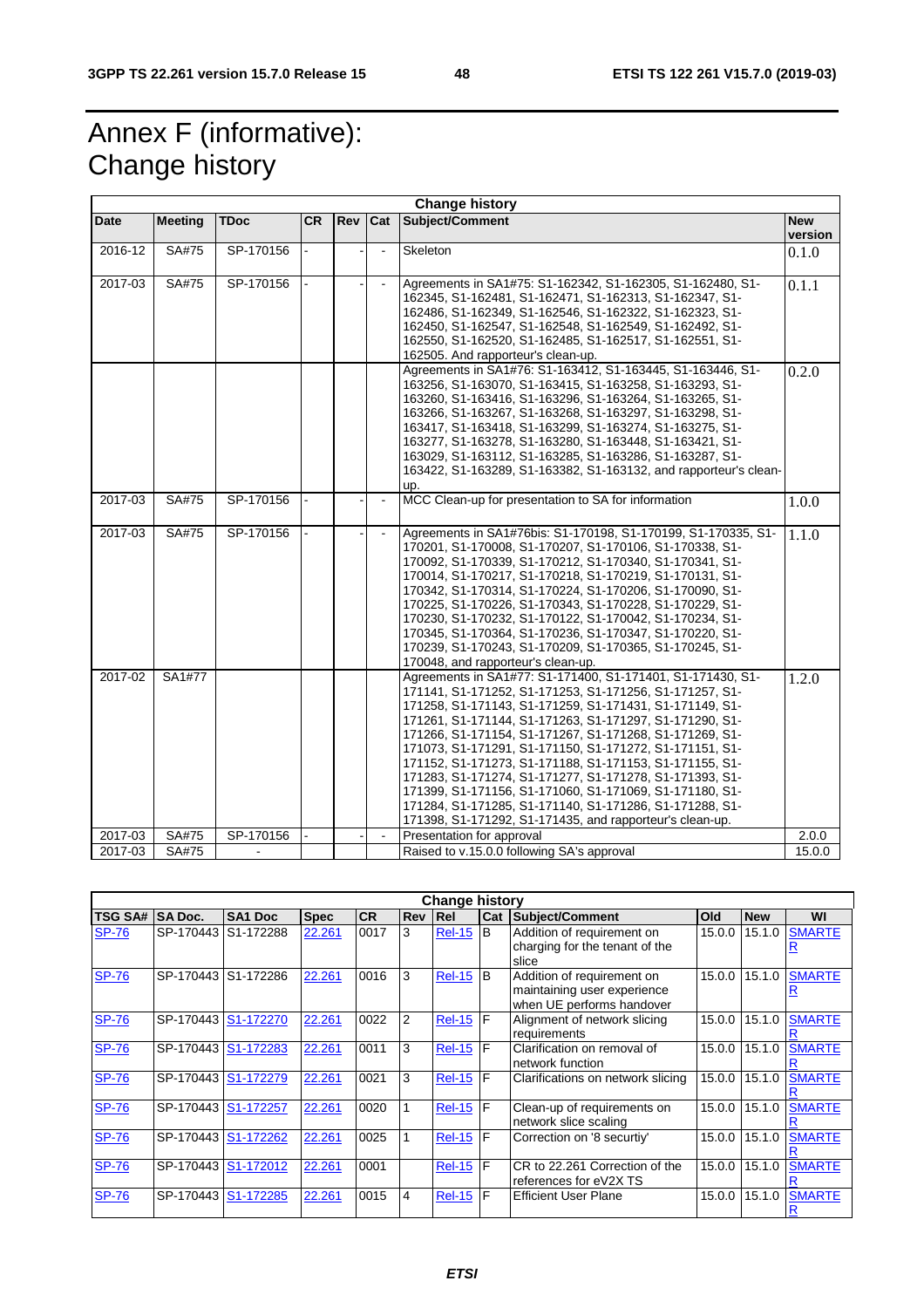| <b>SP-76</b> | SP-170443 S1-172280 |                        | 22.261 | 0012 | 3              | <b>Rel-15</b>  | C              | Exposure of QoE capability                                                                                                                | 15.0.0        | 15.1.0        | <b>SMARTE</b>      |
|--------------|---------------------|------------------------|--------|------|----------------|----------------|----------------|-------------------------------------------------------------------------------------------------------------------------------------------|---------------|---------------|--------------------|
| <b>SP-76</b> | SP-170443           | S1-172256              | 22.261 | 0023 | 1              | <b>Rel-15</b>  | С              | Maintaining a session whose<br>priority changes in real time                                                                              | 15.0.0        | 15.1.0        | <b>SMARTE</b>      |
| <b>SP-76</b> | SP-170443           | S <sub>1</sub> -172261 | 22.261 | 0027 | 1              | $ReI-15$       | B              | parallel transfer of multiple<br>multicast/broadcast user<br>services to a UE                                                             | 15.0.0        | 15.1.0        | <b>SMARTE</b><br>R |
| <b>SP-76</b> | SP-170443           | S1-172277              | 22.261 | 0002 | 3              | <b>Rel-15</b>  | F              | Replacement of 5G-RAN with<br>NG-RAN                                                                                                      | 15.0.0        | 15.1.0        | <b>SMARTE</b>      |
| <b>SP-76</b> | SP-170443           | S1-172278              | 22.261 | 0006 | 2              | <b>Rel-15</b>  | F              | Update service continuity<br>definition                                                                                                   | 15.0.0        | 15.1.0        | <b>SMARTE</b>      |
| <b>SP-76</b> | SP-170443           | S1-172404              | 22.261 | 0007 | 4              | <b>Rel-15</b>  | C              | Updates to network slice<br>assignment in TS 22.261                                                                                       | 15.0.0        | 15.1.0        | <b>SMARTE</b>      |
| $SP-76$      | SP-170443 S1-172287 |                        | 22.261 | 0031 | $\mathbf{1}$   | $Rel-15$ F     |                | Complete UE requirements on<br>secure platform aspects                                                                                    | 15.0.0        | 15.1.0        | <b>SMARTE</b><br>R |
| <b>SP-77</b> | SP-170692 S1-173472 |                        | 22.261 | 0034 | 1              | $Rel-15$       | D              | Critical communication cleanup                                                                                                            | 15.1.0        | 15.2.0        | <b>SMARTE</b><br>R |
| <b>SP-77</b> | SP-170692 S1-173458 |                        | 22.261 | 0035 | 1              | $Rel-15$ F     |                | Correction on security<br>requirement for relayed data<br>protection                                                                      | 15.1.0        | 15.2.0        | <b>SMARTE</b><br>R |
| <b>SP-77</b> | SP-170692 S1-173460 |                        | 22.261 | 0036 | $\mathbf{1}$   | $ReI-15$ F     |                | Correction on regulatory<br>requirement for all access<br>technologies                                                                    | 15.1.0        | 15.2.0        | <b>SMARTE</b><br>R |
| <b>SP-77</b> | SP-170692 S1-173462 |                        | 22.261 | 0037 | $\mathbf{1}$   | <b>Rel-15</b>  | F              | Update eV2X TS number                                                                                                                     | 15.1.0        | 15.2.0        | <b>SMARTE</b><br>R |
| $SP-77$      | SP-170692 S1-173548 |                        | 22.261 | 0040 | 5              | $Rel-15$       | C              | Clarification on access control<br>requirement                                                                                            | 15.1.0        | 15.2.0        | <b>SMARTE</b><br>R |
| <b>SP-77</b> | SP-170692 S1-173545 |                        | 22.261 | 0050 |                | <b>Rel-15</b>  | A              | Critical communication cleanup                                                                                                            | 15.1.0        | 15.2.0        | <b>SMARTE</b><br>R |
| $SP-78$      | SP-170987           | S1-174619              | 22.261 | 0062 | 6              | <b>Rel-15</b>  | $\overline{c}$ | Clarification of unified access<br>control requirements                                                                                   | 15.2.0        | 15.3.0        | <b>SMARTE</b><br>R |
| SP-79        | SP-180129           | S1-180597              | 22.261 | 0078 | $\overline{2}$ | <b>Rel-15</b>  | $\overline{F}$ | Clarification of 5GC<br>requirements                                                                                                      | 15.3.0        | 15.4.0        | <b>SMARTE</b>      |
| $SP-79$      | SP-180129           | S1-180625              | 22.261 | 0070 | 4              | <b>Rel-15</b>  | F              | Release 15 alignment on the<br><b>KPIs for URLLC</b>                                                                                      |               | 15.3.0 15.4.0 | <b>TEI15</b>       |
| $SP-79$      | SP-180130           | S1-180495              | 22.261 | 0076 | 1              | <b>Rel-15</b>  | F              | Alignment of normative and<br>descriptive clauses for Unified<br><b>Access Control regarding</b><br>operator defined Access<br>Identities | 15.3.0 15.4.0 |               | <b>SMARTE</b><br>R |
| $SP-79$      | SP-180130           | S1-180526              | 22.261 | 0087 |                | <b>Rel-15</b>  | $\mathsf F$    | Clarification of access Identity in<br>unified access control                                                                             | 15.3.0        | 15.4.0        | <b>SMARTE</b>      |
| $SP-79$      | SP-180130           | S1-180528              | 22.261 | 0083 | 2              | <b>Rel-15</b>  | F              | Clarification of Messaging in<br>Unified Access Control (UAC)                                                                             |               | 15.3.0 15.4.0 | <b>SMARTE</b>      |
| $SP-79$      | SP-180131           | S1-180193              | 22.261 | 0084 |                | <b>Rel-15</b>  | $\mathsf F$    | Clarification of latency<br>requirements                                                                                                  | 15.3.0        | 15.4.0        | <b>SMARTE</b>      |
| SP-79        | SP-180212 fromS1-   | 180610                 | 22.261 | 0054 | 9              | $Rel-15$       | F              | Support legacy USIM in 5G                                                                                                                 |               | 15.3.0 15.4.0 | <b>SMARTE</b>      |
| $SP-79$      |                     |                        |        |      |                |                |                | MCC corrected " as specified in<br>TR 38.913" into "as described in<br>TR 38.913".                                                        | 15.3.0 15.4.0 |               |                    |
| <b>SP-80</b> | SP-180304           | S1-181361              | 22.261 | 0102 | $\mathbf{1}$   | <b>Rel-15</b>  | $\mathsf F$    | Clarifications on communication<br>service availability and reliability                                                                   | 15.4.0        | 15.5.0        | <b>SMARTE</b>      |
| <b>SP-80</b> | SP-180304           | S1-181388              | 22.261 | 0094 | 1              | <b>Rel-15</b>  | F              | Positioning Part align with Rel-<br>15 5G NR Specification                                                                                | 15.4.0        | 15.5.0        | <b>SMARTE</b>      |
| <b>SP-80</b> | SP-180304           | S1-181394              | 22.261 | 0099 | 1              | <b>Rel-15</b>  | $\mathsf F$    | Release 15 alignment on the 5G<br>requirements                                                                                            | 15.4.0        | 15.5.0        | <b>SMARTE</b>      |
| <b>SP-80</b> | SP-180304           | S1-181654              | 22.261 | 0100 | $\overline{3}$ | $Rel-15$       | $\mathsf F$    | Release 15 further alignment on<br>the URLLC KPIs                                                                                         |               | 15.4.0 15.5.0 | <b>SMARTE</b>      |
| $SP-80$      | SP-180610           |                        | 22.261 | 0091 | 7              | $Rel-15$ $F$   |                | 22.261 CR0091R7: Clarification<br>on secure storage and<br>processing of subscription<br>credentials                                      | 15.4.0        | 15.5.0        | <b>SMARTE</b><br>R |
| SP-81        |                     | SP-180752 S1-182044    | 22.261 | 0266 |                | $Rel-15$ $ F $ |                | Alignment of Indirect<br>communication requirement                                                                                        |               | 15.5.0 15.6.0 | <b>SMARTE</b><br>R |
| $SP-81$      | SP-180752 S1-182661 |                        | 22.261 | 0267 | $\overline{2}$ | $Rel-15$ $F$   |                | Clarification to Delay Tolerant                                                                                                           |               | 15.5.0 15.6.0 | <b>SMARTE</b><br>R |
| SP-81        |                     | SP-180752 S1-182673    | 22.261 | 0287 | $\overline{c}$ | $Rel-15$ $F$   |                | Clarify the method of configuring<br>the UE to use Access Identity 1<br>and Access Identity 2                                             | 15.5.0        | 15.6.0        | <b>SMARTE</b><br>R |
| SP-81        | SP-180752 S1-182757 |                        | 22.261 | 0288 | 3              | $Rel-15$ B     |                | Support for use of licensed and<br>unlicensed bands                                                                                       |               | 15.5.0 15.6.0 | <b>SMARTE</b><br>R |
| $SP-81$      |                     | SP-180754 S1-182437    | 22.261 | 0282 | 1              | <b>Rel-15</b>  | C              | Addition of new Access category<br>for 'MO signalling on RRC level<br>resulting from other than paging'                                   | 15.5.0 15.6.0 |               | <b>TEI15</b>       |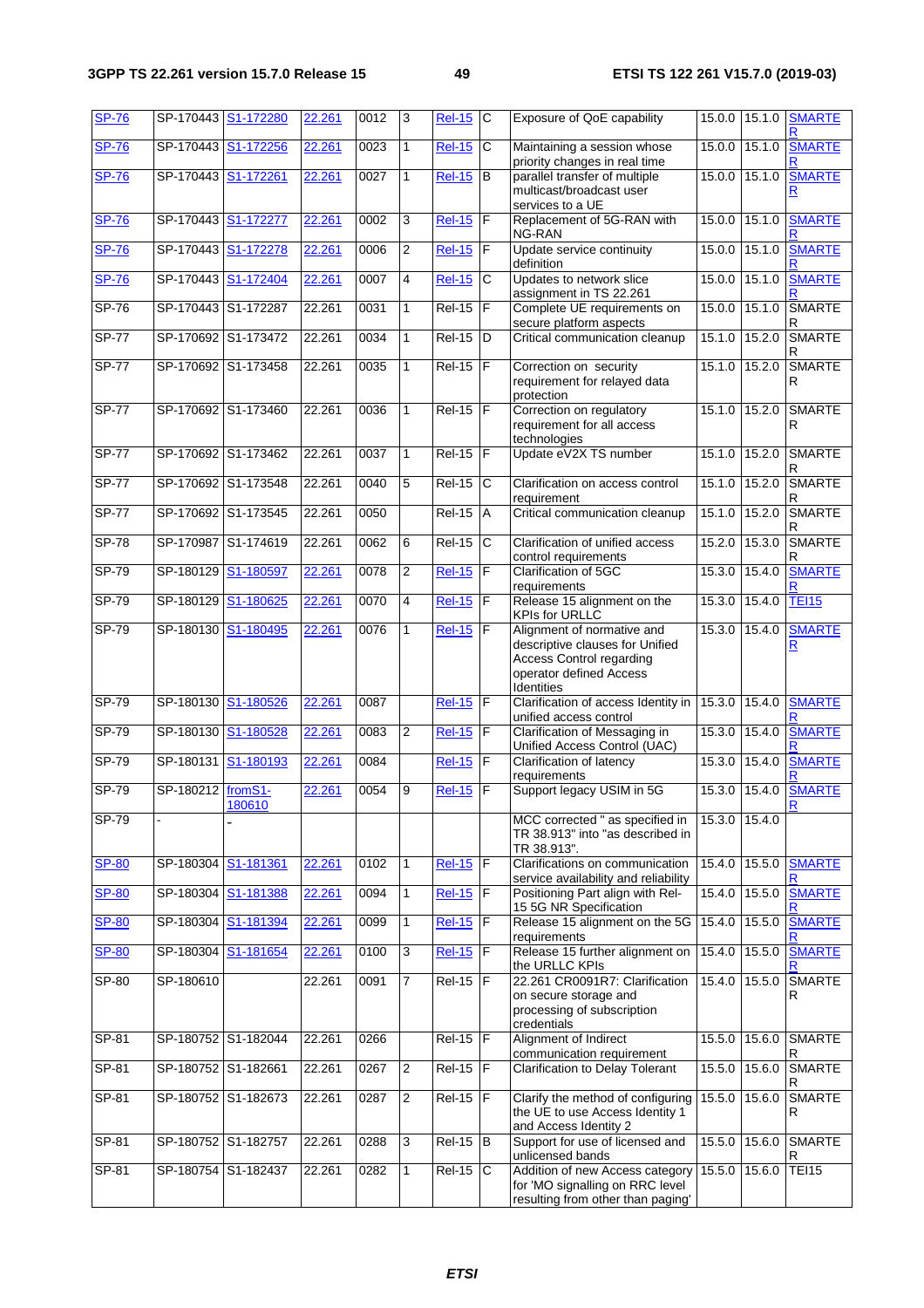| <b>Change history</b> |                |             |            |                |   |                                                                   |         |  |
|-----------------------|----------------|-------------|------------|----------------|---|-------------------------------------------------------------------|---------|--|
| <b>Date</b>           | <b>Meeting</b> | <b>TDoc</b> | <b>CR</b>  | Rev Cat        |   | Subject/Comment                                                   |         |  |
|                       |                |             |            |                |   |                                                                   | version |  |
| 2018-12               | SP-82          | SP-181012   | 0019       | 14             | B | normative requirements for V2XIMP                                 | 16.1.0  |  |
| 2018-12               | SP-82          | SP-181012   | 0020       | $\overline{2}$ | B | Annex Role model for V2XIMP                                       | 16.1.0  |  |
| 2018-12               | SP-82          | SP-180997   | 0347       |                | F | Alignment of multi-network connectivity                           | 15.7.0  |  |
| 2018-12               | SP-82          | SP-180997   | 0301       |                | F | Alignment of Markets requiring minimal service levels requirement | 15.7.0  |  |
| 2018-12               | SP-82          | SP-180997   | 0302       |                | F | Alignment of Extreme long range coverage in low density areas     | 15.7.0  |  |
|                       |                |             |            |                |   | requirement                                                       |         |  |
| 2018-12               | SP-82          | SP-180997   | 0321       |                | F | Alignment of service requirements for Satellite access and Fixed  | 15.7.0  |  |
|                       |                |             |            |                |   | broadband access                                                  |         |  |
| 2018-12               | SP-82          | SP-180997   | 0322       |                | F | Service requirements for Network Capability Exposure              | 15.7.0  |  |
| 2018-12               | SP-82          | SP-180997   | 0323       |                | F | Service requirements for flexible broadcast/multicast             | 15.7.0  |  |
| 2018-12               | SP-82          | SP-180997   | 0346       |                | F | Alignment - Removing Integrated Access Backhaul from 5GS in       | 15.7.0  |  |
|                       |                |             |            |                |   | Release 15                                                        |         |  |
| 2018-12               | SP-82          | SP-180997   | 0328       |                | F | Minor correction to URLLC clause                                  | 15.7.0  |  |
| 2018-12               | SP-82          | SP-180998   | $0307$   2 |                | F | Clarification on positioning-related descriptions in 7.3.1        | 15.7.0  |  |